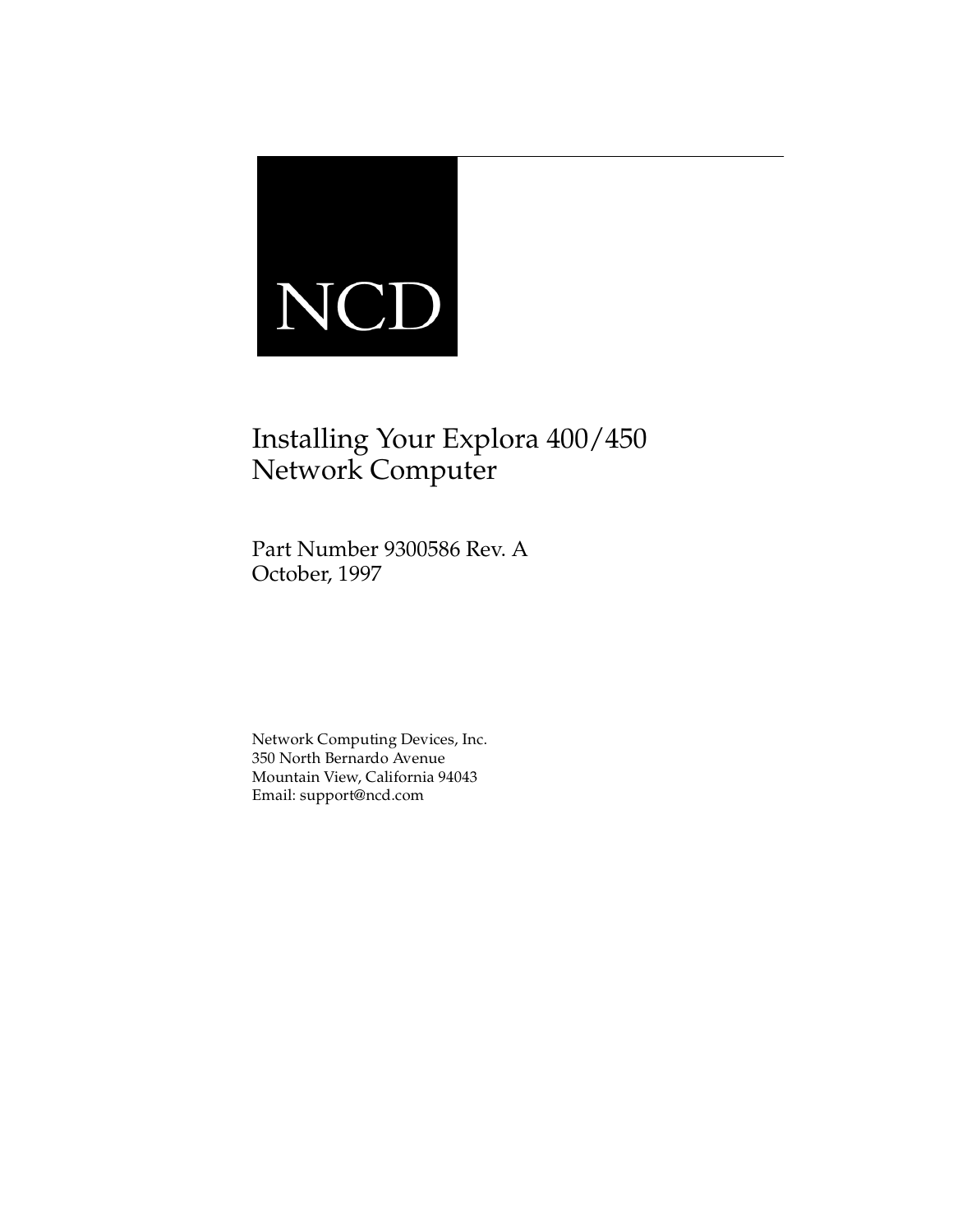#### **Copyright**

Copyright **©** 1997 by Network Computing Devices, Inc. The information contained in this document is subject to change without notice. Network Computing Devices, Inc. shall not be liable for errors contained herein or for incidental or consequential damages in connection with the furnishing, performance, or use of this material. This document contains information which is protected by copyright. All rights are reserved. No part of this document may be photocopied, reproduced, or translated to another language without the prior written consent of Network Computing Devices, Inc.

#### **Trademarks**

Explora, Explora Pro, ECX, HMX, HMXpro, HMXpro24, WinCenter, WinCenter Pro, WinCenter Connect, NCDnet, and NCDware are trademarks of Network Computing Devices, Inc. XRemote is a registered trademark of Network Computing Devices, Inc.

All trademarks and service marks are the trademarks and service marks of their respective companies.

All terms mentioned in this book that are known to be trademarks or service marks have been appropriately capitalized. NCD cannot attest to the accuracy of this information. Use of a term in this book should not be regarded as affecting the validity of any trademark or service mark.

#### **Revisions**

Revision history of this document:

| <b>Part Number</b> | <b>Revision Date</b> | <b>Description</b>                               |
|--------------------|----------------------|--------------------------------------------------|
| 9300586            | Rev. A October, 1997 | First release of this manual for Explora 400/450 |

#### **Warnings and Certifications**

This equipment has been tested and found to comply with the limits for a Class A digital device, pursuant to Part 15 of the FCC Rules. These limits are designed to provide reasonable protection against harmful interference when the equipment is operated in a commercial environment. This equipment generates, uses, and can radiate radio frequency energy and, if not installed and used in accordance with the instruction manual, may cause harmful interference to radio communications. Operation of this equipment in a residential area is likely to cause harmful interference in which case the user will be required to correct the interference at his own expense.

You are cautioned that any changes or modifications not expressly approved in this manual could void your authority to operate this equipment.

This Class A digital apparatus meets all requirements of the Canadian Interference-Causing Equipment Regulations.

Cet appareil numérique de la Classe A respecte toutes les exigences du Règlement sur le matériel brouilleur du Canada.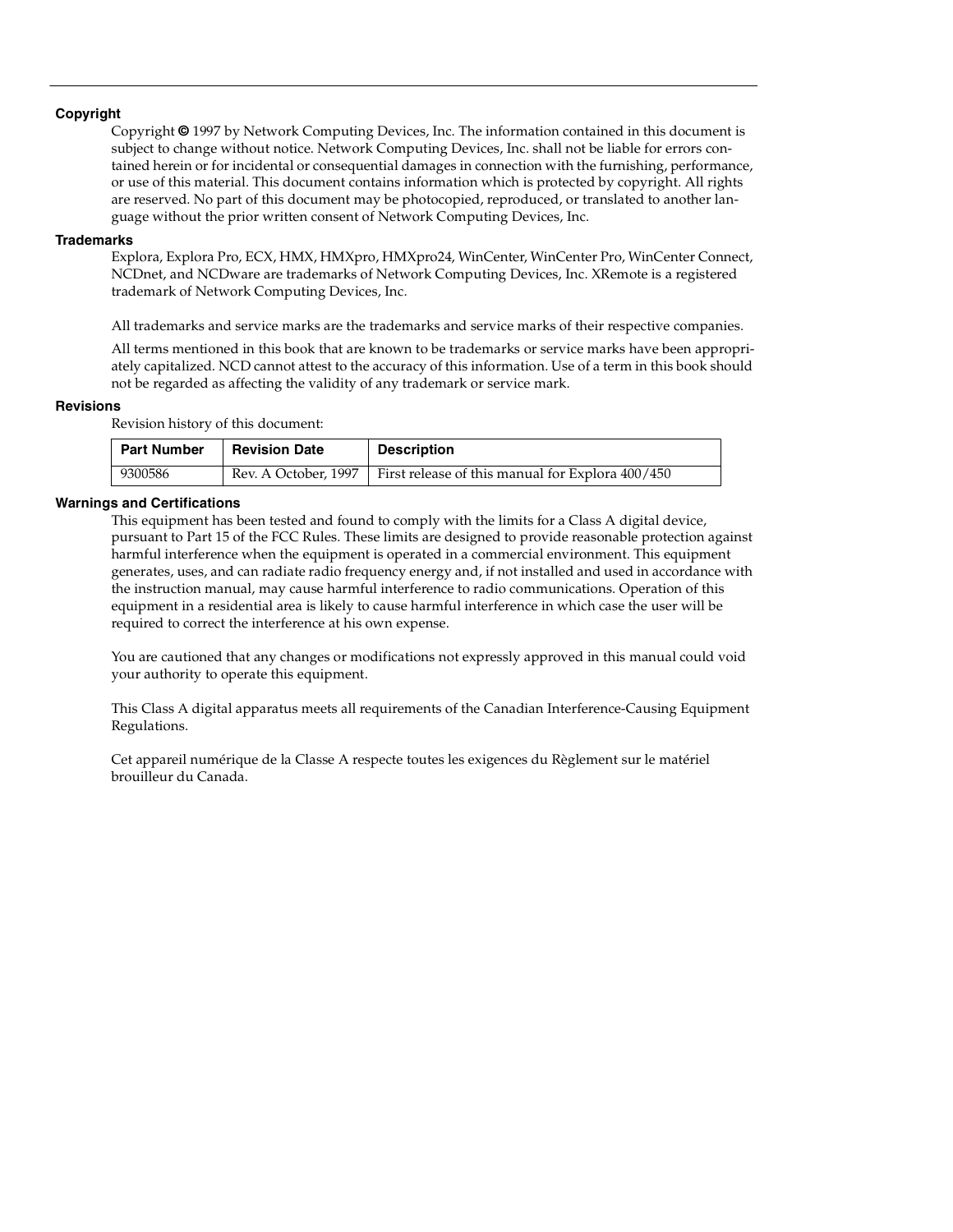#### **Declaration of Conformity**

**Manufacturer's Name:** Network Computing Devices, Inc. **Manufacturer's Address:** 350 N. Bernardo Ave., Mountain View, CA 94043 **Type of Equipment:** X-Terminal **Model No.:** Xplora and Xplorapro family of bases **Application of Council Directives:** 89/336/EEC, 73/23/EEC **Standards to which Conformity is Declared:** EN 55022, EN 50082-1, EN 60950 **Importer's Name:** Network Computing Devices (France) SARL **Importer's Address:** 5, bis rue de Petit-Robinson, 78353 Jouy-en-Josas cedex, France

We hereby declare the equipment specified above conforms to the above Directives and Standards.

Jean-Claude Vau, Director, Strategic Sales Manager, NCD (France) SARL, August, 1997

\_\_\_\_\_\_\_\_\_\_\_\_\_\_\_\_\_\_\_\_\_\_\_\_\_\_\_\_\_\_\_\_\_\_\_\_\_\_\_\_\_\_\_\_\_\_\_\_\_\_\_\_\_\_\_\_\_\_\_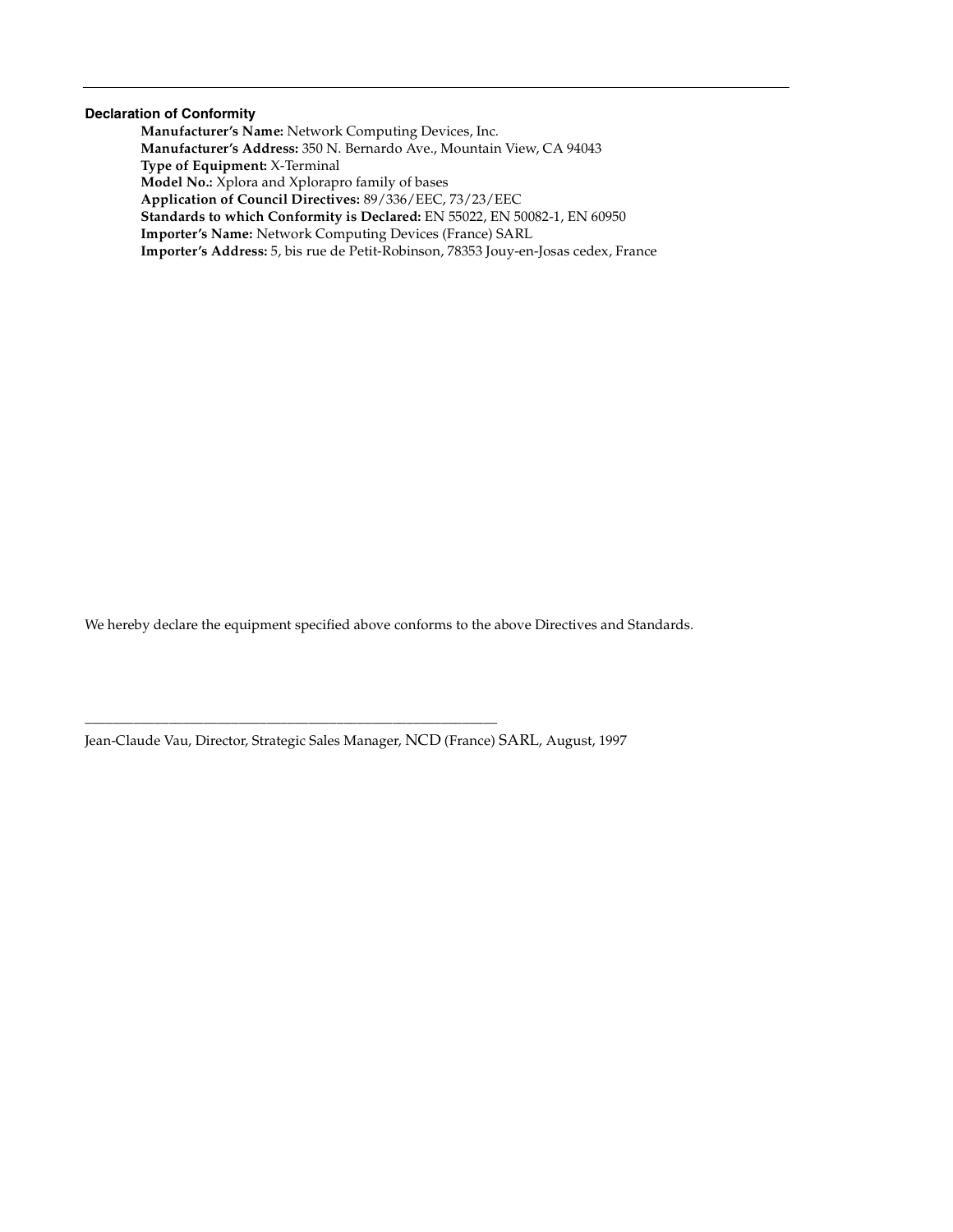#### **Guidelines for Productive and Healthy Use of Your Network Computer**

You might have read or heard of articles that linked prolonged viewing of computer video displays with eye fatigue, and prolonged use of computer keyboards and mouse devices with repetitive stress injuries such as carpal tunnel syndrome. One common example is the syndrome known as "tennis elbow." Although a conclusive direct causal relationship between computer use and these adverse health effects has yet to be scientifically proven, NCD recommends that you read and follow these guidelines in setting up and using your new NCD network computer.

- Set up your network computer in a well lit, glare and shadow-free environment.
- Do not use your network computer in a position you find awkward or unnatural.
- Use a chair that provides good lower back support. Adjust your chair so that your feet rest flat on the floor with your thighs in a horizontal position.
- Place your keyboard on a surface so that your wrists are not tilted, or only slightly tilted, while using the keyboard. Many people find a comfortable keyboard height is at the same level as their elbows.
- If the height of your work surface cannot be adjusted, position the chair at a comfortable height and use a footrest to place your feet on a level surface.
- Place your mouse on a surface that is at the same height as your keyboard. Many people find using the mouse and keyboard within 16 inches (0.4 m) of the body is comfortable.
- Avoid resting your arm on your work surface and merely bending your wrist when using your mouse. Consider using a wrist rest to provide a padded surface for your wrists when working with your mouse.
- Place your display monitor at a comfortable viewing distance. Many people favor a distance of 16 to 28 inches (0.4 to 0.7 m) from their eyes. Position the screen so that you are not looking up or down at it.
- Take breaks to rest your eyes, stretch your muscles, and move around.
- Vary your work patterns so that you alternate working at your computer with other tasks that use different muscle groups and allow you to focus your eyes at different distances.
- See your physician if you experience persistent muscle ache, joint pain, eye fatigue or other discomfort when using your network computer.

These are guidelines. What is comfortable for some might not be comfortable for you. You are the only one who can decide if these guidelines are appropriate for your needs.

#### **What about electromagnetic emissions from your monitor?**

Many objects we encounter in our everyday lives produce very low frequency (VLF) and extremely low frequency (ELF) electromagnetic emissions. These objects include such common appliances as portable cellular telephones, televisions, toasters, electric blankets, and video display terminals (VDT) such as the monitor that is part of your network computer. VDTs have been the focus of a growing controversy over the potential health effect of VLF and ELF emissions.

NCD is monitoring this issue and shares the public's concern over the potential health consequences of exposure to VLF and ELF emissions from VDTs. To date, the research and testing on this subject is inconclusive. Moreover, the link, if any, between VDT emissions and adverse health effects is unproven and the subject of much debate. Stress, postural strain, and poor working conditions are frequently cited in addition to, or instead of, VDT emissions as posing potential health hazards to frequent users of VDTs.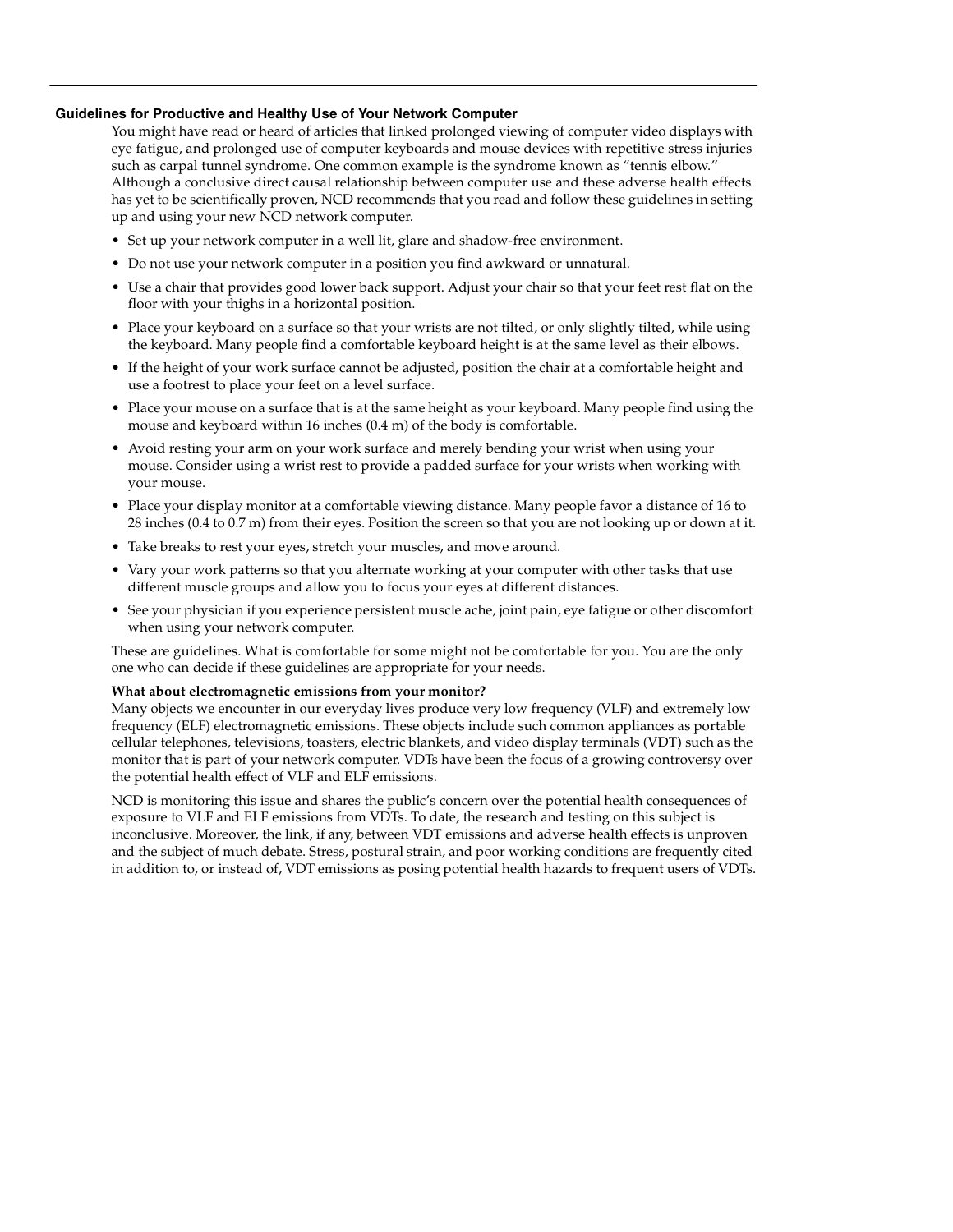The prevailing professional opinion to date is that VDTs are safe. NCD products comply with the applicable regulations and standards for electromagnetic radiation set forth by the U.S. Code of Federal Regulations, Underwriters Laboratories, Inc., the Canadian Standards Association, and the German VDE Standard. When and if new or additional standards are adopted, NCD will take appropriate steps to comply with them.

Even though the preponderance of professional opinion is that VDTs are safe, some of our customers have asked us for information on how to reduce their exposure to VLF and ELF emissions. Although NCD does not endorse the following as having health benefits, the easiest and perhaps most economical and effective measures are to turn off your display when not in use, to position your display at arm's length, and to avoid working in areas where you are positioned close to the rear of a VDT (where the emissions are strongest). Also, shields are available from third party vendors that reduce glare and electric emissions.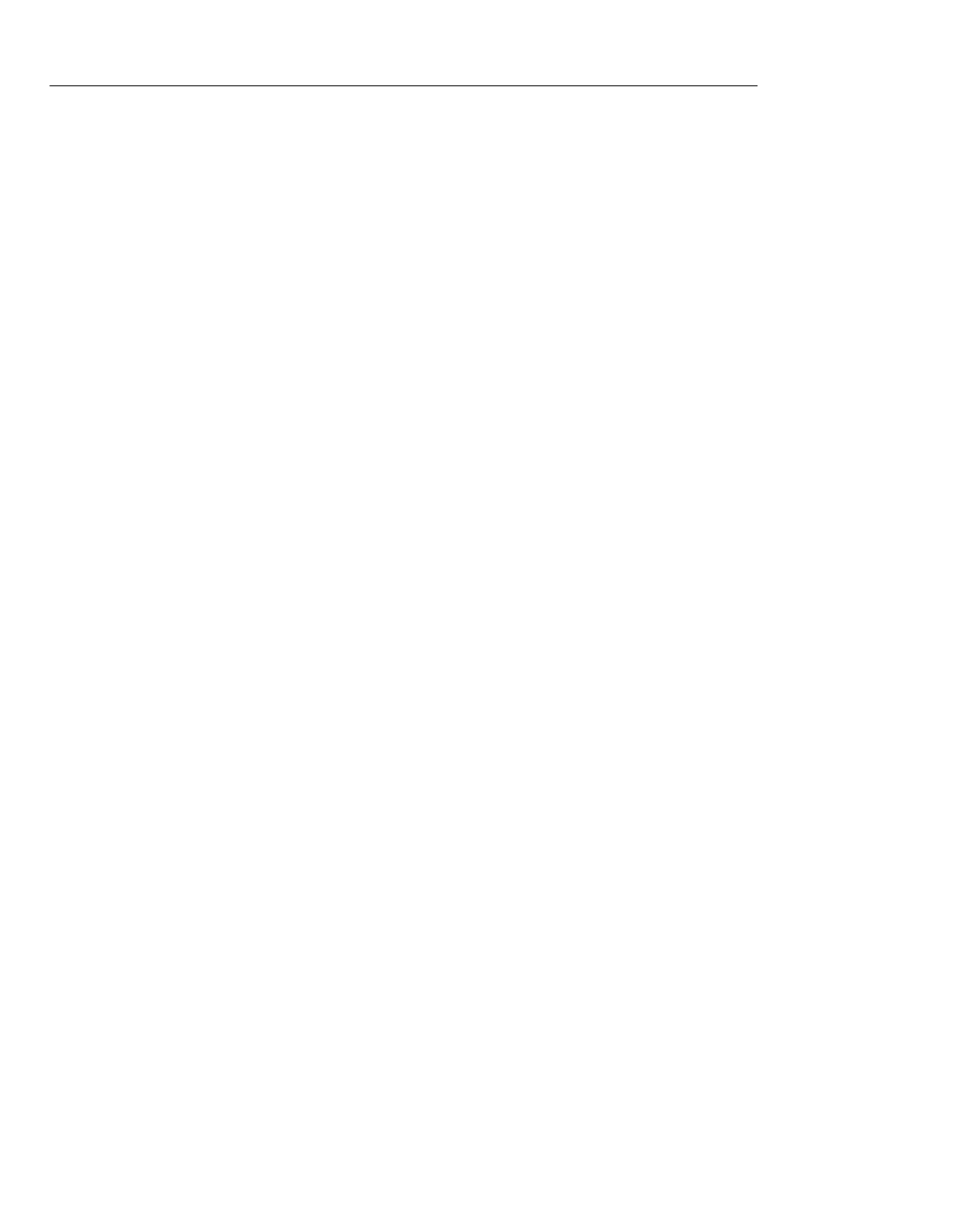# **Contents**

#### **[Chapter 1 A](#page-8-0)bout the Explora 400/450 Series**

#### **[Chapter 2 E](#page-12-0)xplora 400/450 Series Product Line**

#### **[Chapter 3 B](#page-14-0)asic Installation**

[Connectors 3-2](#page-15-0)

[Power Connections 3-5](#page-18-0)

[Power Connections for Inside the USA 3-5](#page-18-1) [Power Connections for Outside the USA 3-6](#page-19-0) [Power Cord for the UK 3-7](#page-20-0)

[Controls and Indicators 3-7](#page-20-1)

#### **[Chapter 4 S](#page-22-0)electing Screen Resolution**

## **[Chapter 5 I](#page-26-0)nstalling Optional Equipment in the Space-Saver Base**

[Installing Additional Memory 5-1](#page-26-1) [Disassembling the Space-Saver Base 5-4](#page-29-0) [Installing SIMMs 5-5](#page-30-0) [Removing SIMMs 5-7](#page-32-0) [Reassembling the Space-Saver Base 5-8](#page-33-0) [Testing Memory 5-10](#page-35-0) [Installing PCMCIA Cards 5-11](#page-36-0) [Installing the Power Y-Cable 5-13](#page-38-0)

vii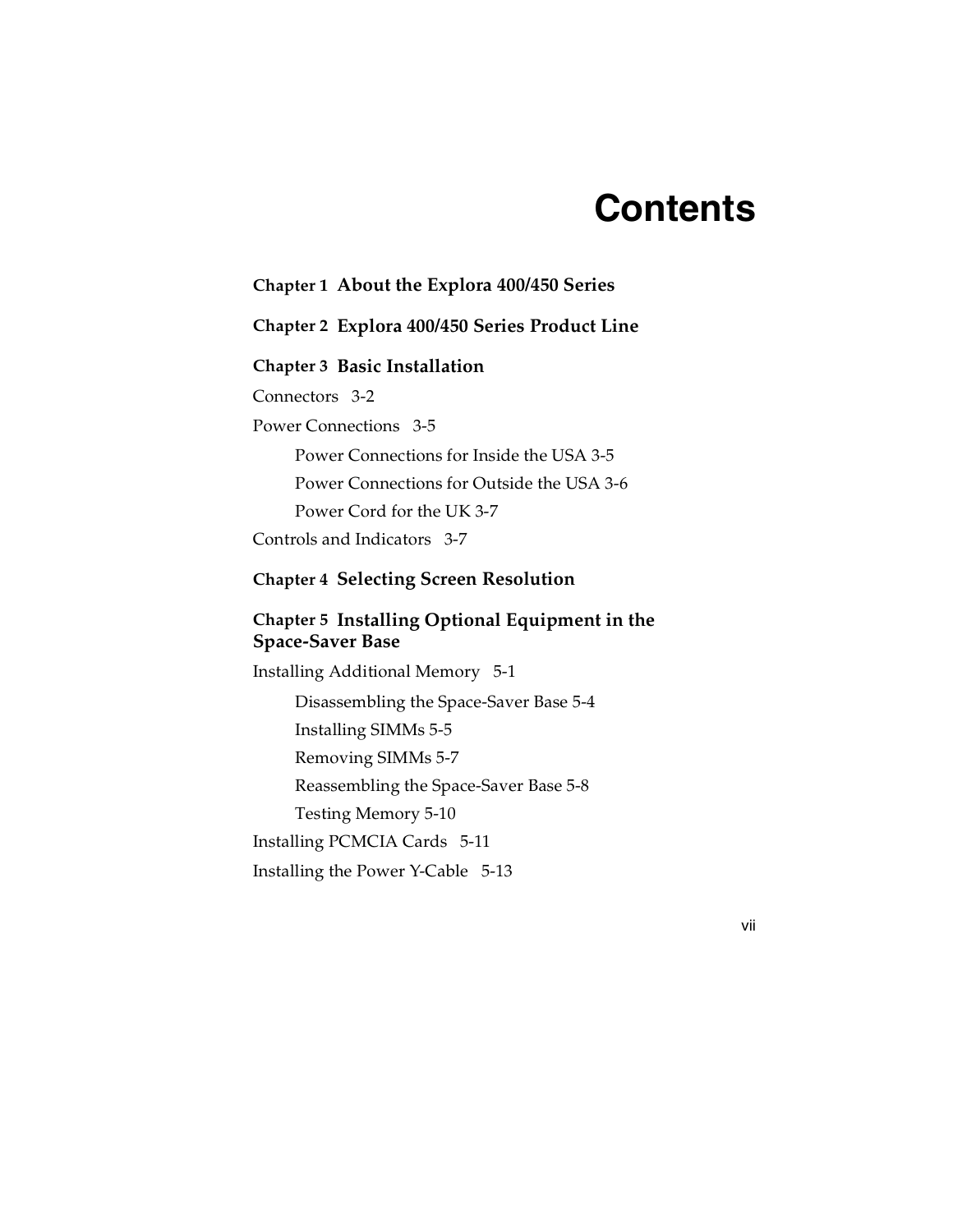[Installing the Security Device and Mounting Bracket 5-13](#page-38-1)

## **[Chapter 6 I](#page-40-0)nstalling Optional Equipment in the Monitor Support Base**

[Installing Additional Memory 6-1](#page-40-1)

[Disassembling the Monitor Support Base 6-4](#page-43-0)

[Installing SIMMs 6-6](#page-45-0)

[Removing SIMMs 6-9](#page-48-0)

[Reassembling the Monitor Support Base 6-10](#page-49-0)

[Testing Memory 6-11](#page-50-0)

[Installing PCMCIA Cards 6-12](#page-51-0)

[Installing the Power Y-Cable 6-14](#page-53-0)

#### **[Chapter 7 S](#page-54-0)pecifications**

#### **[Chapter 8 T](#page-58-0)roubleshooting**

[Isolating Faulty Components 8-1](#page-58-1) [Mouse Troubleshooting 8-1](#page-58-2) [Monitor Troubleshooting 8-2](#page-59-0) [Base Troubleshooting 8-2](#page-59-1) [In Case of Trouble 8-2](#page-59-2) [Returning Components 8-3](#page-60-0) [Ethernet Address of Replacement Bases 8-3](#page-60-1) [Comments on the Booklet 8-3](#page-60-2)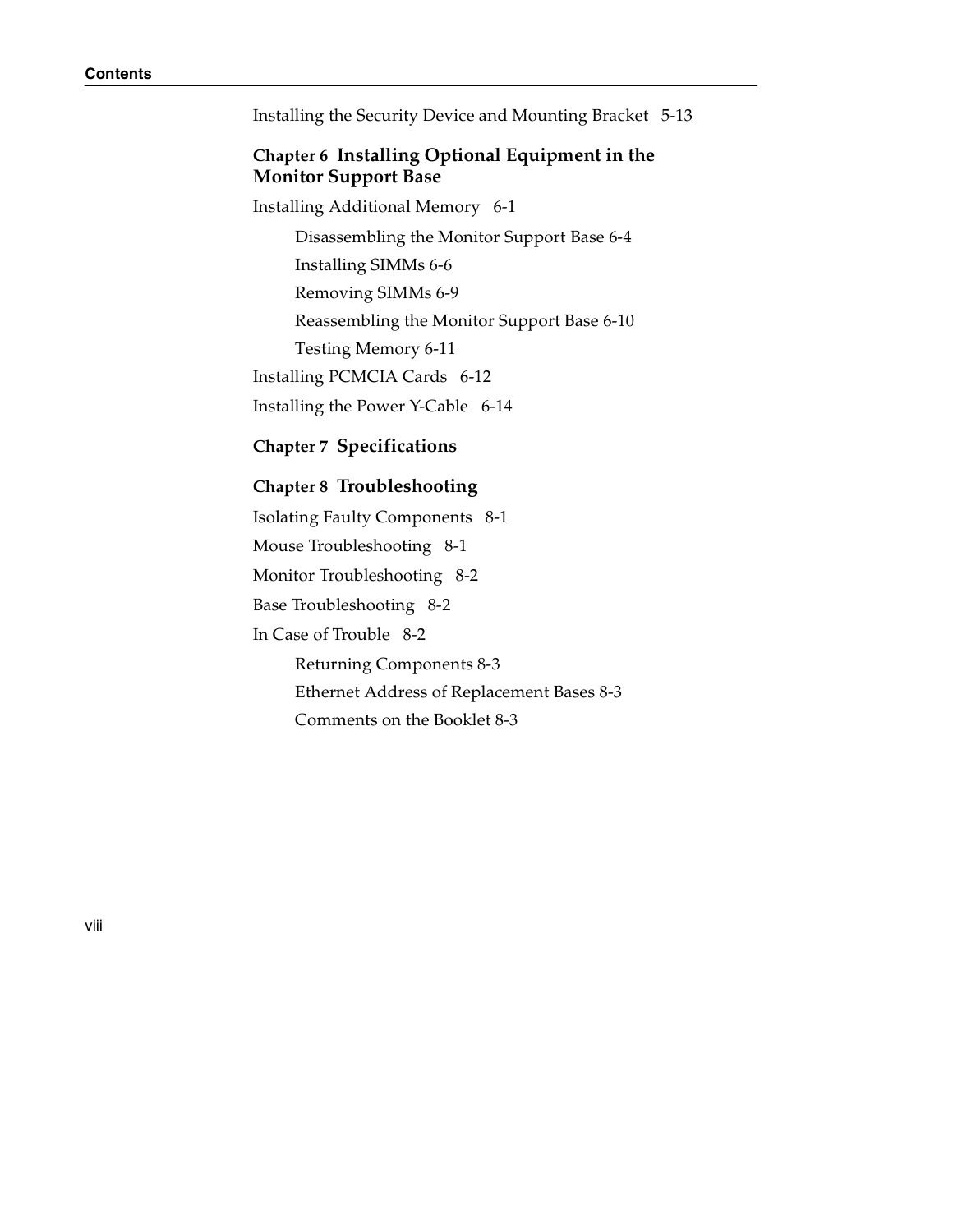# <span id="page-8-0"></span>**1 About the Explora 400/450 Series**

The Explora 400/450 Series network computers (NCs) consist of a circuit board in one of two bases, a monitor, a mouse, and a keyboard. You can purchase the NC alone or with a monitor.

The two bases are:

❏ The space-saver base, shown in [Figure 1-2,](#page-9-0) has an ergonomic design with as small a footprint as possible, making it ideal for environments where space is at a premium.



**Figure 1-1 Explora 400/450 Series Space-Saver Base in its Stand**

About the Explora 400/450 Series **1-1**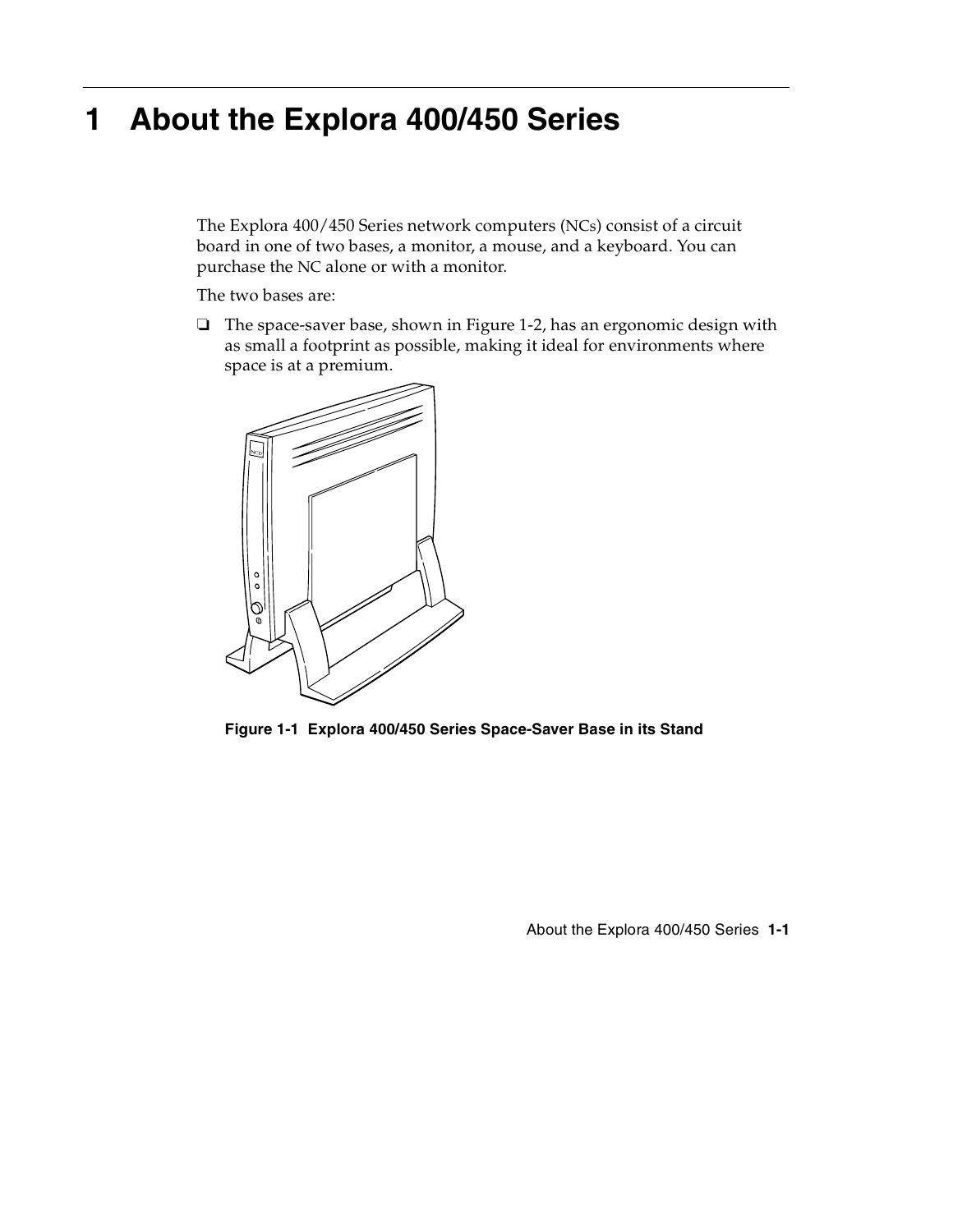❏ The monitor support base, shown in [Figure 1-2](#page-9-0), supports the weight of a color monitor.



#### <span id="page-9-0"></span>**Figure 1-2 Explora 400/450 Series Monitor Support Base**

The Explora 400/450 NCs are advanced network computers that include the following features:

- ❏ VGA/SVGA/XGA/SXGA monitor support
- ❏ PS/2 mouse support
- ❏ Multiple keyboard choices
- ❏ Serial (RS-232 C) port
- ❏ Parallel port
- ❏ Externally accessible PCMCIA card (also called PC card) slot
- ❏ Audio output (except on the Explora 450 with the optional thin coax Ethernet connection)
- ❏ ENERGY STAR compliance for energy efficiency

#### **1-2** About the Explora 400/450 Series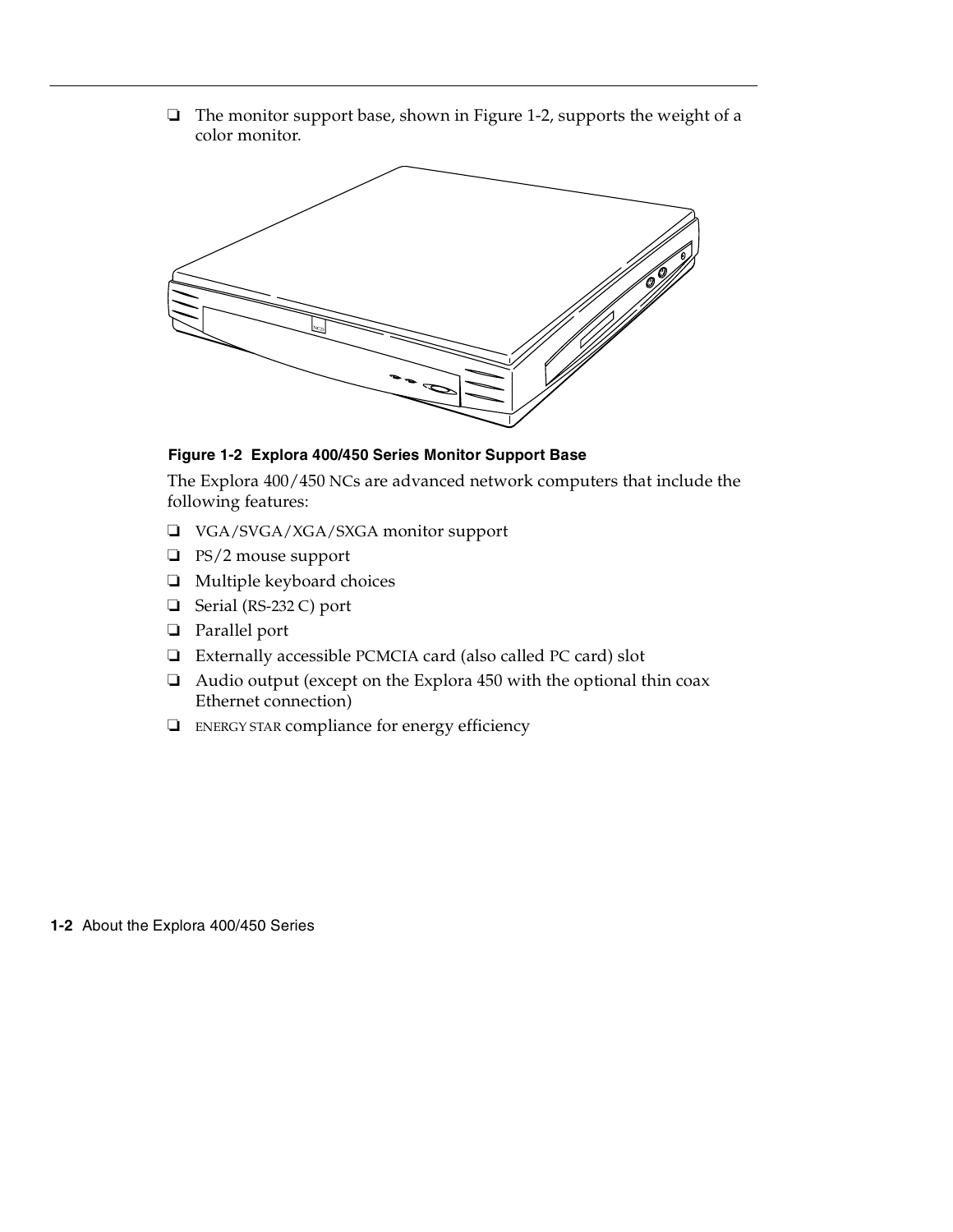[Table 1-1](#page-10-0) compares the features of the Explora 400 to the Explora 450 features.

| <b>Feature</b> | Explora 400                                                                     | <b>Explora 450</b>                                                                                            |
|----------------|---------------------------------------------------------------------------------|---------------------------------------------------------------------------------------------------------------|
| <b>CPU</b>     | PowerPC 403GA, 33 MHz                                                           | PowerPC 403GCX, 66 MHz                                                                                        |
| Memory         | 8 MB standard, 128 MB<br>maximum, fast-page mode                                | 8 MB standard, 128 MB<br>maximum, EDO-mode                                                                    |
| Graphics       | S3 TRIO64V2/DX, 1 MB EDO<br>DRAM, used as a frame buffer,<br>$1152x900$ maximum | S3 TRIO64V2/DX, 2 MB EDO<br>DRAM, used as a frame buffer,<br>$1280x1024$ maximum                              |
| Networking     | Twisted-pair 10BaseT Ethernet                                                   | Twisted-pair 10/100BaseTX<br>Ethernet standard and optional<br>thin coax Ethernet in place of<br>audio output |

<span id="page-10-0"></span>**Table 1-1 Feature Comparison** 

- **Note** The label on the underside of the space-saver base shows the following:
	- ❏ Explora 400 as the Model 401
	- ❏ Explora 450 with stereo audio output as the Model 451
	- ❏ Explora 450 with the optional thin coax Ethernet in place of the stereo audio output as the Model 453

The label on the underside of the monitor support base shows the following:

- ❏ Explora 400 as the Model 402
- ❏ Explora 450 with stereo audio output as the Model 452
- ❏ Explora 450 with the optional thin coax Ethernet in place of the stereo audio output as the Model 454

As an ENERGY STAR Partner, Network Computing Devices, Inc. has determined that this product meets the ENERGY STAR guidelines for energy efficiency.

About the Explora 400/450 Series **1-3**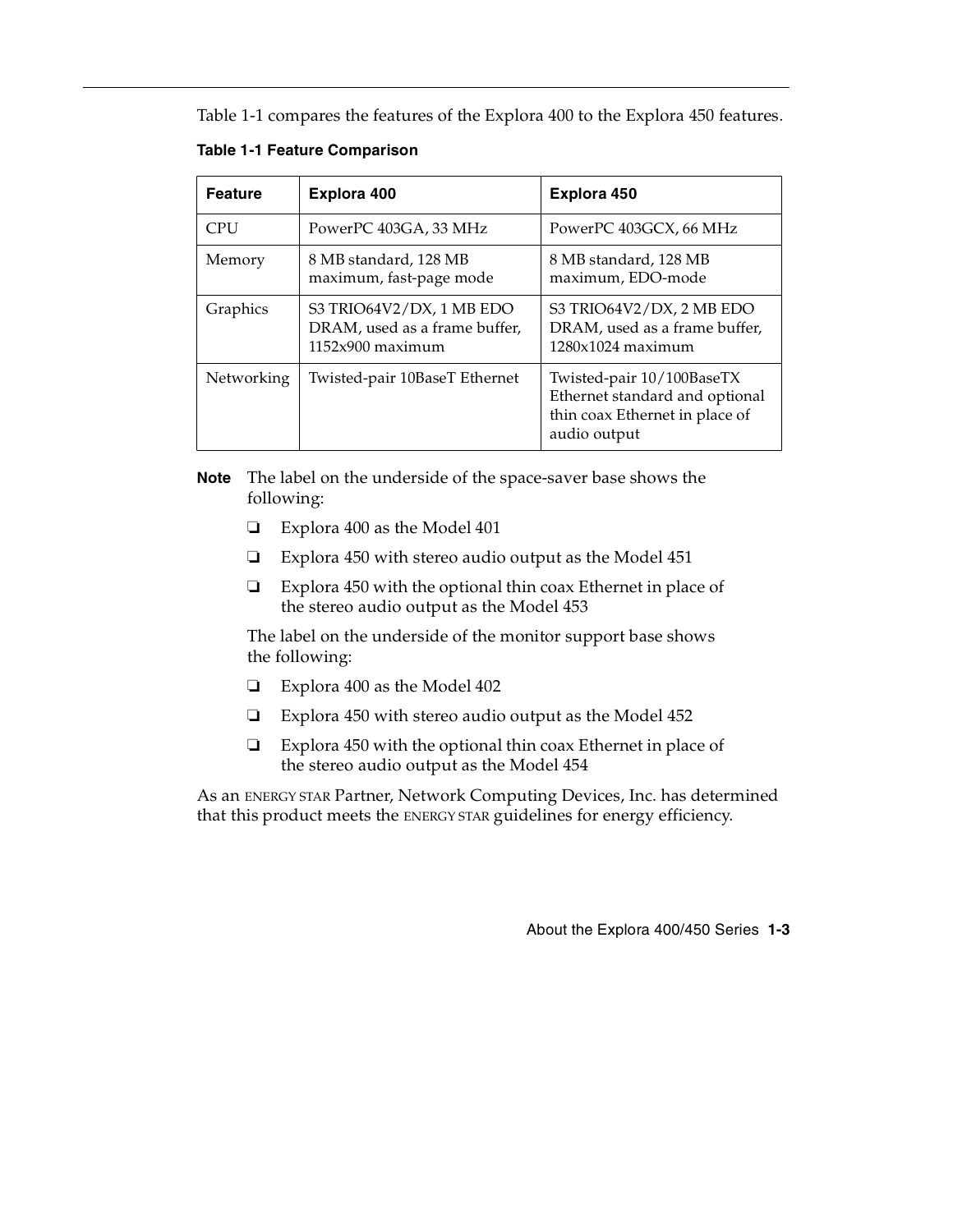[Table 1-2](#page-11-0) lists the physical dimensions of both bases.

<span id="page-11-0"></span>

| Table 1-2 Explora 400/450 Dimensions |  |
|--------------------------------------|--|
|                                      |  |

| <b>Dimension</b> | <b>Space-Saver Base</b>       | <b>Space-Saver Base in Stand</b> | <b>Monitor Support Base</b>   |
|------------------|-------------------------------|----------------------------------|-------------------------------|
| Height           | 1.9 inches $(4.8 \text{ cm})$ | 9.6 inches (24.4 cm)             | 2.1 inches $(5.3 \text{ cm})$ |
| Width            | 7.6 inches (19.3 cm)          | 5.5 inches (13.9 cm)             | 12.8 inches (32.5 cm)         |
| Depth            | 11.3 inches (28.7 cm)         | 11.3 inches (28.7 cm)            | 13.2 inches (33.5 cm)         |
| Weight           | 2.6 pounds $(1.2 \text{ kg})$ | 2.8 pounds $(1.3 \text{ kg})$    | 5.5 pounds (2.5 kg)           |

**1-4** About the Explora 400/450 Series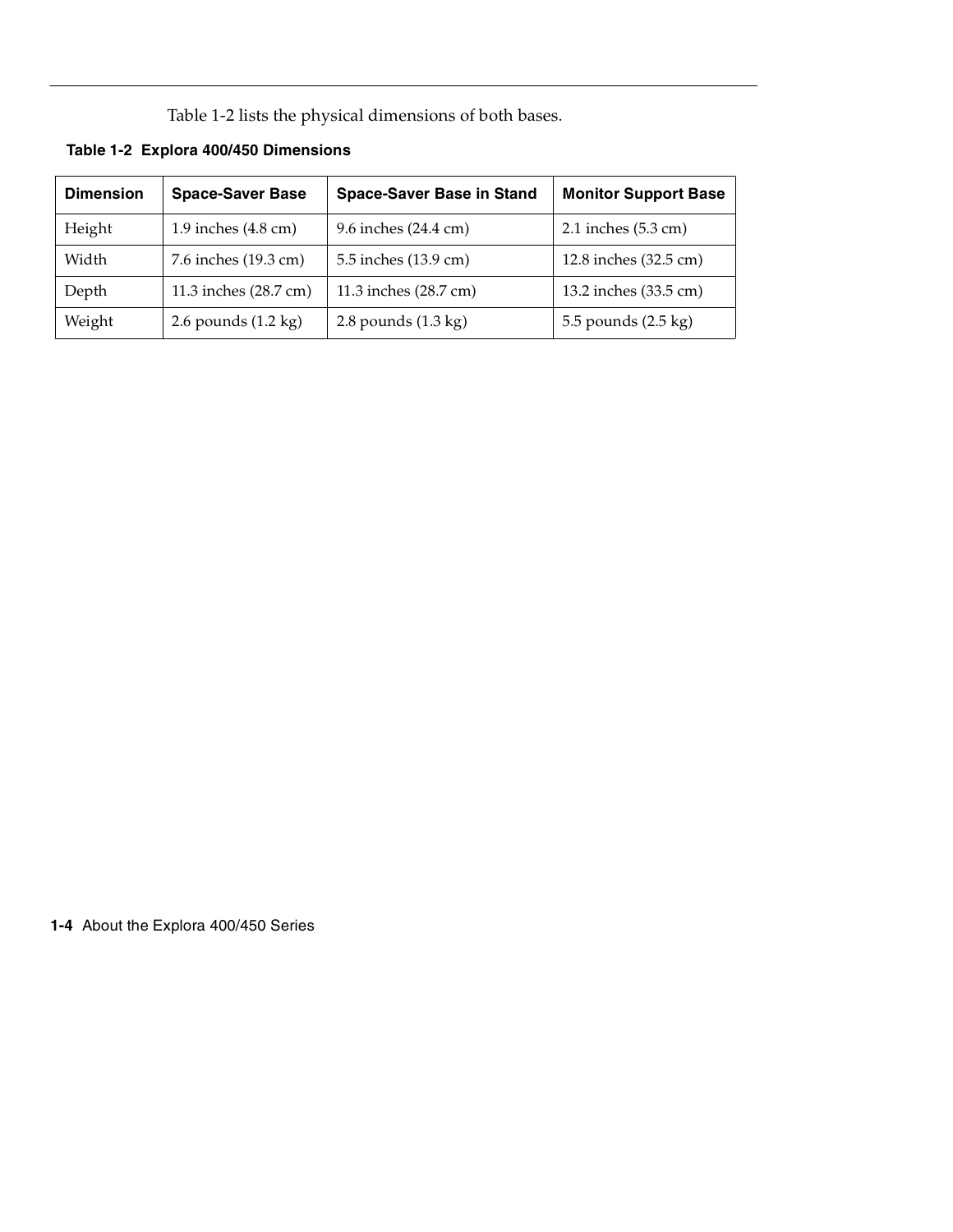# <span id="page-12-0"></span>**2 Explora 400/450 Series Product Line**

[Figure 2-1](#page-12-1) shows both Explora 400/450 bases and all its components, including options.



#### <span id="page-12-1"></span>**Figure 2-1 Explora 400/450 Series Components**

Unpack the shipping cartons and make sure you have all of the standard components and any optional components that you ordered. If any components are missing or appear damaged, contact NCD at (650) 691-7445 or your representative immediately.

Explora 400/450 Series Product Line **2-1**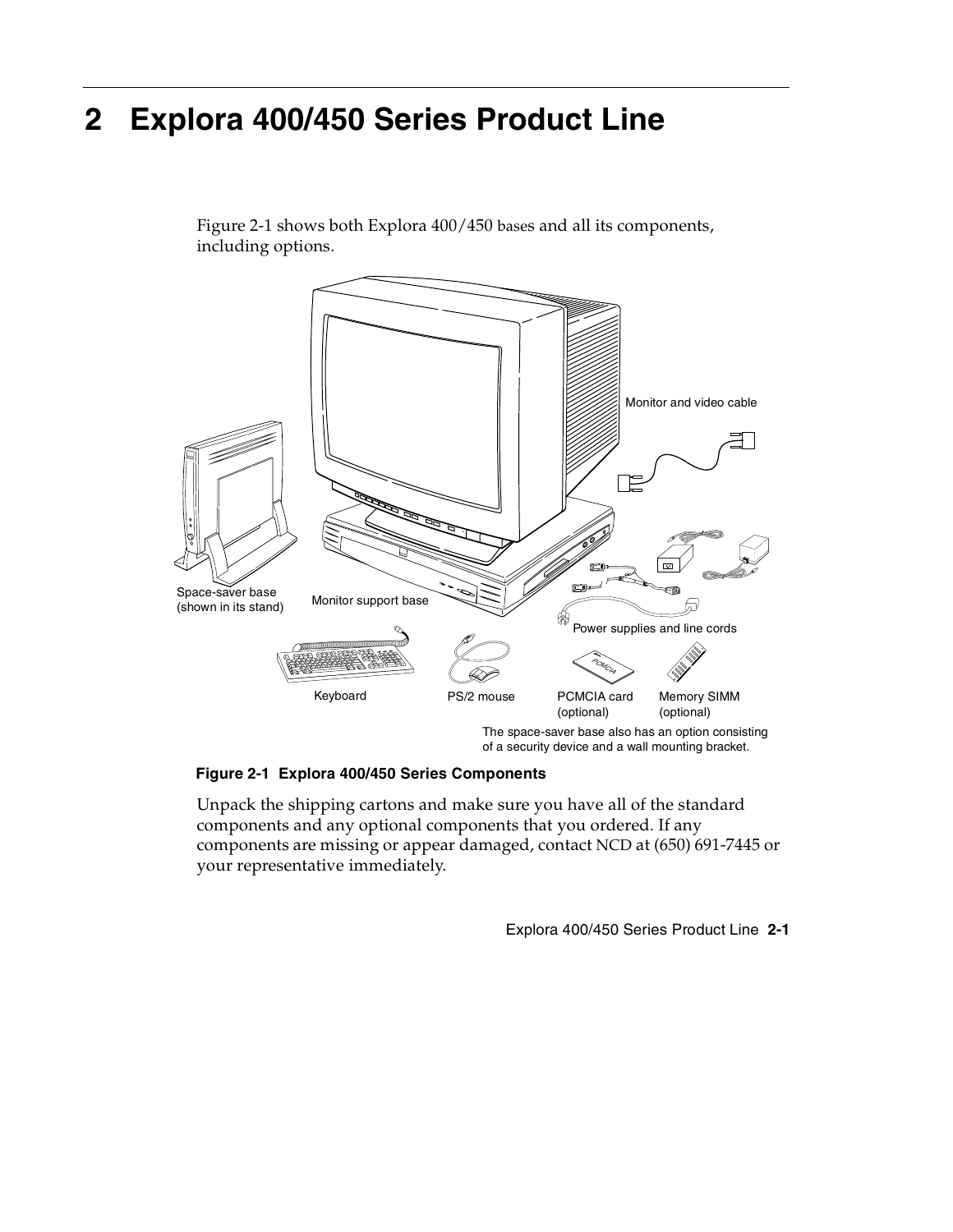**2-2** Explora 400/450 Series Product Line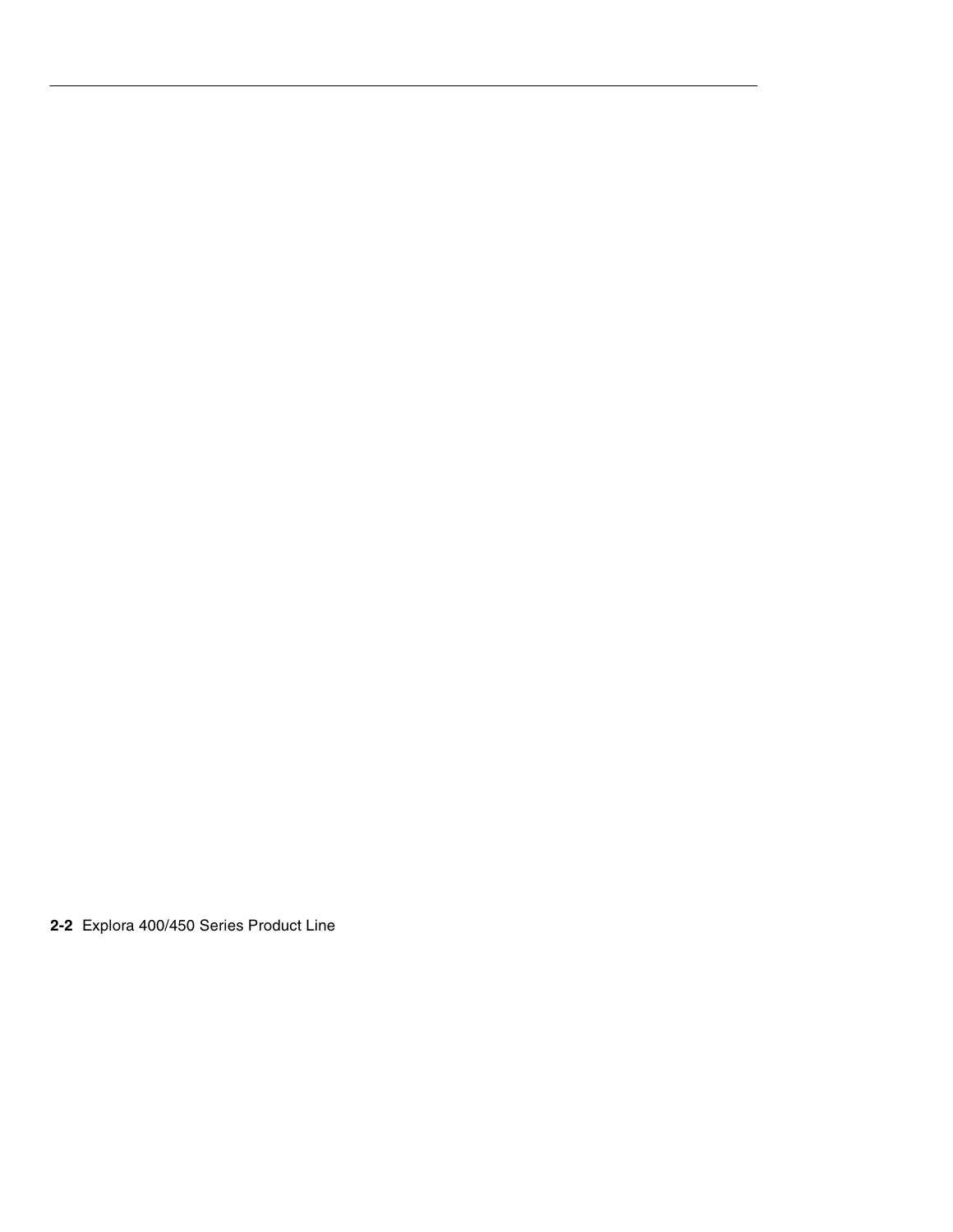# <span id="page-14-1"></span><span id="page-14-0"></span>**3 Basic Installation**

This section describes the location of Explora 400/450 connectors, controls, and indicators, and illustrates the installation of the base.



**To prevent electric shock or fire hazard, do not expose the power supply, NC, monitor line cord, or monitor to rain or moisture.**



*Do not* **set the monitor on the space-saver base. The space-saver base is not designed to support the weight of a monitor.**

**Use the NC only in an office or business environment. Do not subject the NC to vibration, dust, or corrosive gases because the NC is not designed to be used in such environments.**

**Keep the NC in a well-ventilated area. Do not cover the NC or place anything against the ventilation holes. Ventilation holes are on the cover to prevent the internal temperature from rising. Do not allow anything to fall in the ventilation holes.** 

**Keep the NC away from heat sources, including direct sunshine or heating appliances. The maximum operating temperature is 40°C (104°F).**

Basic Installation **3-1**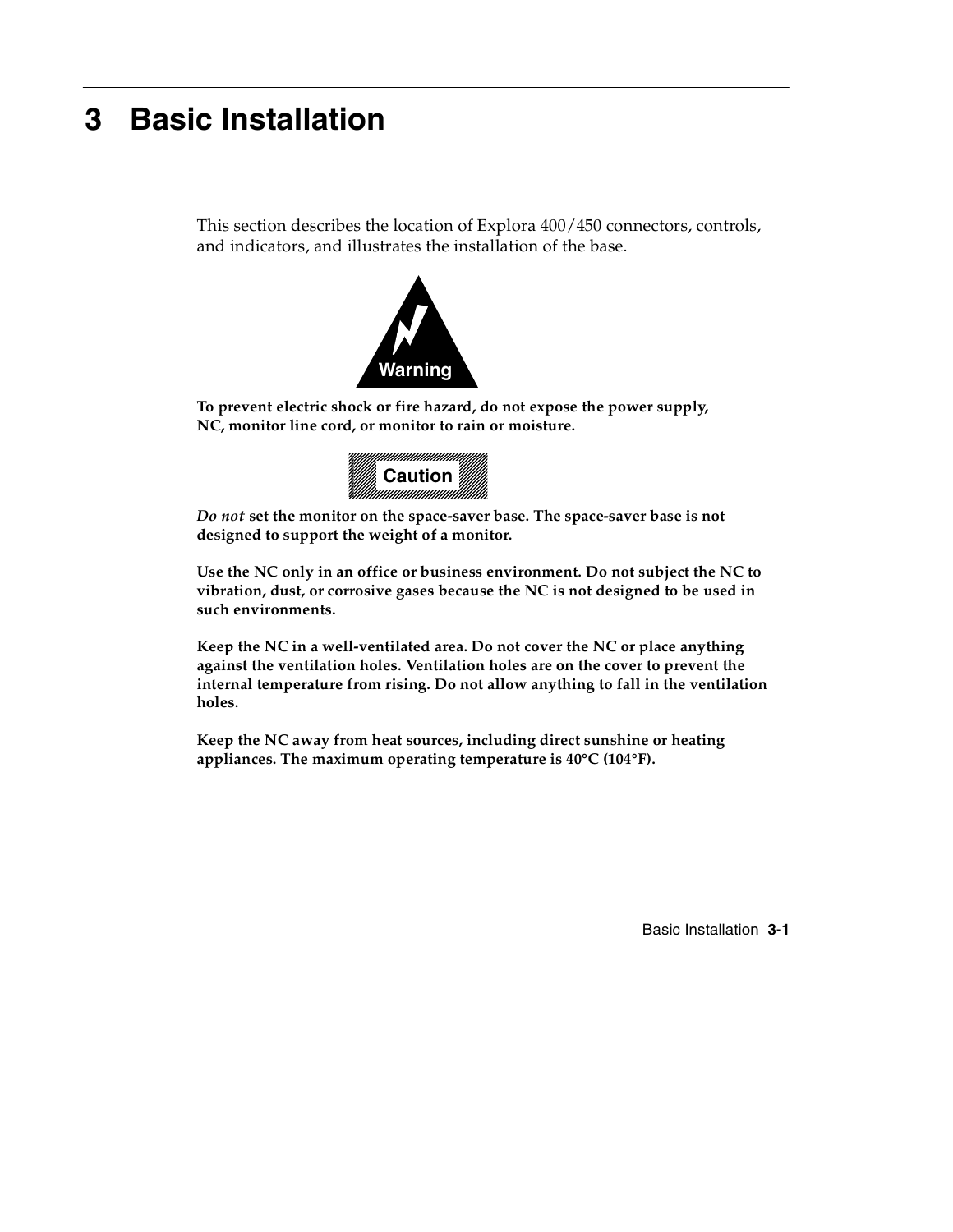# <span id="page-15-0"></span>**Connectors**



**Before connecting any cables, make sure the power is off.**

**Do not connect any power cords to the Explora 400/450 unless the monitor, keyboard, and mouse are properly connected.** 

If you are installing additional memory in your NC, do not complete the basic installation until you have installed the memory. Go to ["Installing Optional](#page-26-2)  [Equipment in the Space-Saver Base" on page 5-1](#page-26-2) or ["Installing Optional](#page-40-2)  [Equipment in the Monitor Support Base" on page 6-1](#page-40-2).

With one exception, the connectors are the same for the Explora 400 and Explora 450:

- ❏ Explora 400 always has a stereo audio output connector.
- ❏ Explora 450 has the stereo audio output connector as standard. You can order the Explora 450 with an optional thin coax Ethernet connector in place of the stereo audio output connector.

[Figure 3-1 on page 3-3](#page-16-0) shows how to connect components to the space-saver base connectors. [Figure 3-2 on page 3-4](#page-17-0) shows how to connect components to the monitor support base connectors.

Connect the following to the NC:

- ❏ Keyboard
- ❏ Mouse
- ❏ Monitor
- ❏ Network
- ❏ Audio, if used
- ❏ Serial and/or parallel devices, if used

To connect the power supply, follow the instructions in ["Power Connections"](#page-18-0) [on page 3-5](#page-18-0).

**3-2** Basic Installation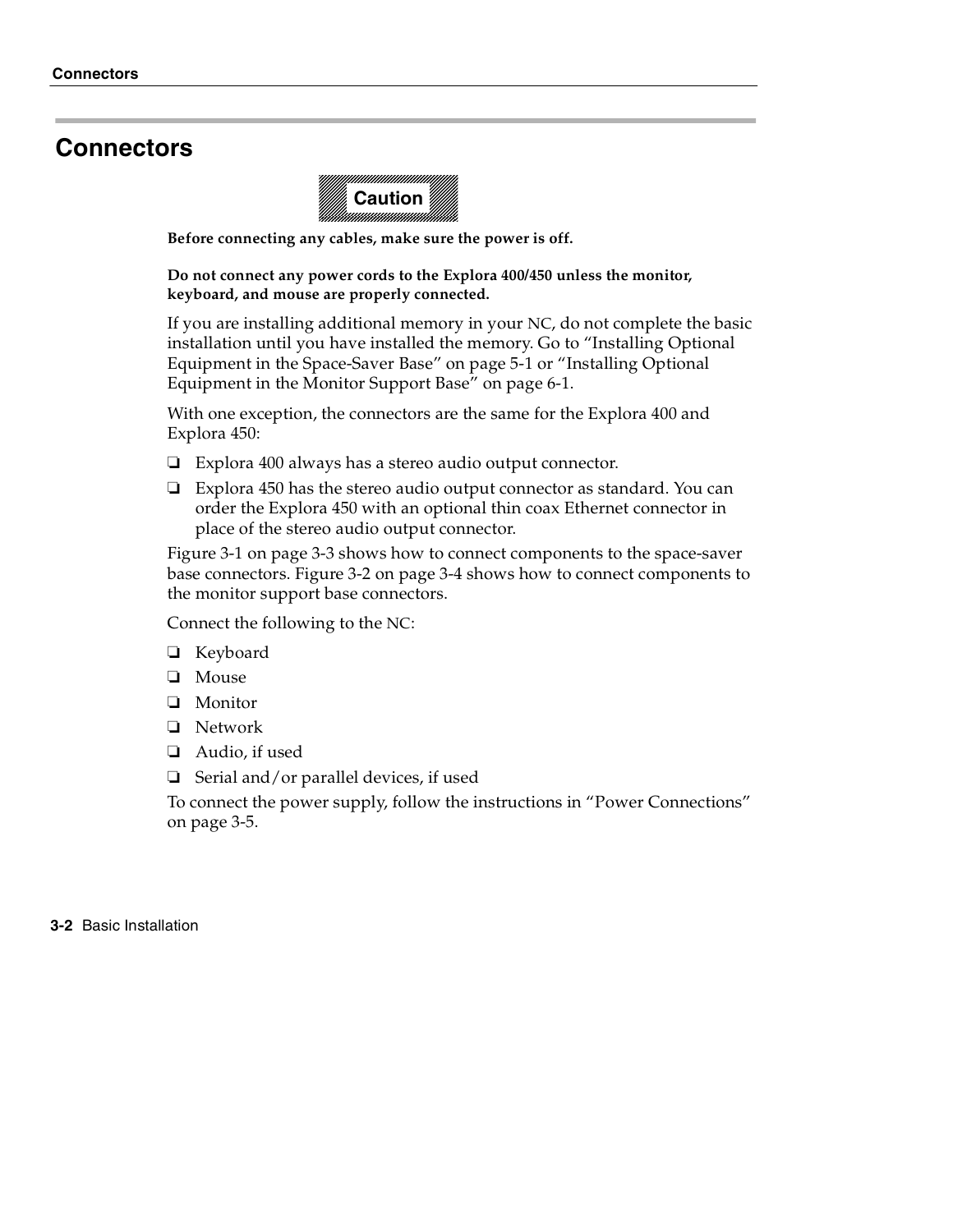

<span id="page-16-0"></span>**Figure 3-1 Explora 400/450 Connectors (Space-Saver Base)**

Basic Installation **3-3**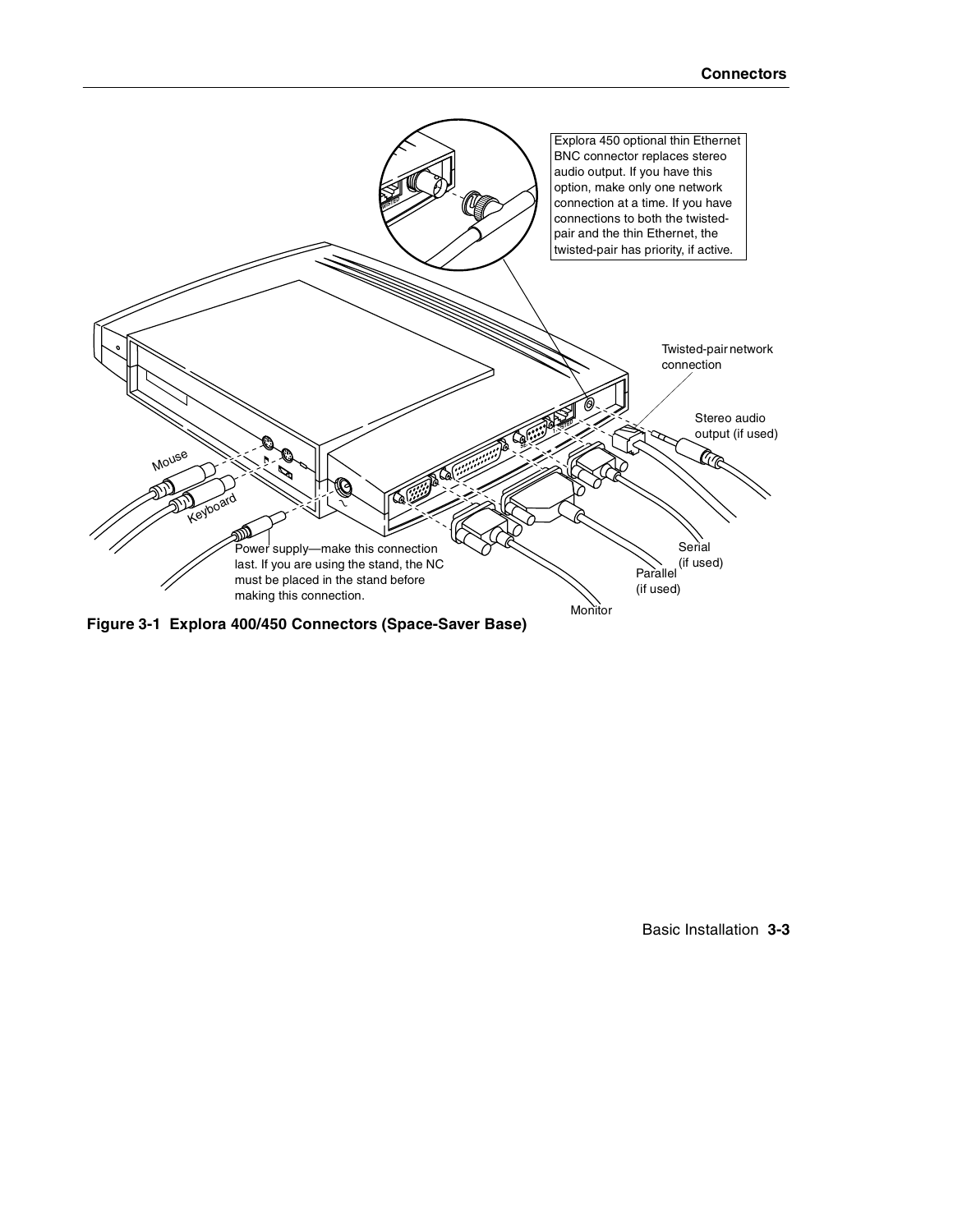

<span id="page-17-0"></span>**Figure 3-2 Explora 400/450 Connectors (Monitor Support Base)**

**3-4** Basic Installation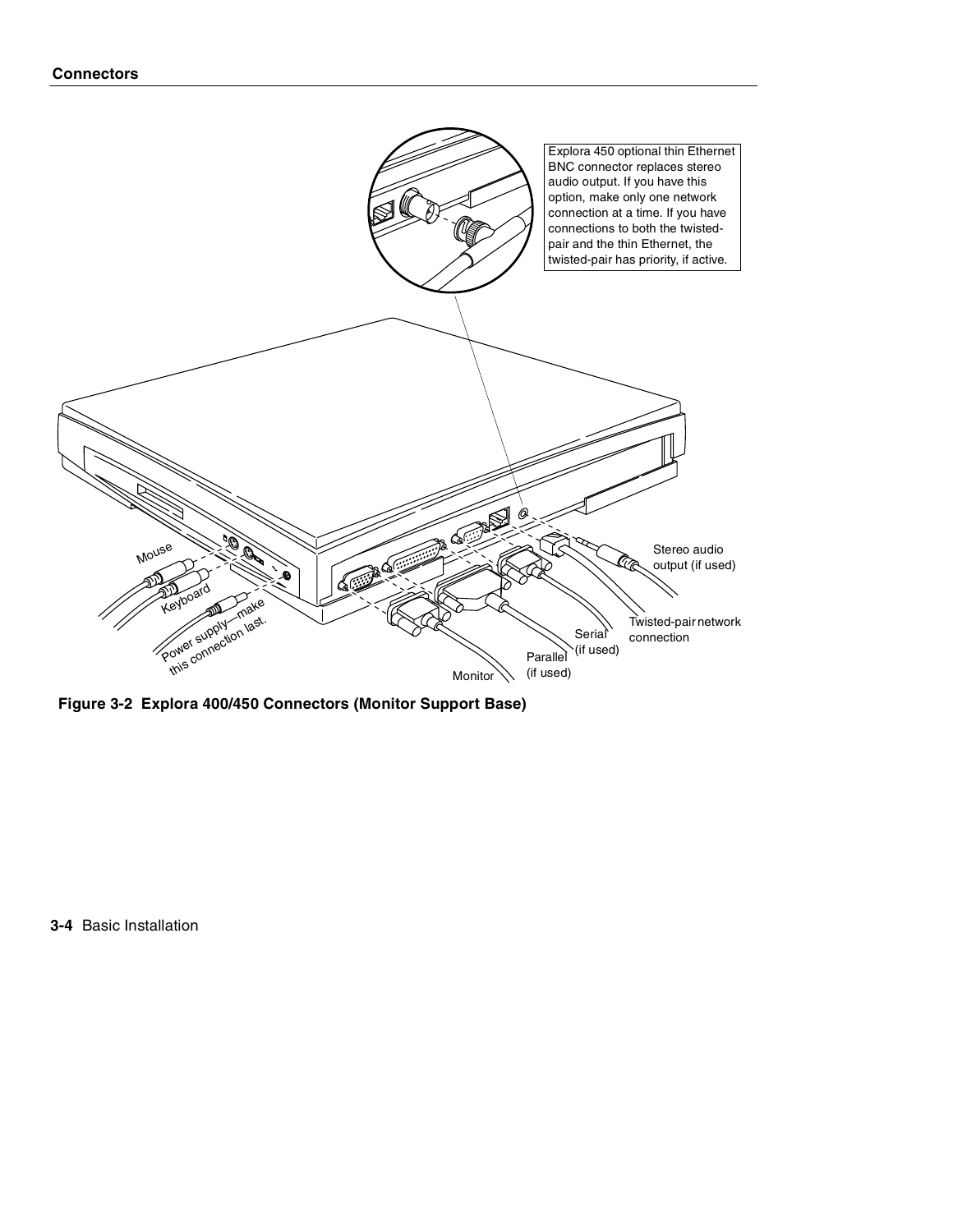# <span id="page-18-0"></span>**Power Connections**



**Carefully observe these power connection instructions. Failure to follow these instructions can cause fire or electric shock hazard.**

Make sure that all other connectors are in place before making the power connections.

If you are using the space-saver base in its stand, place the base in the stand before making the power connection. The stand has two supports, one support has a large hole in it while the other support has a small hole. Orient the stand so that the support with the large hole aligns with the power connector.

# <span id="page-18-1"></span>**Power Connections for Inside the USA**

There are three different sets of power components available if you ordered your NC for use inside the USA:

1. A 115-volt power transformer for the NC that plugs directly into the wall outlet and a 115-volt line cord for the monitor. (See [Figure 3-4.](#page-19-1))



115-volt transformer for the NC 115-volt line cord for the monitor

**Figure 3-3 Wall-Plug Transformer and Line Cord**

Basic Installation **3-5**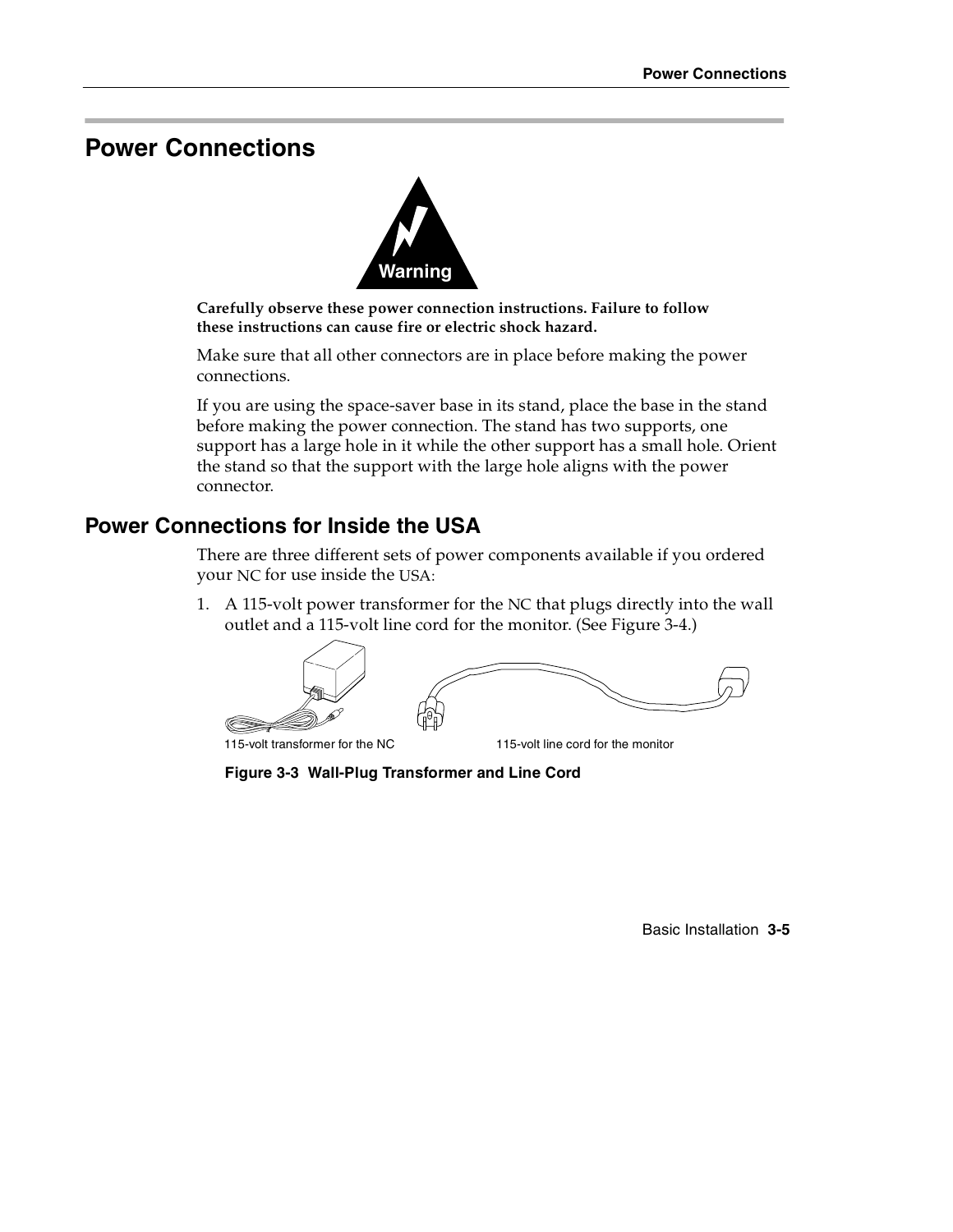2. A 115-volt power transformer that requires a line cord and two 115-volt line cords, one line cord for the power transformer and one for the monitor. (See [Figure 3-4](#page-19-1).)



Power transformer (varies with voltage)

#### <span id="page-19-1"></span>**Figure 3-4 Transformer and Line Cord**

The line cords are UL Listed and CSA Certified cord sets rated minimum 7 amps, 125 volts, which consists of minimum 18 AWG, type SVT or SJT, three conductor cordage maximum 15 feet in length, terminating in a NEMA 5- 15P plug.

3. An optional Y-cable. If you have this option, see either ["Installing Optional](#page-26-2)  [Equipment in the Space-Saver Base" on page 5-1](#page-26-2) or ["Installing Optional](#page-40-2)  [Equipment in the Monitor Support Base" on page 6-1](#page-40-2).

# <span id="page-19-0"></span>**Power Connections for Outside the USA**

If you ordered your NC for use outside the USA, you received either the optional Y-cable with a power transformer and one line cord or the following items: power transformer that requires a line cord for your voltage and two line cords. (See [Figure 3-4.](#page-19-1))

The line cords are rated minimum 10 amps, 250 volts, with the appropriate safety approvals for the country in which the equipment will be installed. The cordage should be marked <HAR> and terminate in a grounding type attachment plug. If you are in the UK, see ["Power Cord for the UK" on page 3-](#page-20-0) [7](#page-20-0)."

If you have the optional Y-cable, see either ["Installing Optional Equipment in](#page-26-2)  [the Space-Saver Base" on page 5-1](#page-26-2) or ["Installing Optional Equipment in the](#page-40-2)  [Monitor Support Base" on page 6-1.](#page-40-2)

**3-6** Basic Installation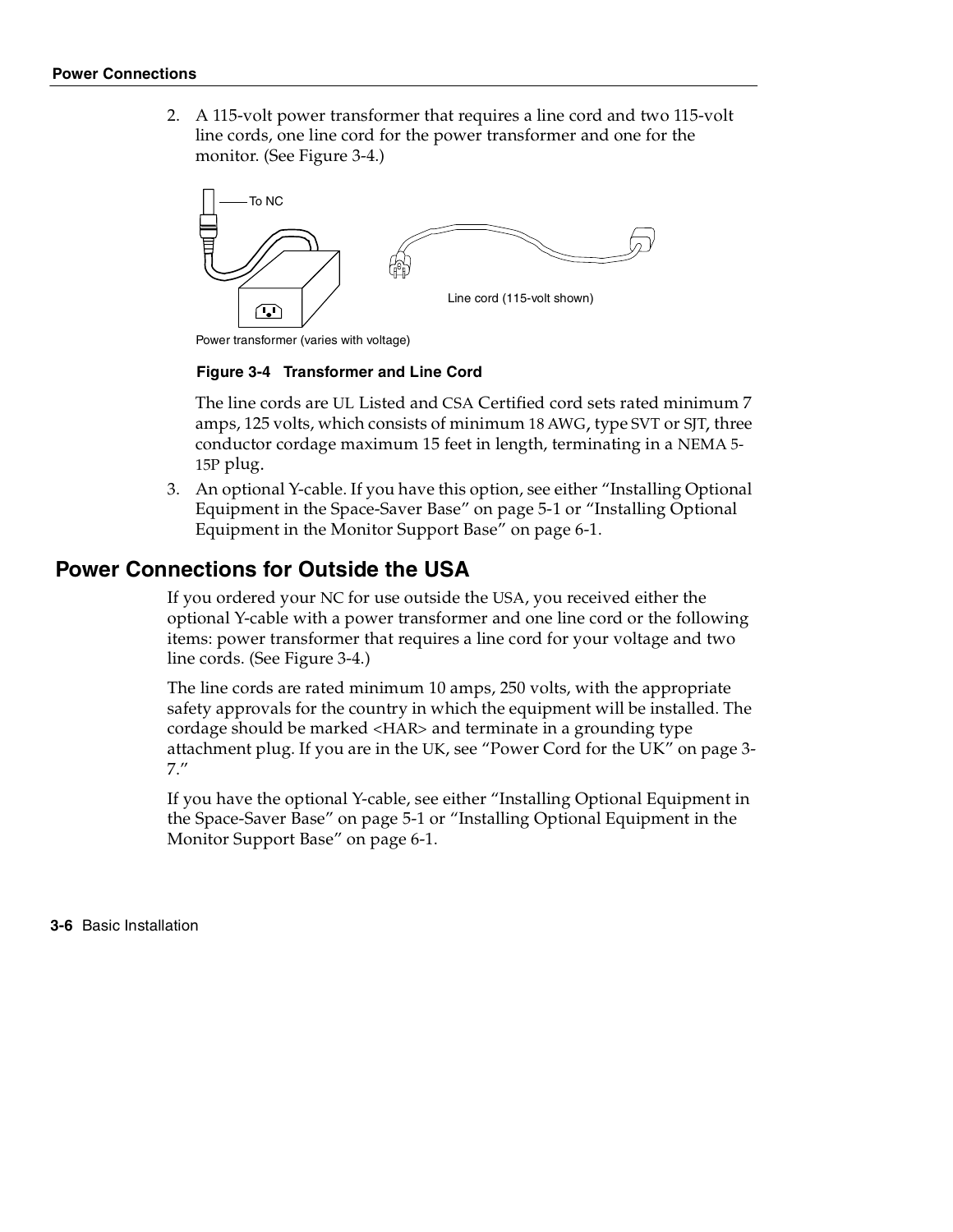# <span id="page-20-0"></span>**Power Cord for the UK**

The detachable mains lead on this equipment is supplied with a moulded plug incorporating a fuse, the value of which is indicated on the pin face of the plug. Should the fuse need to be replaced, an ASTA or BSI approved BS 1362 fuse must be used of the same rating. The fuse cover is detachable. Never use the plug with the cover omitted.

# <span id="page-20-1"></span>**Controls and Indicators**

The controls and indicators are the same for the Explora 400 and Explora 450. They are shown in [Figure 3-5](#page-20-2) and [Figure 3-5 on page 3-7.](#page-20-2)



<span id="page-20-2"></span>**Figure 3-5 Explora 400/450 Controls and Indicators (Space-Saver Base)**

Basic Installation **3-7**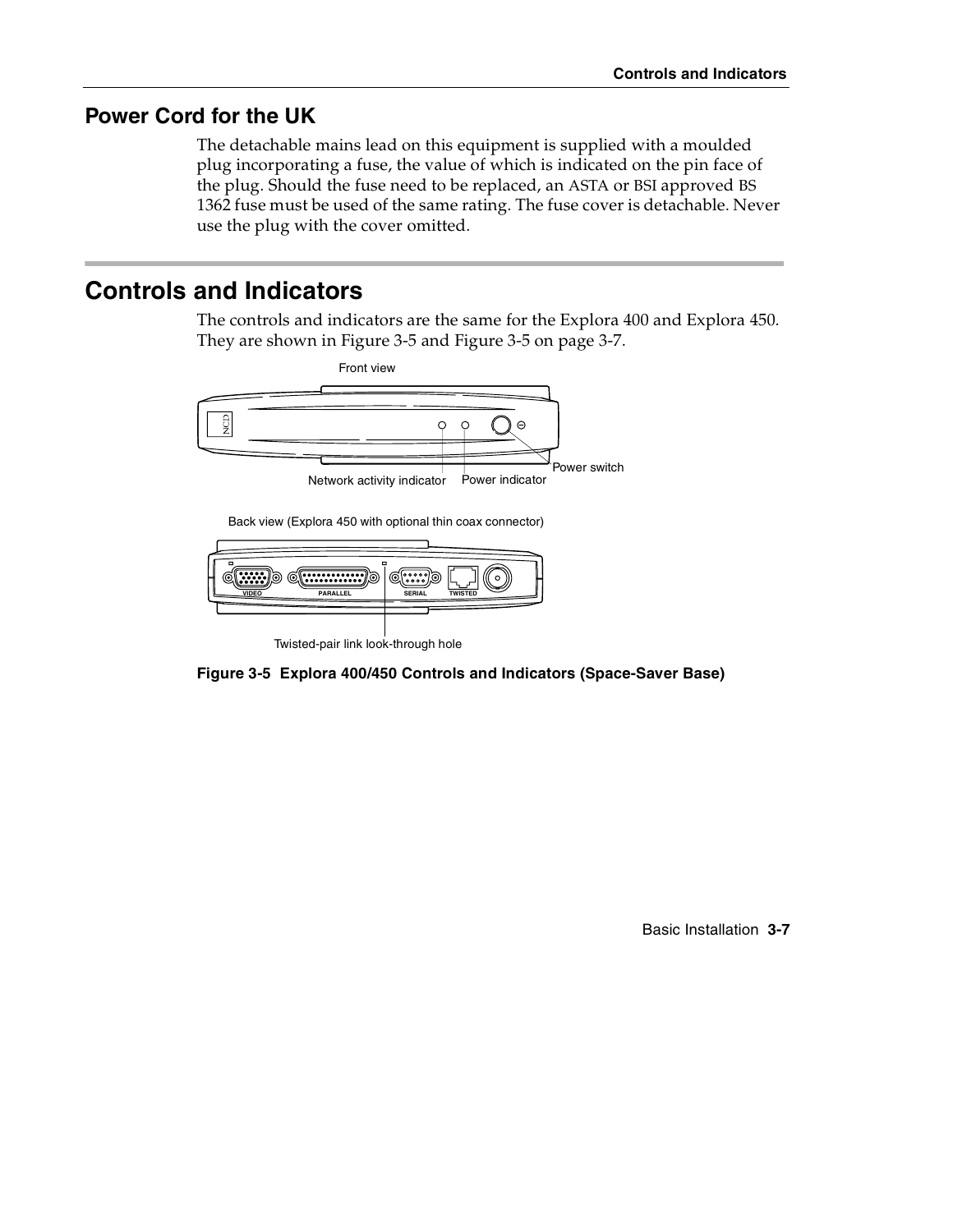

**Figure 3-6 Explora 400/450 Controls and Indicators (Monitor Support Base)**

**3-8** Basic Installation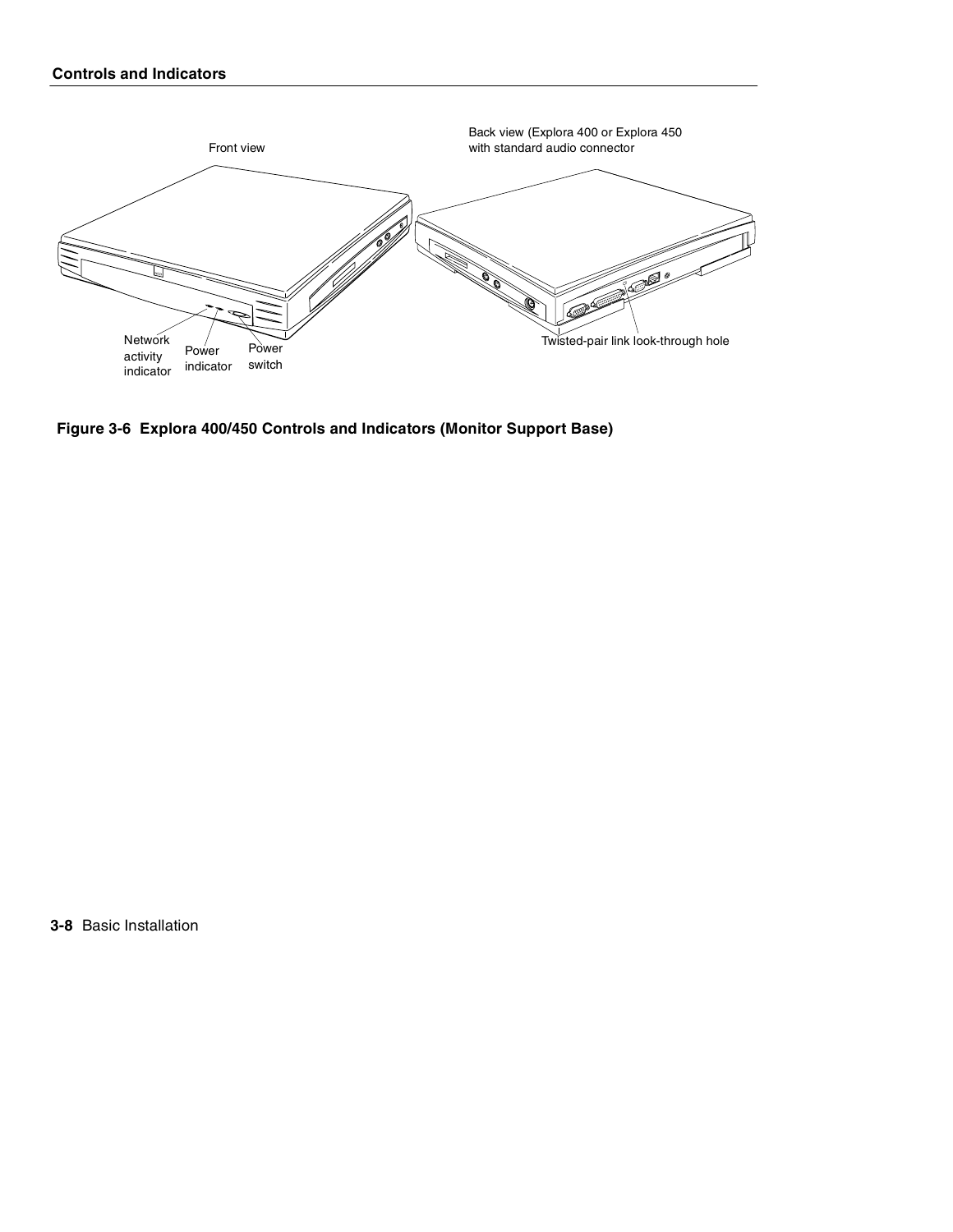# <span id="page-22-0"></span>**4 Selecting Screen Resolution**

If your monitor complies with automatic detection (DDC or display data channel), your monitor automatically uses the highest resolution and refresh rate that fits in the available frame buffer. If you want to select another resolution or refresh rate, use these instructions.

If your monitor does not comply with automatic detection, when you first turn the NC on, the display uses a default resolution that depends on the installed video cable and monitor capabilities. Your monitor might not support this setting or this setting might not provide the highest resolution and refresh rate that your monitor supports. Refer to your monitor documentation for its supported resolutions.

The Boot Monitor provides a menu that selects the correct resolution and changes the dpi (dots per inch) setting for the monitor.



**If you are using third-party monitors, you might damage your monitor by selecting the wrong screen resolution. Make sure your monitor supports your selection.** 

**If you are using NCD monitors, you will get a blank screen if you select a screen resolution that is outside the range of your monitor.** 

To change the resolution:

- 1. Turn on the system or reboot (if the system is already on).
- 2. After the Boot Monitor title and version number, messages similar to the following appear. Press the Escape key to interrupt the booting process and access the Boot Monitor prompt (>).

Searching for IP address... Using IP address IP address of terminal Searching for subnet mask Using subnet mask subnet mask ........................... *(Press Escape to interrupt booting.)*  $\geq$ 

Selecting Screen Resolution **4-1**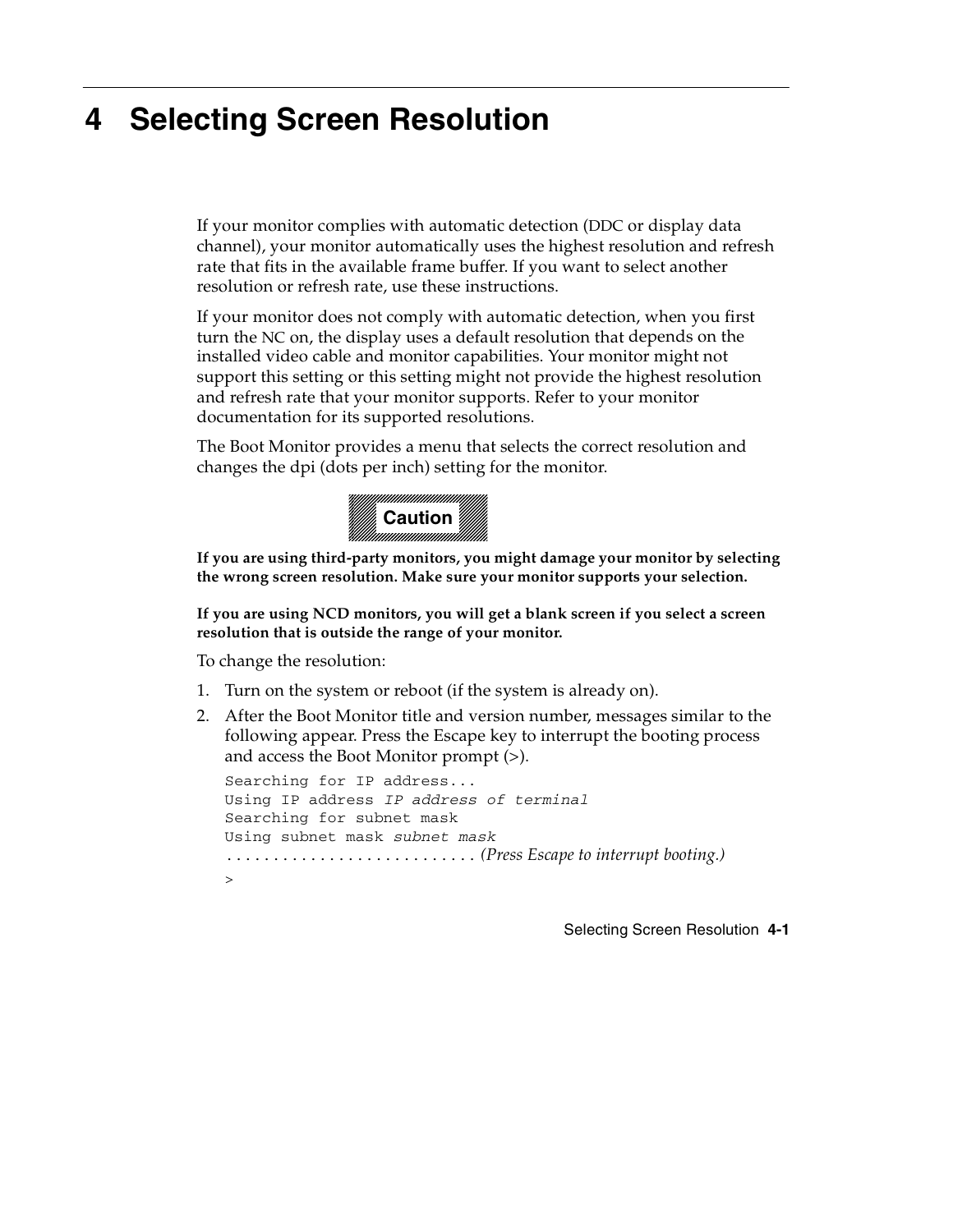3. When you are in the Boot Monitor (> prompt), press the Setup key or type **se <CR>**. The Main menu appears. (See [Figure 4-1.](#page-23-0))

| Help | Keyboard                                                                                                                            | Monitor                                                                                   | Network                       | <b>Boot</b> | Done |
|------|-------------------------------------------------------------------------------------------------------------------------------------|-------------------------------------------------------------------------------------------|-------------------------------|-------------|------|
|      |                                                                                                                                     |                                                                                           |                               |             |      |
|      |                                                                                                                                     |                                                                                           |                               |             |      |
|      | Use the arrow keys to navigate through the menus<br>listed across the top of the screen:                                            |                                                                                           |                               |             |      |
|      | Left, Right<br>Up. Down                                                                                                             | Go to previous or next menus.<br>Go to previous or next field<br>within the current menu. |                               |             |      |
|      | Control-U                                                                                                                           |                                                                                           | Delete to beginninbg of line. |             |      |
|      | Escape                                                                                                                              |                                                                                           | Restore previous value.       |             |      |
|      | Help for each field within a menu is shown along the<br>bottom of the screen.<br>Exit via the Done menu at the right of the screen. |                                                                                           |                               |             |      |
|      |                                                                                                                                     |                                                                                           |                               |             |      |

<span id="page-23-0"></span>**Figure 4-1 Boot Monitor Main Menu**

4. Use the right arrow key to select Monitor. The screen now displays the available monitor resolution settings. (See [Figure 4-2](#page-23-1) for the Explora 400 or [Figure 4-3 on page 4-3](#page-24-0) for the Explora 450.)

|                                    | Help Keyboard                                                                                                                                                                                                                                          | Monitor I |  | Network | Boot          | Done |
|------------------------------------|--------------------------------------------------------------------------------------------------------------------------------------------------------------------------------------------------------------------------------------------------------|-----------|--|---------|---------------|------|
|                                    |                                                                                                                                                                                                                                                        |           |  |         |               |      |
|                                    | Monitor Resolution                                                                                                                                                                                                                                     |           |  |         | Dots Per Inch |      |
|                                    | Automatic Detection (DDC)<br>640 x 480 60Hz<br>640 x 480 72Hz<br>640 x 480 75Hz<br>640 x 480 85 Hz<br>800 x 600 60Hz<br>800 x 600 72Hz<br>800 x 600 75Hz<br>800 x 600 85Hz<br>1024 x 768 60Hz<br>1024 x 768 70Hz<br>1024 x 768 75Hz<br>1024 x 768 85Hz |           |  |         | <b>XX</b>     |      |
| 1152 X 900 66Hz<br>1152 X 900 76Hz |                                                                                                                                                                                                                                                        |           |  |         |               |      |
|                                    |                                                                                                                                                                                                                                                        |           |  |         |               |      |
|                                    | Press Shift-T to test new monitor parameters, Esc to stop test                                                                                                                                                                                         |           |  |         |               |      |

<span id="page-23-1"></span>**Figure 4-2 Supported Resolutions for Explora 400**

**4-2** Selecting Screen Resolution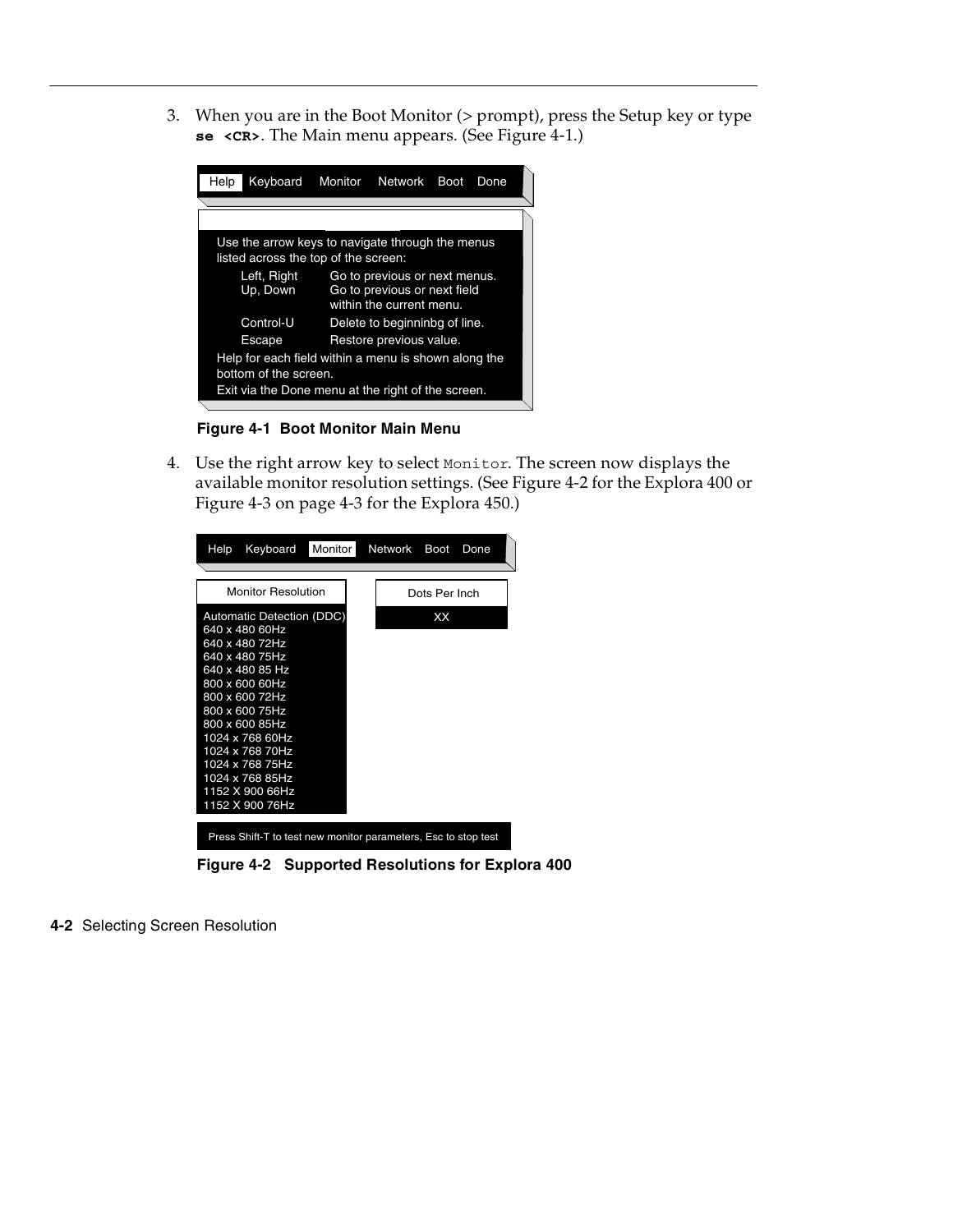| <b>Monitor</b><br>Keyboard<br>Help                                                                                                                                                                                                                                                                                                                                       | Network<br>Boot<br>Done |
|--------------------------------------------------------------------------------------------------------------------------------------------------------------------------------------------------------------------------------------------------------------------------------------------------------------------------------------------------------------------------|-------------------------|
| <b>Monitor Resolution</b><br><b>Automatic Detection (DDC)</b><br>640 x 480 60Hz<br>640 x 480 72Hz<br>640 x 480 75Hz<br>640 x 480 85 Hz<br>800 x 600 60Hz<br>800 x 600 72Hz<br>800 x 600 75Hz<br>800 x 600 85Hz<br>1024 x 768 60Hz<br>1024 x 768 70Hz<br>1024 x 768 75Hz<br>1024 x 768 85Hz<br>1152 x 900 66Hz<br>1152 x 900 76Hz<br>1280 x 1024 60Hz<br>1280 x 1024 70Hz | Dots Per Inch<br>XX     |
| 1280 x 1024 75Hz<br>1280 x 1024 85Hz<br>Press Shift-T to rest new monitor parameters, Esc to stop test                                                                                                                                                                                                                                                                   |                         |

<span id="page-24-0"></span>**Figure 4-3 Supported Resolutions for Explora 450**

- 5. Press the up or down arrow keys to select the correct setting for your monitor.
- 6. Press the right arrow key to select Dots Per Inch.
- 7. Enter the numerical value that matches the resolution you have selected or leave the default value.
- 8. To test the selected refresh rate, press Shift-T. Running this test generates a cross-hatch test pattern. If the refresh rate you select is not supported by the monitor, the test pattern will either not appear or not be stable.
- 9. Press any key to return to the Boot Monitor Main menu.

Selecting Screen Resolution **4-3**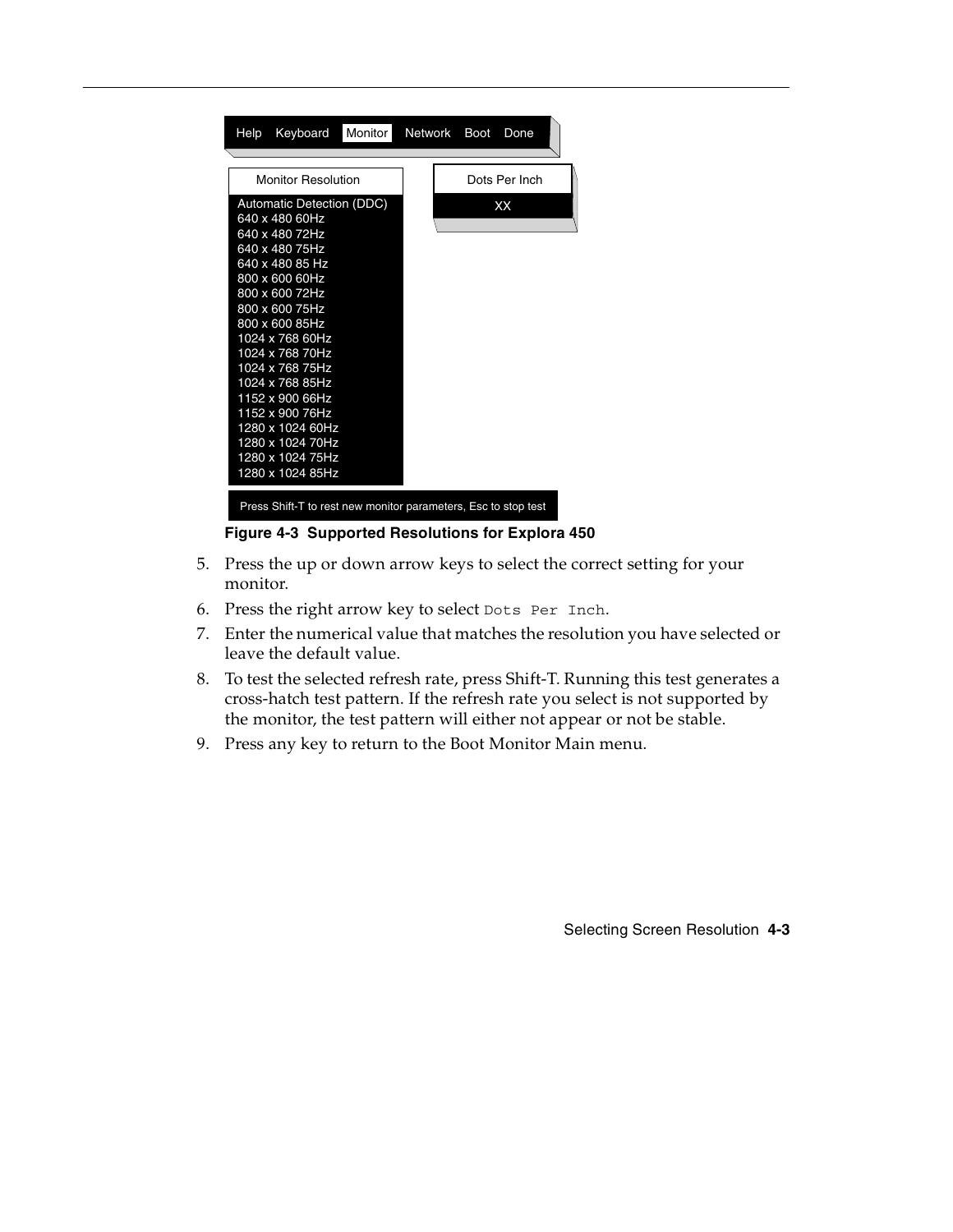10. Press the right arrow key to select Done. The menu shown in [Figure 4-4](#page-25-0) appears.

| $He$ lp | Keyboard Monitor Network Boot Done                             |        |  |  |
|---------|----------------------------------------------------------------|--------|--|--|
|         |                                                                | Done   |  |  |
|         |                                                                | Reboot |  |  |
|         |                                                                | Exit   |  |  |
|         |                                                                | Undo   |  |  |
|         | Save Parameters and reboot. Press <return> to confirm</return> |        |  |  |

#### <span id="page-25-0"></span>**Figure 4-4 Boot Monitor Done Menu**

11. Use the up or down arrow keys to select one of the options from the Done menu.

Reboot — saves the settings you changed and reboots the system.

Exit — saves the settings and returns you to the Boot Monitor.

Undo — reloads the parameters that were in effect when you entered the menus. The system continues to display the menus.

12. Press the Return key**.**

If you save your selection, you do not need to repeat this procedure unless you change to a different type or size of monitor.

**4-4** Selecting Screen Resolution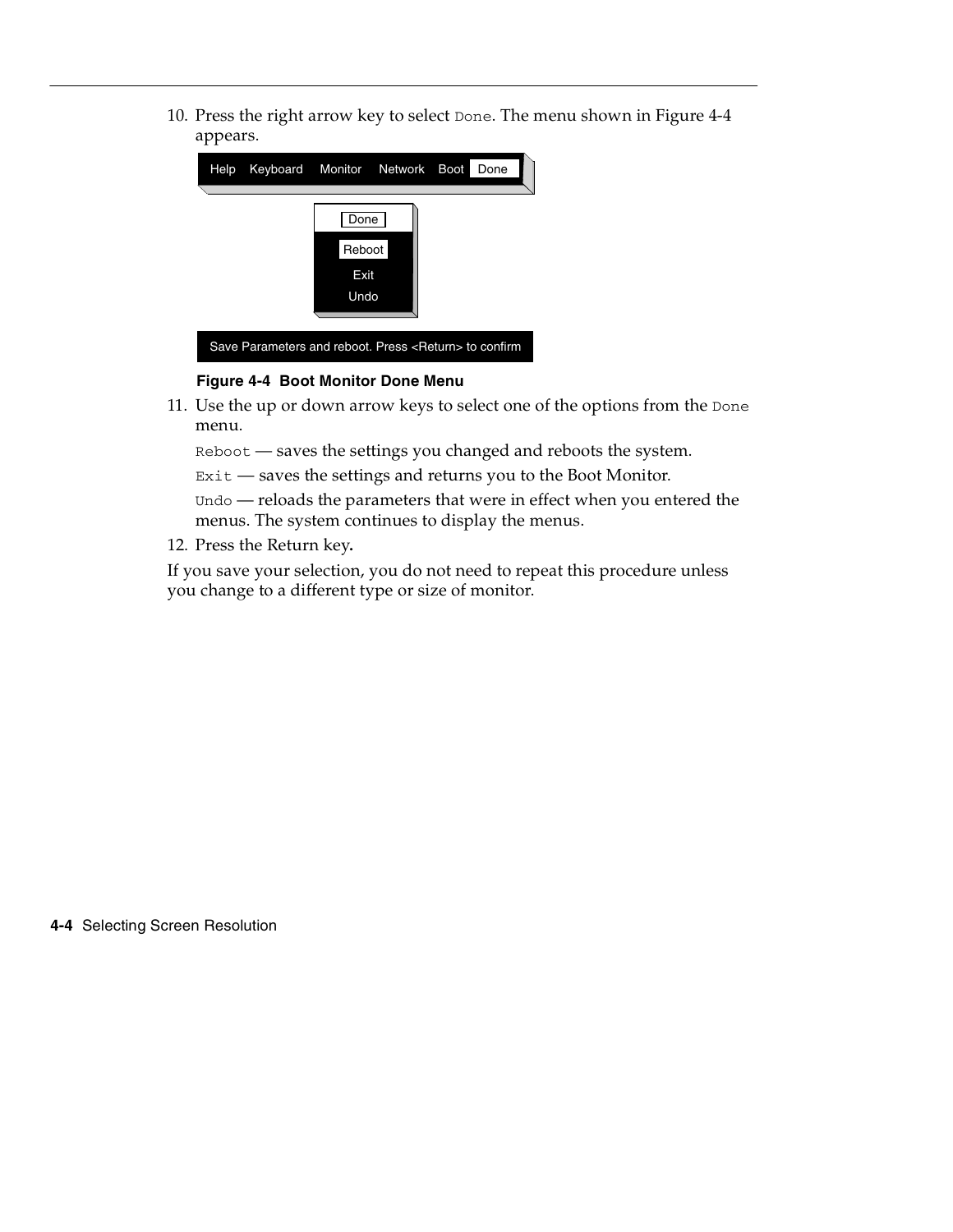# <span id="page-26-2"></span><span id="page-26-0"></span>**5 Installing Optional Equipment in the Space-Saver Base**

This section describes the installation of the Explora 400/450's optional equipment for the space-saver base. If you have the monitor support base, see ["Installing Optional Equipment in the Monitor Support Base" on page 6-1.](#page-40-2) The optional equipment is shown in [Figure 5-1.](#page-26-3)



#### <span id="page-26-3"></span>**Figure 5-1 Optional Equipment**

If you are installing additional memory, do so before doing [Section 3, "Basic](#page-14-1)  [Installation," on page 3-1](#page-14-1).

# <span id="page-26-1"></span>**Installing Additional Memory**

You can add memory to your NC at any time. You may purchase it from NCD or other vendors. Only SIMMs supplied by NCD are covered under NCD's warranty. Contact NCD Technical Support for information about approved vendors.

In the standard configuration, Explora 400 has 8 MB of fast-page mode memory and the Explora 450 has 8 MB of EDO (extended data out) memory. Adding more memory does not improve NC speed.

Installing Optional Equipment in the Space-Saver Base **5-1**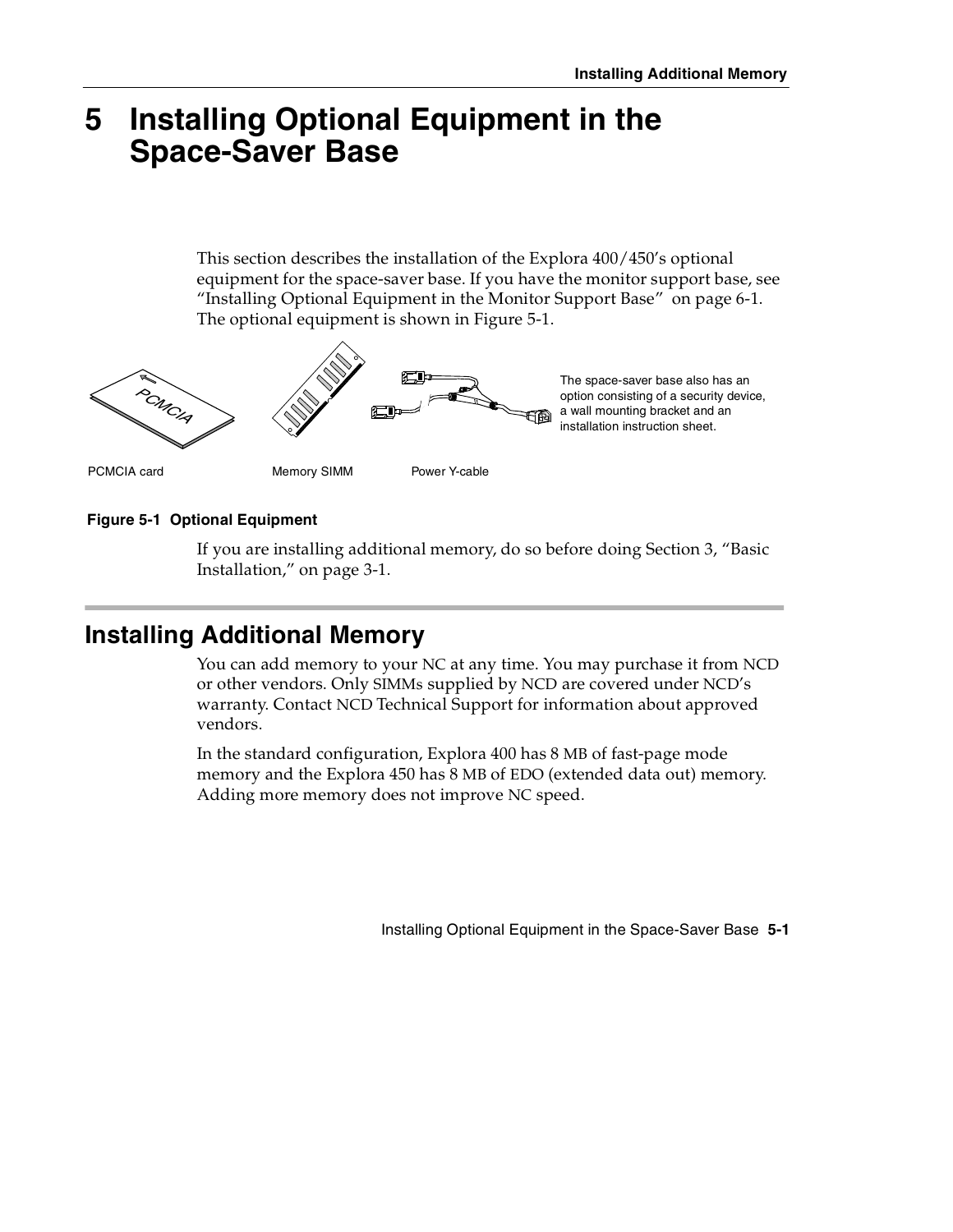Each application running on your NC and each open window requires memory. If the sum of all memory needed exceeds the installed memory, you get a message to close windows. To avoid this message, add memory to your NC.

Both the Explora 400 and Explora 450 have two SIMM slots. See [Table 5-1](#page-27-0) for the allowable configuration of the two slots and [Table 5-2 on page 5-3](#page-28-0) for a list of SIMM specifications.

The following rules apply:

- ❏ It makes no difference which slot is used as the first slot and which is used as the second.
- ❏ For the Explora 400 only, you can intermix fast-page mode and EDO SIMMs. You will always get fast-page mode performance.
- ❏ For the Explora 450 only, you *must* install EDO SIMMs.

#### <span id="page-27-0"></span>**Table 5-1 Memory Configurations**

| <b>Total Memory</b><br>(MB) | <b>First</b><br>Slot (MB) | <b>Second</b><br>Slot (MB) | <b>Total Memory</b><br>(MB) | <b>First</b><br>Slot (MB) | <b>Second</b><br>Slot (MB) |
|-----------------------------|---------------------------|----------------------------|-----------------------------|---------------------------|----------------------------|
| $\overline{4}$              | $\overline{2}$            | $\overline{2}$             | 18                          | 16                        | $\overline{2}$             |
| $\overline{4}$              | $\overline{4}$            | $\boldsymbol{0}$           | 20                          | 16                        | $\overline{4}$             |
| 5                           | $\overline{4}$            | $\mathbf{1}$               | 24                          | 16                        | 8                          |
| 6                           | $\overline{4}$            | $\overline{2}$             | 32                          | 16                        | 16                         |
| 8                           | $\overline{4}$            | $\overline{4}$             | 32                          | 32                        | $\mathbf{0}$               |
| 8                           | 8                         | $\boldsymbol{0}$           | 33                          | 32                        | $\mathbf{1}$               |
| 9                           | 8                         | $\mathbf{1}$               | 34                          | 32                        | $\overline{2}$             |
| 10                          | 8                         | $\overline{2}$             | 36                          | 32                        | $\overline{4}$             |
| 12                          | 8                         | 4                          | 40                          | 32                        | 8                          |
| 16                          | 8                         | 8                          | 48                          | 32                        | 16                         |
| 16                          | 16                        | $\boldsymbol{0}$           | 64                          | 32                        | 32                         |
| 17                          | 16                        | $\mathbf{1}$               |                             |                           |                            |

#### **5-2** Installing Optional Equipment in the Space-Saver Base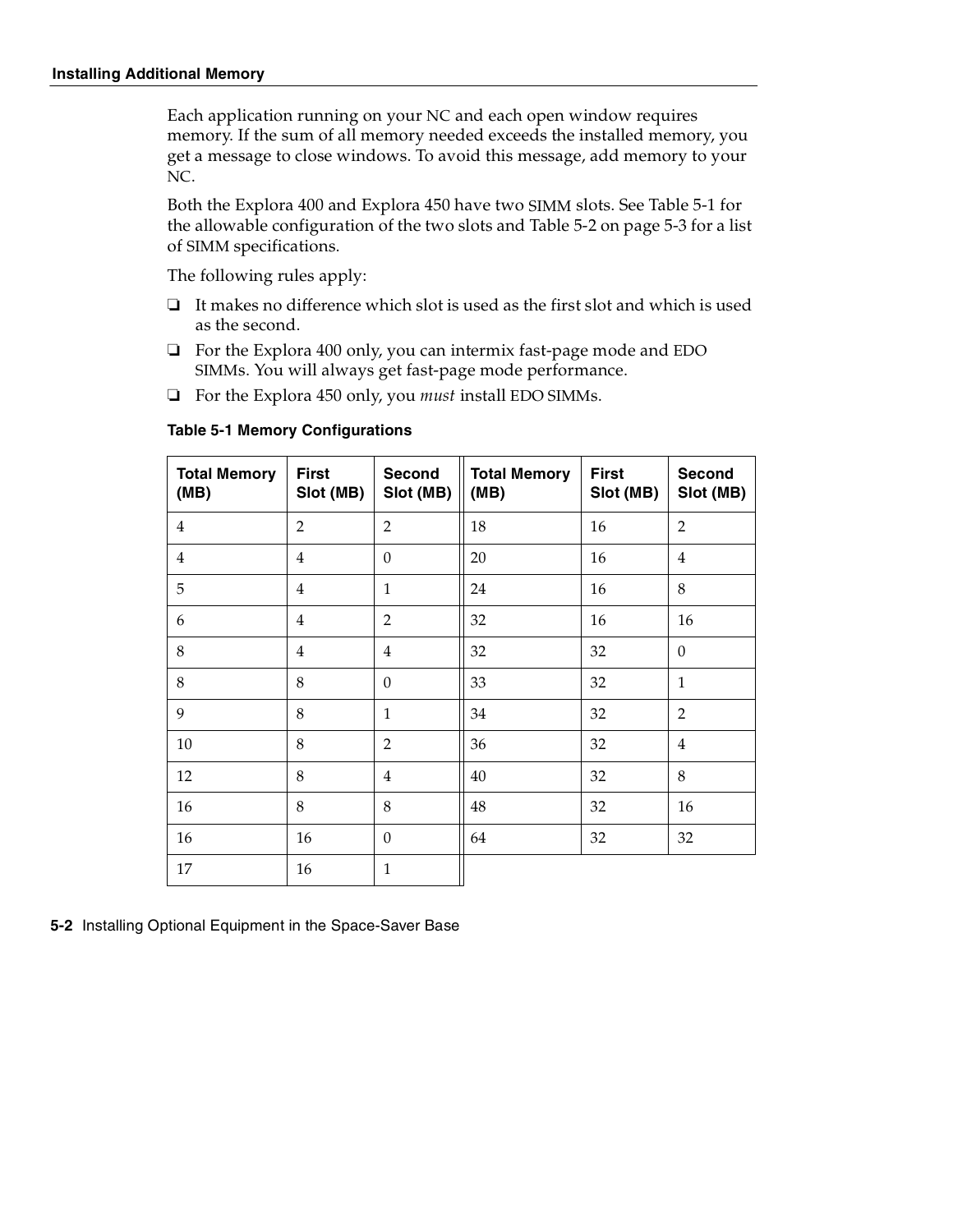| Speed       | Fast-page mode (Explora 400) or EDO (Explora 450). 60<br>nanoseconds (ns) or faster. (Lower ns ratings are faster.) 72-pin.                                                                                  |
|-------------|--------------------------------------------------------------------------------------------------------------------------------------------------------------------------------------------------------------|
| Profile     | Low profile (maximum 1.1 inches (28 mm) tall). Use tin-plated<br>SIMM contacts.                                                                                                                              |
| Thickness   | Board thickness of 0.047 inches to 0.054 inches (0.050 inches<br>(1.27 mm) nominal). Installing SIMMs that are out of<br>specifications might damage the SIMM slot or cause the NC to<br>behave erratically. |
| <b>Size</b> | 32-bits wide.<br>1 MB (256Kx32 SIMM)<br>2 MB (512Kx32 SIMM)<br>4 MB (1Mx32 SIMM)<br>8 MB (2Mx32 SIMM)<br>16 MB (4Mx32 SIMM)<br>32 MB (8Mx32 SIMM)                                                            |

#### <span id="page-28-0"></span>**Table 5-2 SIMM Specifications**



**If you do not feel confident performing the following procedure on your NC, send the NC to a qualified service center.**

Installing additional memory is a four-step procedure described in detail on the following pages:

- 1. Disassemble the NC. See ["Disassembling the Space-Saver Base" on page](#page-29-0)  [5-4](#page-29-0).
- 2. Install the SIMM(s). See ["Installing SIMMs" on page 5-5](#page-30-0).
- 3. Reassemble the NC. See ["Reassembling the Space-Saver Base" on page 5-](#page-33-0) [8](#page-33-0).
- 4. Test the memory after your NC is up and running. See ["Testing Memory"](#page-35-0)  [on page 5-10.](#page-35-0)

The only tool you need is a small flat-blade screwdriver.

Installing Optional Equipment in the Space-Saver Base **5-3**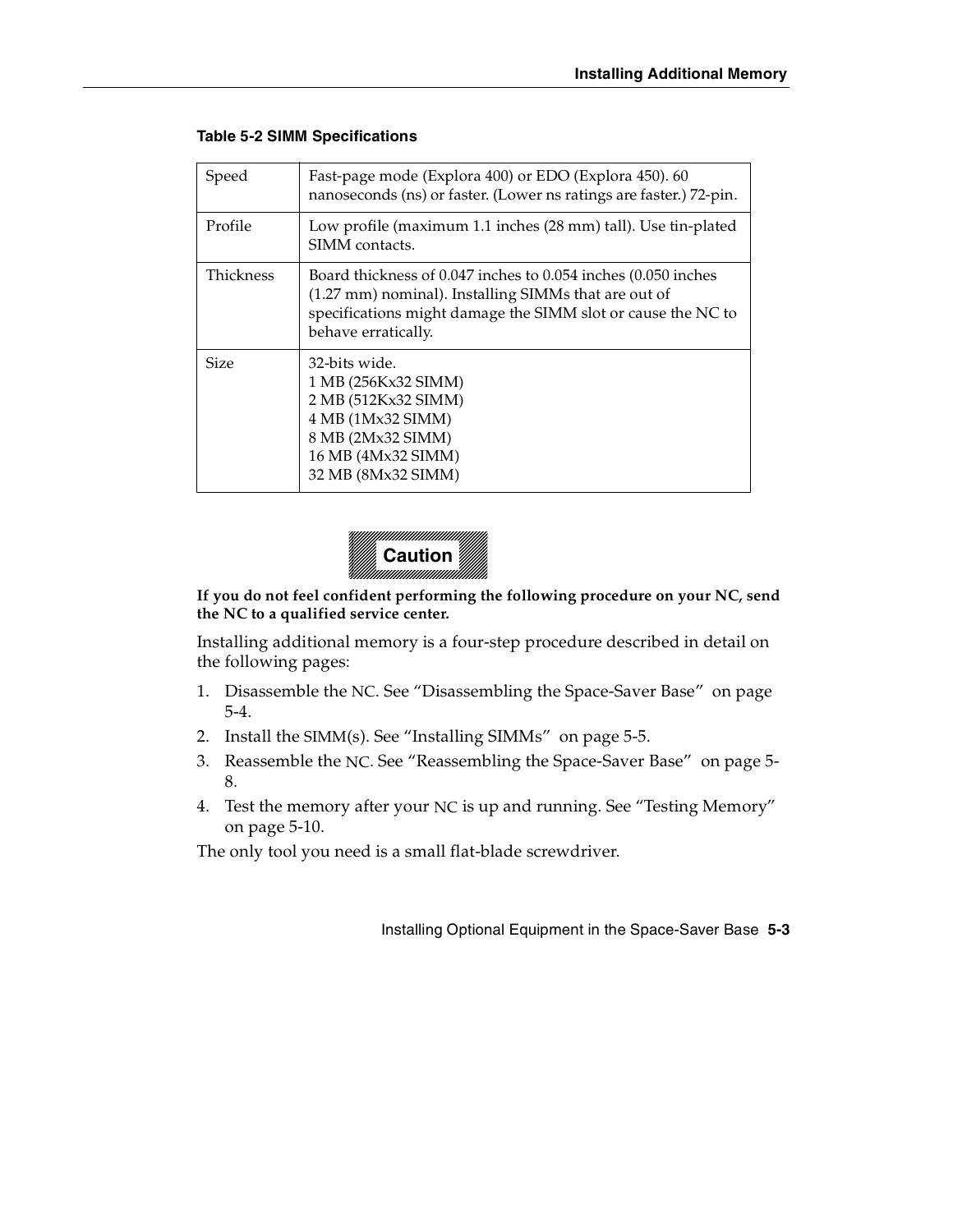# <span id="page-29-0"></span>**Disassembling the Space-Saver Base**

To disassemble the space-saver base, follow these steps:

- 1. Remove all cables connected to the NC.
- 2. If you are using the stand, remove the NC from the stand.
- 3. Place the NC on a flat surface (preferably, on an anti-static mat) with the top facing up, as shown in [Figure 5-2](#page-29-1). As you face the NC, the three connectors are on your right.
- <span id="page-29-2"></span>4. Use a small flat-blade screwdriver to press on the tab located near the back of the NC on the connector-side. At the same time, gently pull the NC's top section up.



<span id="page-29-1"></span>**Figure 5-2 Pressing the Tabs**

5. Repeat [step 4](#page-29-2) for the tab on the opposite side of the base.

#### **5-4** Installing Optional Equipment in the Space-Saver Base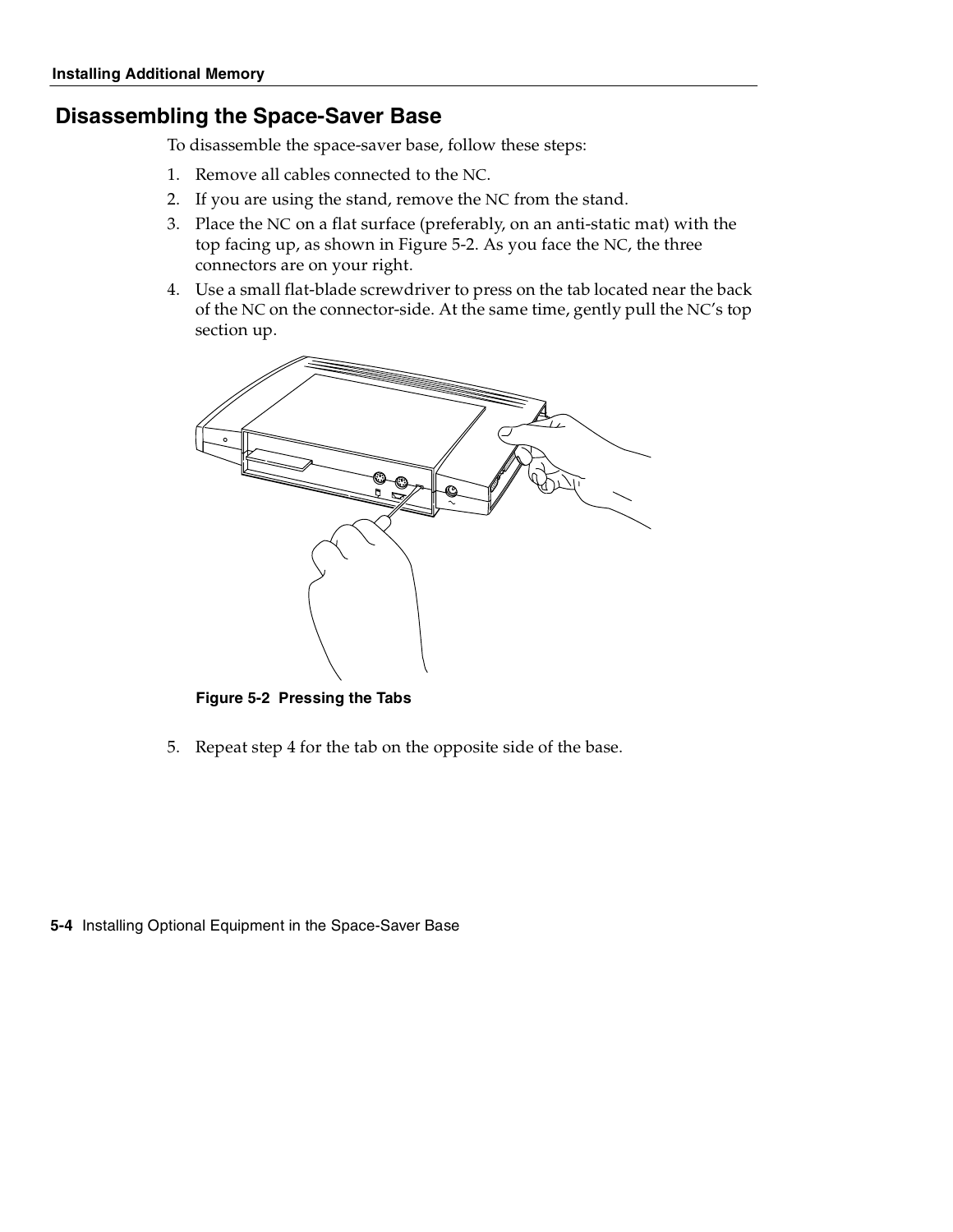6. Lift the top section at the front up so that you can separate the top's hooks from the bottom section's slots. Remove the top. See [Figure 5-3.](#page-30-1)



<span id="page-30-1"></span>**Figure 5-3 Separating the Top from the Bottom**

# <span id="page-30-0"></span>**Installing SIMMs**



**Electrostatic Discharge (ESD) can damage SIMMs and other components located on the logic board. Make sure you touch a suitable ground before handling any SIMM. If possible, set the NC on an anti-static mat and wear a grounding strap.**

#### **Always handle SIMMs** *only* **by the edges.**

Your NC already has a SIMM or SIMMs installed. The SIMM slots, located on the left side of the logic board, are labeled J9 and J10. (See [Figure 5-4](#page-31-0).) Observe the SIMM(s) currently in the slots and refer to [Table 5-1, "Memory](#page-27-0)  [Configurations," on page 5-2](#page-27-0) to determine your configuration. Decide what you want your new configuration to be. If you need to remove an existing SIMM, go to ["Removing SIMMs" on page 5-7](#page-32-0) and then return to this section for installation instructions.

Installing Optional Equipment in the Space-Saver Base **5-5**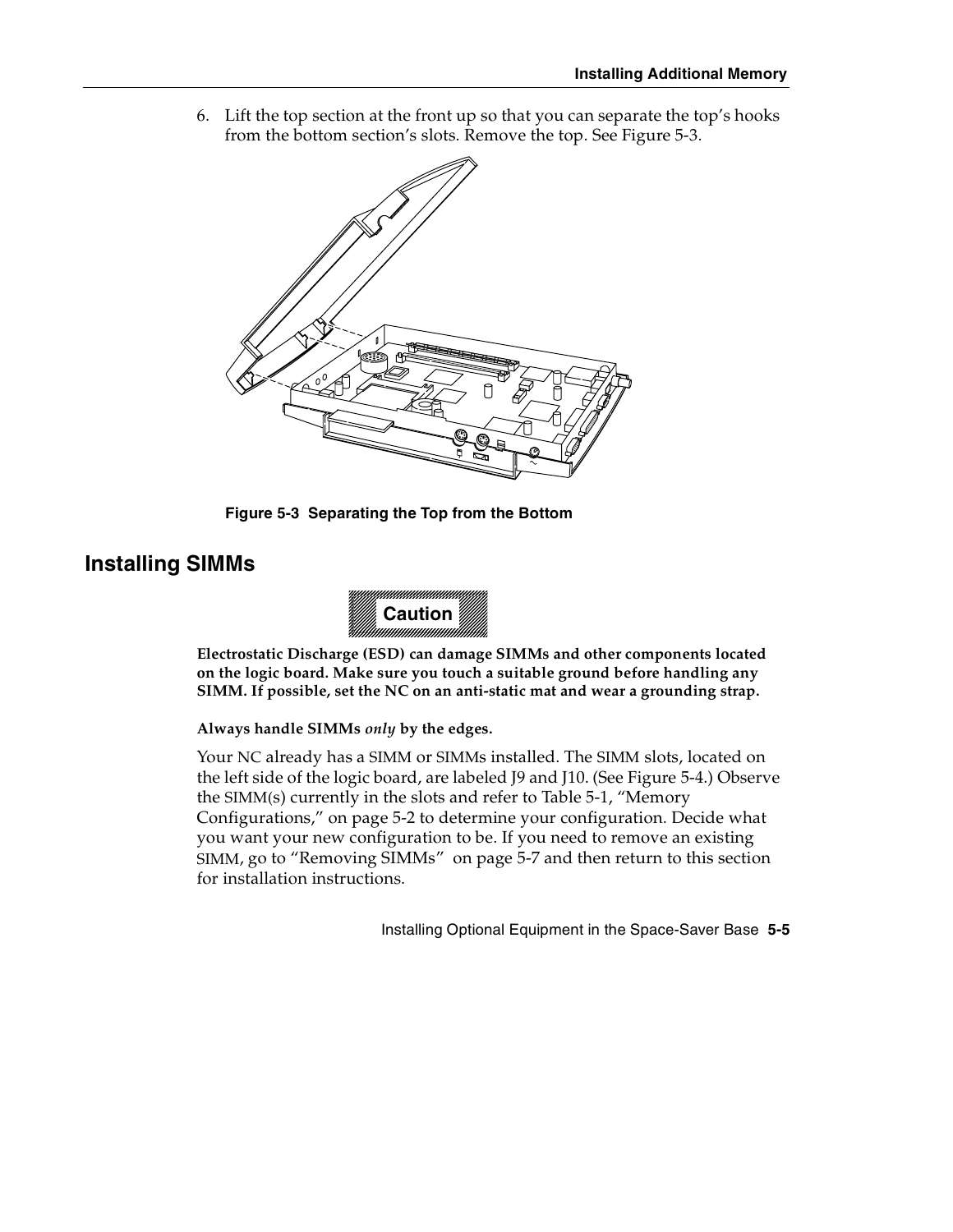

**Figure 5-4 Location of the SIMM Slots**

<span id="page-31-0"></span>To install the SIMM(s):

1. Orient the SIMM so that the notch is facing towards the back of the logic board. (See [Figure 5-5.](#page-31-1))



<span id="page-31-1"></span>**Figure 5-5 Orienting the SIMM** 

## **5-6** Installing Optional Equipment in the Space-Saver Base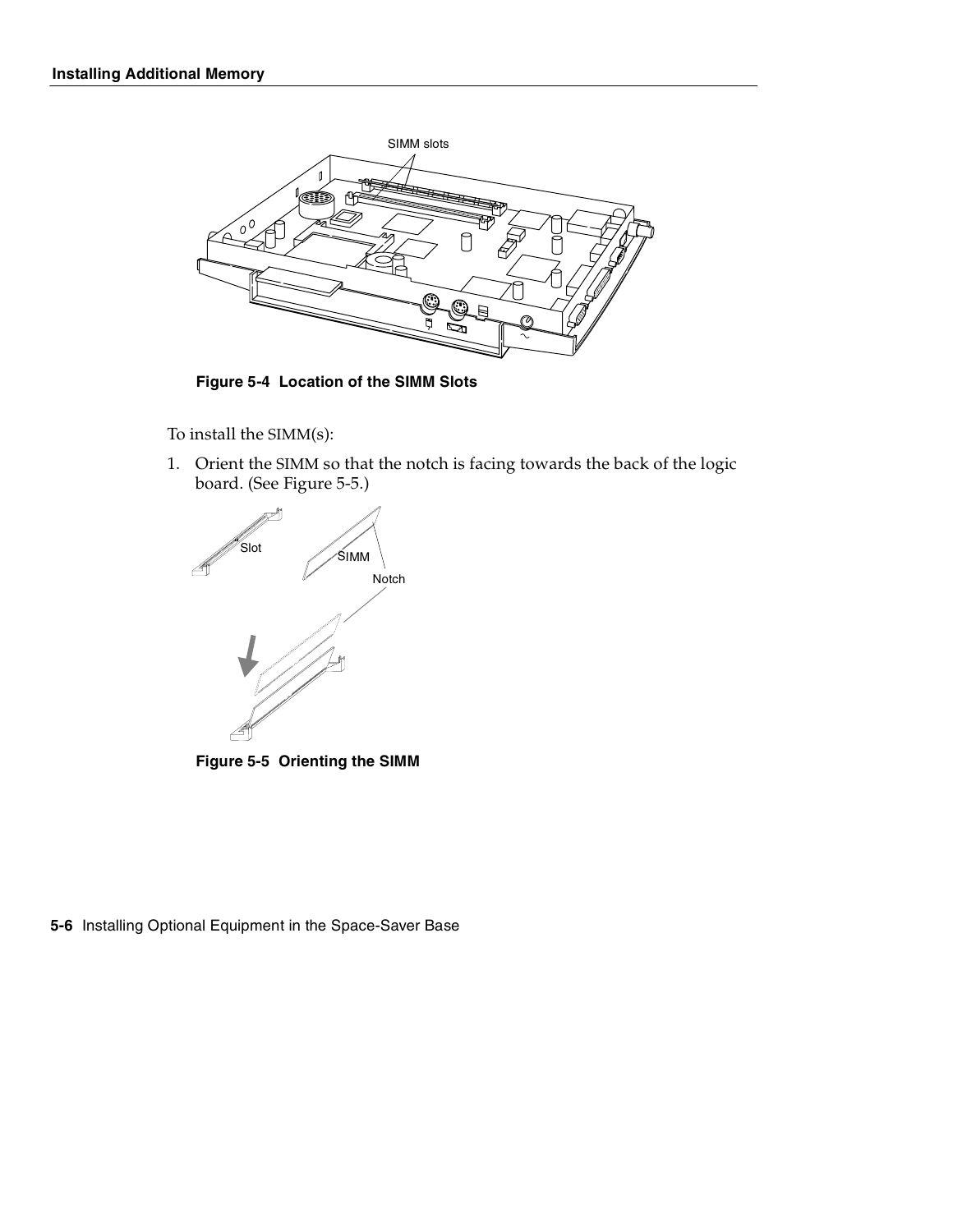2. Insert the SIMM into the slot at about a 45-degree angle. (See [Figure 5-6](#page-32-1).)



**Figure 5-6 Inserting the SIMM**

<span id="page-32-1"></span>3. When you are certain the SIMM is inserted all the way, press down on both ends of the SIMM until it clicks into place. The SIMM should go past the metal tabs on each end of the slot.

The SIMM should lie at about a 25- to 30-degree angle in the slot.

# <span id="page-32-0"></span>**Removing SIMMs**

To remove a SIMM:

1. Use your two forefingers or your thumbs to pull back on the two metal tabs located on each end of the SIMM slot. (See [Figure 5-7.](#page-32-2))



<span id="page-32-2"></span>**Figure 5-7 Metal Tab Locations**

Installing Optional Equipment in the Space-Saver Base **5-7**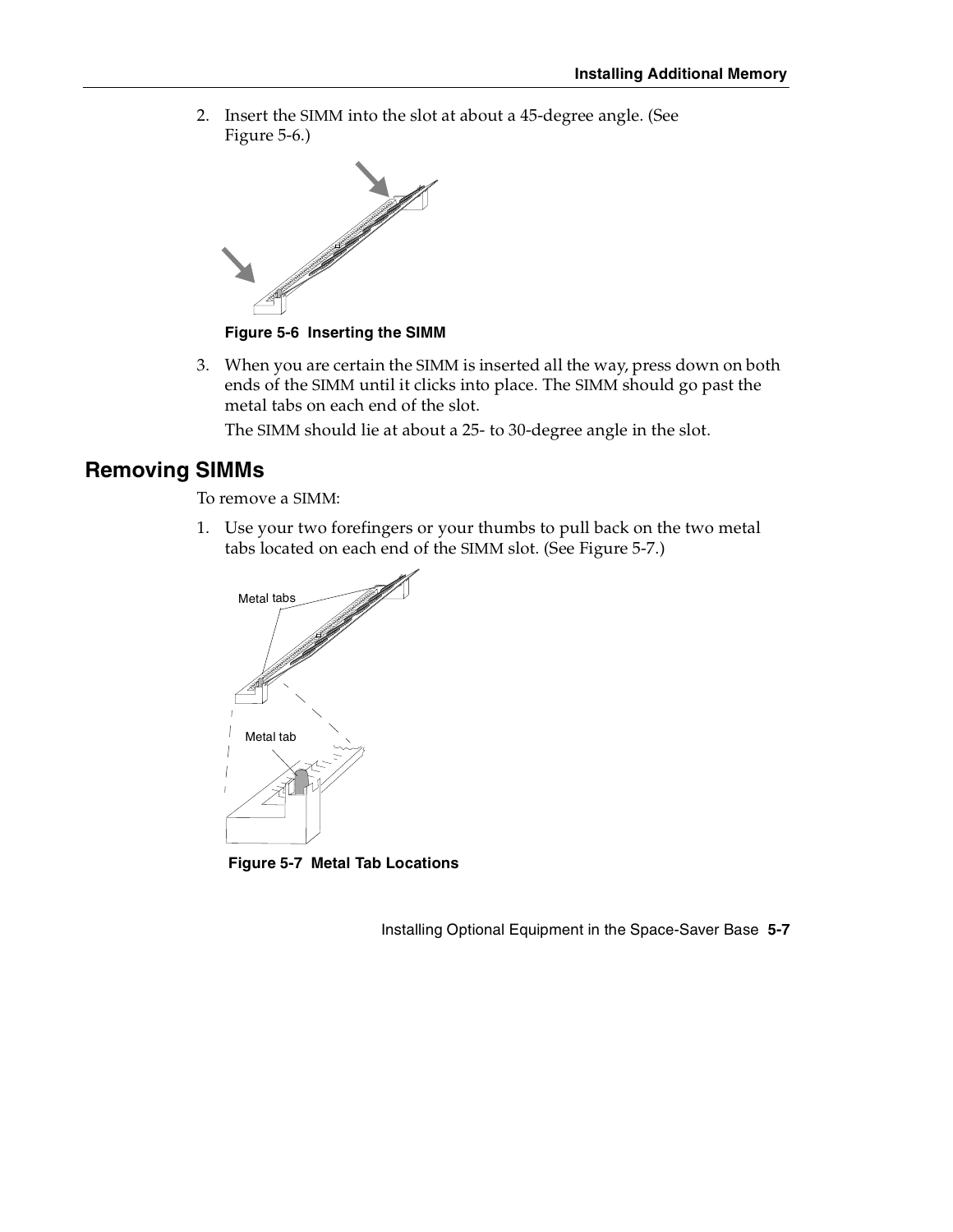2. As you pull back on the tabs, the SIMM pops up past the metal tabs. (See [Figure 5-8](#page-33-1).)



#### <span id="page-33-1"></span>**Figure 5-8 Removing the SIMM**

3. Hold the SIMM on both ends and remove it from the slot.

# <span id="page-33-0"></span>**Reassembling the Space-Saver Base**

To reassemble the NC, follow these steps:

- 1. Swing the front of the top section over the front edge of the bottom section and continue down, placing the hooks on the top section in the slots on the bottom, as shown in [Figure 5-3 on page 5-5](#page-30-1).
- **Note** Make sure the top section is resting completely aligned on the bottom section before going to [step 2.](#page-34-0)

**5-8** Installing Optional Equipment in the Space-Saver Base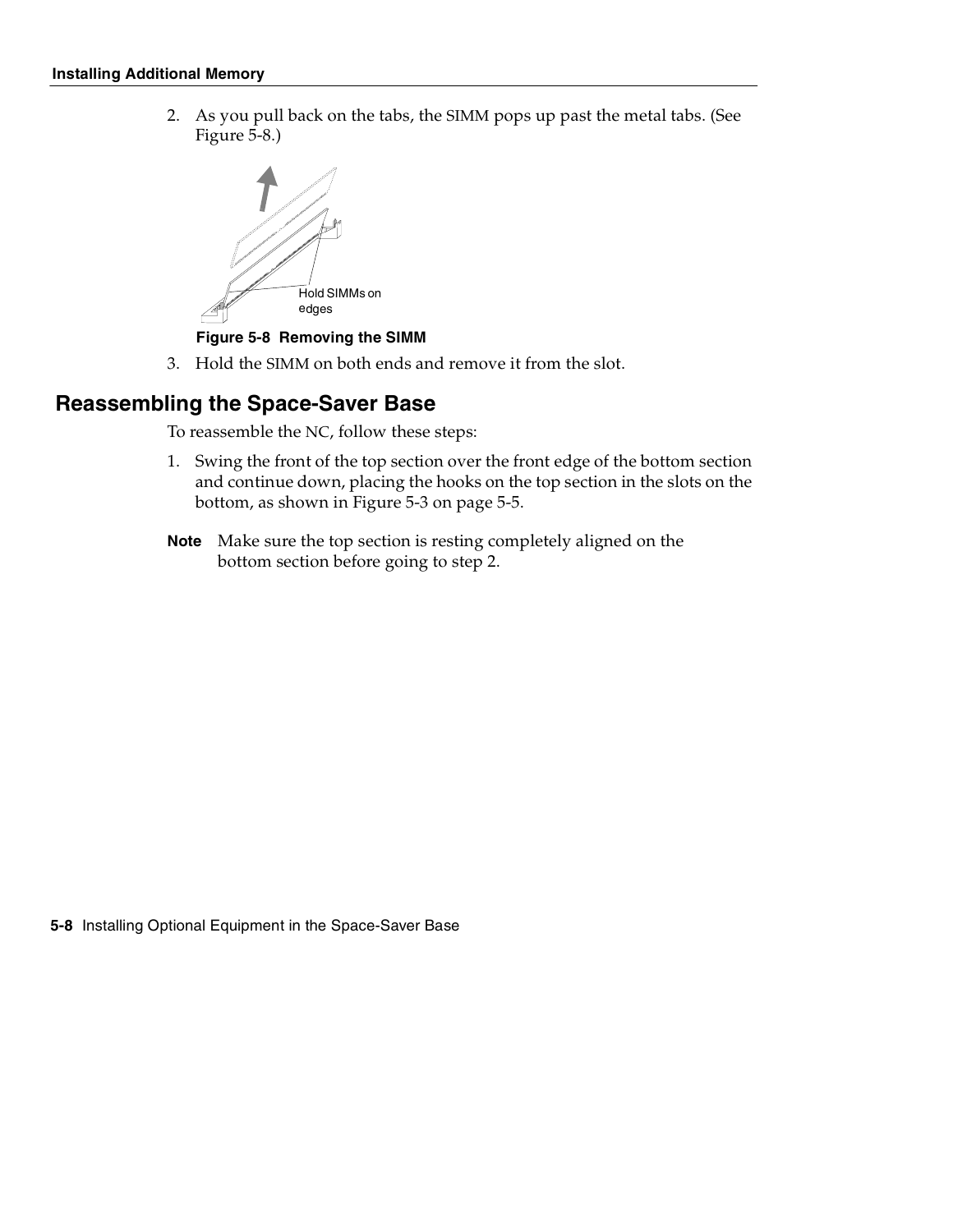

**Figure 5-9 Placing the Top on the Bottom**

<span id="page-34-0"></span>2. Gently press the top section down until the two tabs click through the two openings on the bottom section. (See [Figure 5-10](#page-34-1).)



**Figure 5-10 Joining the Top Cover to the Bottom Section**

- <span id="page-34-1"></span>3. Install the cabling. See [Section 3, "Basic Installation," on page 3-1](#page-14-1).
- 4. After the system is installed, perform the memory test. See ["Testing](#page-35-0)  [Memory](#page-35-0)."

Installing Optional Equipment in the Space-Saver Base **5-9**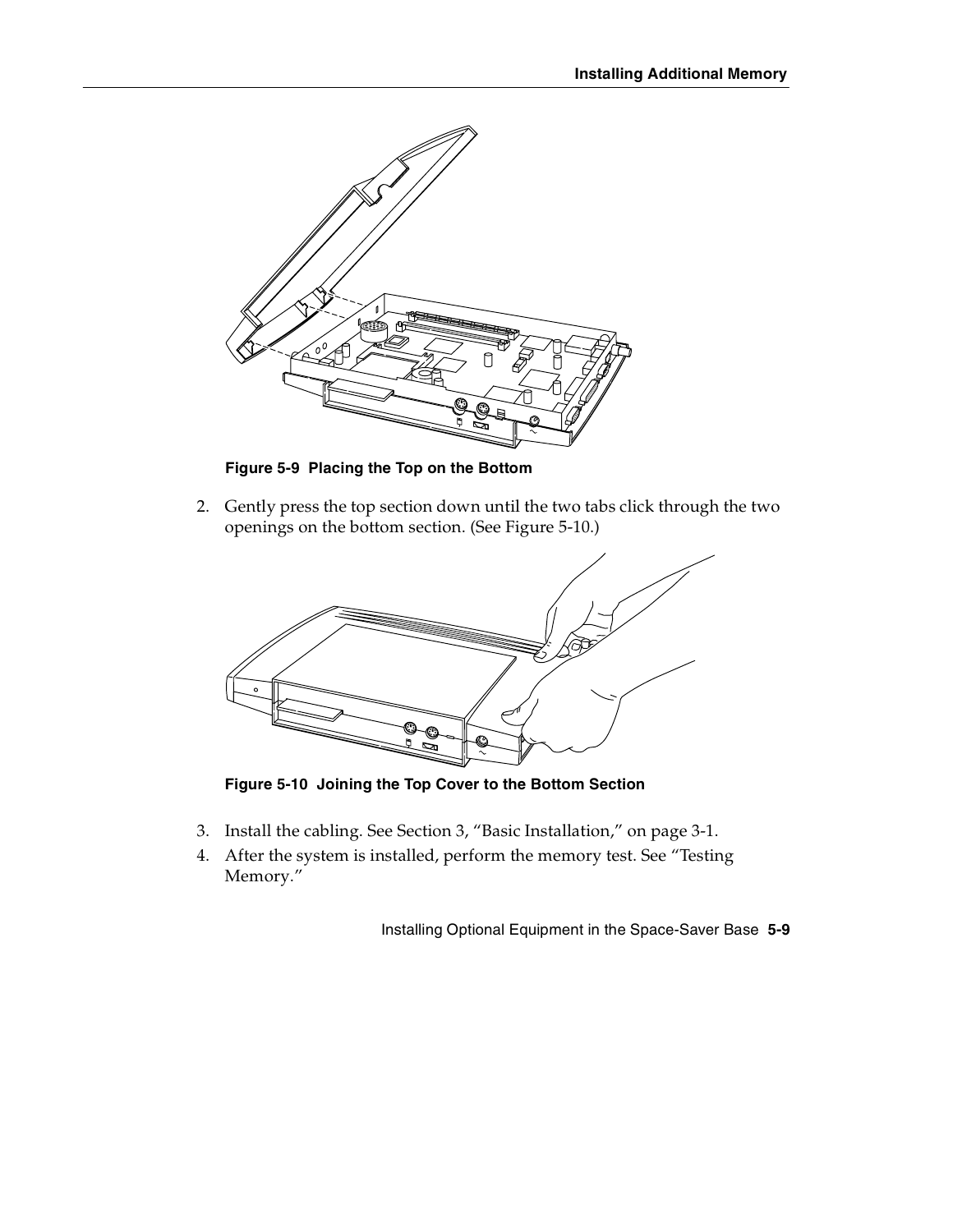# <span id="page-35-0"></span>**Testing Memory**

The NC must be installed before you can run the memory test. After installation, you can access the Boot Monitor to run the memory test.

## **Accessing the Boot Monitor**

- 1. Turn on the system or reboot (if the system is already on).
- 2. After the Boot Monitor title and version number, messages similar to the following appear. Press the Escape key to interrupt the booting process.

```
Searching for IP address...
Using IP address IP address of terminal
Searching for subnet mask
Using subnet mask subnet mask
...........................(Press Escape to interrupt booting.)
\sim
```
# **Memory Test**

Run the memory test as follows:

- 1. Type a question mark and press the Return key to find the command for Extended Tests.
	- > **? <CR>**
- 2. Type the Extended Tests command and press the Return key.

```
> EX <CR>
```
3. Type the number associated with the Test Available Memory test and press the Return key.

```
Enter test number ? Test-number <CR>
```
4. Press the Return key to run the test once.

```
F Loop forever
E Loop until error
Q Main menu
<cr> Test once
Esc Abort testing
Enter choice? <CR>
```
If memory is good, a diagnostic code such as the following displays: Pass -00000001

## **5-10** Installing Optional Equipment in the Space-Saver Base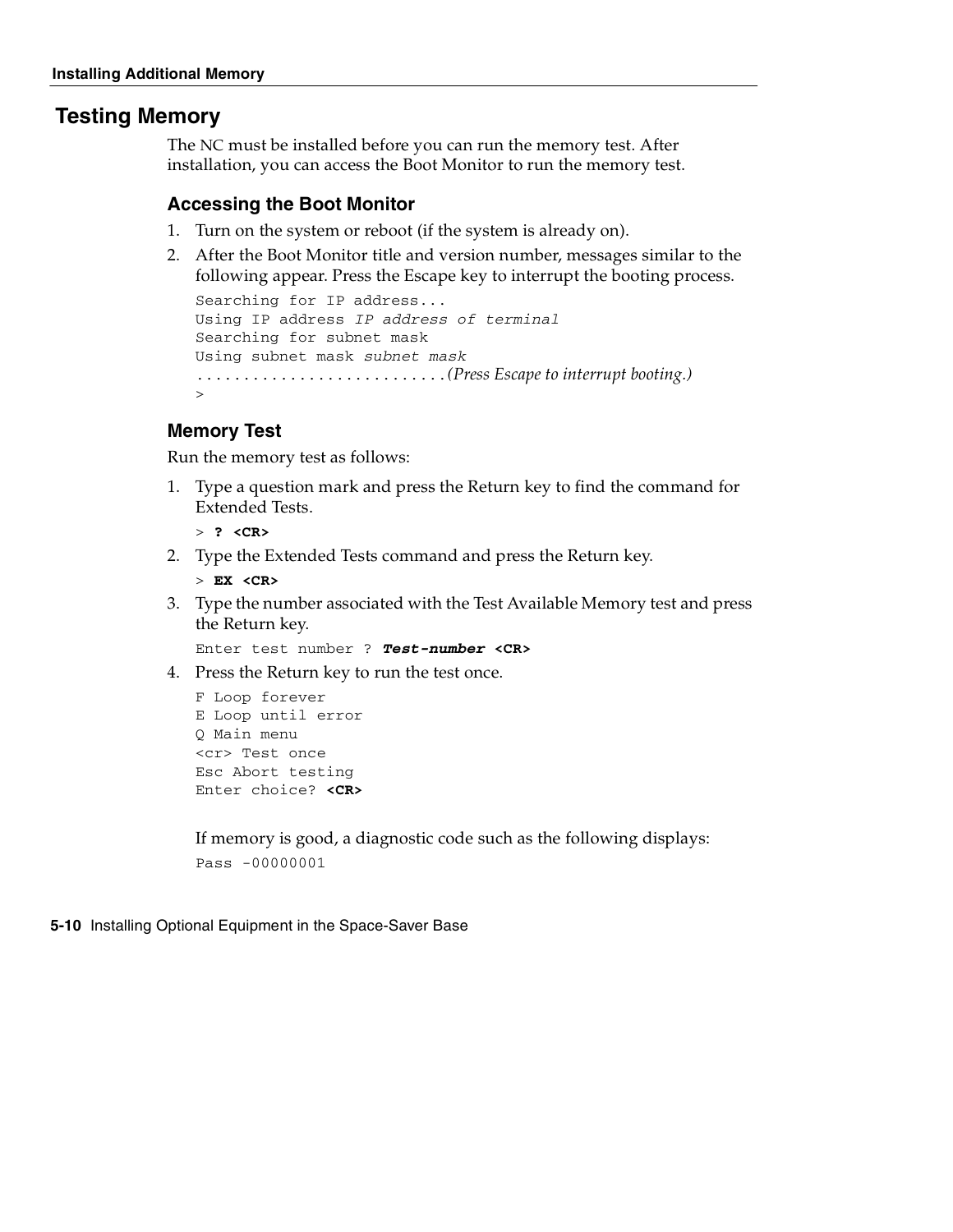If an error is detected, a message such as the following displays:

Expected bad component is JXX.

JXX indicates the slot number of a bad SIMM. If there are no errors, go to [step 7.](#page-36-1) If errors are reported, continue with [step 5.](#page-36-2)

- <span id="page-36-2"></span>5. Remove the bad SIMM from the slot indicated and rerun the memory test to confirm that the remaining memory is good.
- 6. Add a new SIMM and rerun the memory test to confirm that the newly installed SIMM is good.
- <span id="page-36-1"></span>7. Exit from the test and return to the Boot Monitor by typing: Enter test type? **Q <CR>**
- 8. Reset the computer by typing:

**rs <CR>**

For information about the Boot Monitor commands, refer to NCDware software documentation.

# <span id="page-36-0"></span>**Installing PCMCIA Cards**

The PCMCIA cards are 68-pin credit card-size devices that fit into the NC's PCMCIA slot. You can order these cards directly from NCD or from other vendors.



**Do not insert or remove the PCMCIA card while the NC is running. Always turn NC power off first.** 

**Do not use a 12-volt PCMCIA card on Explora 400/450 NCs. Only 5-volt PCMCIA cards are supported.**

Most PCMCIA cards have an arrow on the top face side showing which direction you should insert them into the PCMCIA slot. The cards are keyed, so you cannot install them upside down.

The rear edge of the PCMCIA card might have a write protect/enable switch. If your card has this switch, it should be in the OFF position. If write protect is enabled, data cannot be written to the card and an error message appears if you try to do so.

Installing Optional Equipment in the Space-Saver Base **5-11**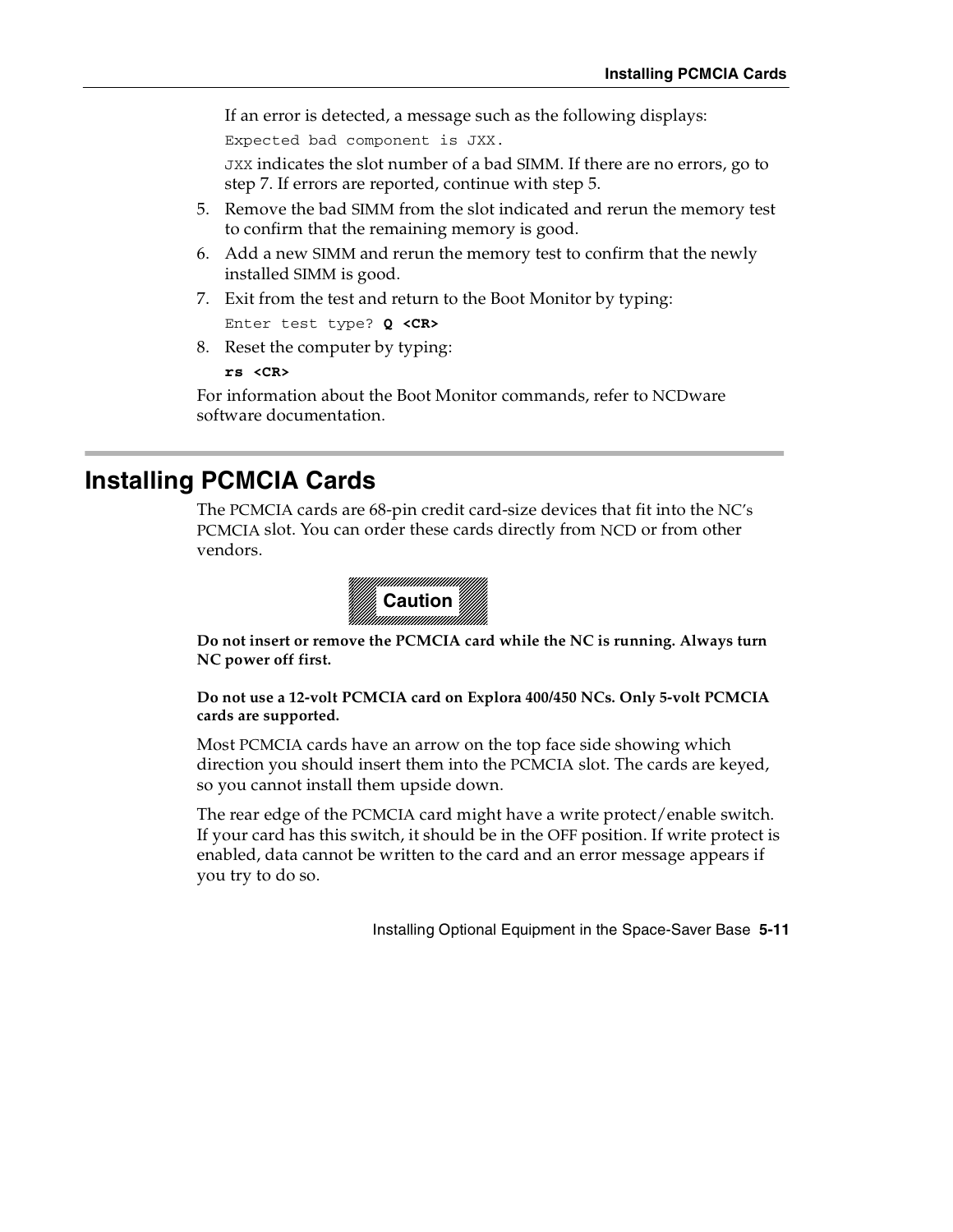[Figure 5-11](#page-37-1) shows the directional arrow and write protect/enable switch.



<span id="page-37-1"></span>**Figure 5-11 PCMCIA Card Features**

To install a PCMCIA card:

- 1. Shut off the NC.
- 2. If your PCMCIA card has a write protect switch, set it to OFF.
- 3. See [Figure 5-12.](#page-37-0) With the NC's PCMCIA slot on your left and the PCMCIA card's arrow side facing up, slide the card into the PCMCIA slot until you feel the card make contact with the pins in the socket.



**Do not force the card into the socket. The card should go straight in.**

4. Firmly push the card into the socket to seat it.

<span id="page-37-0"></span>

**Figure 5-12 Inserted PCMCIA Card**

#### **5-12** Installing Optional Equipment in the Space-Saver Base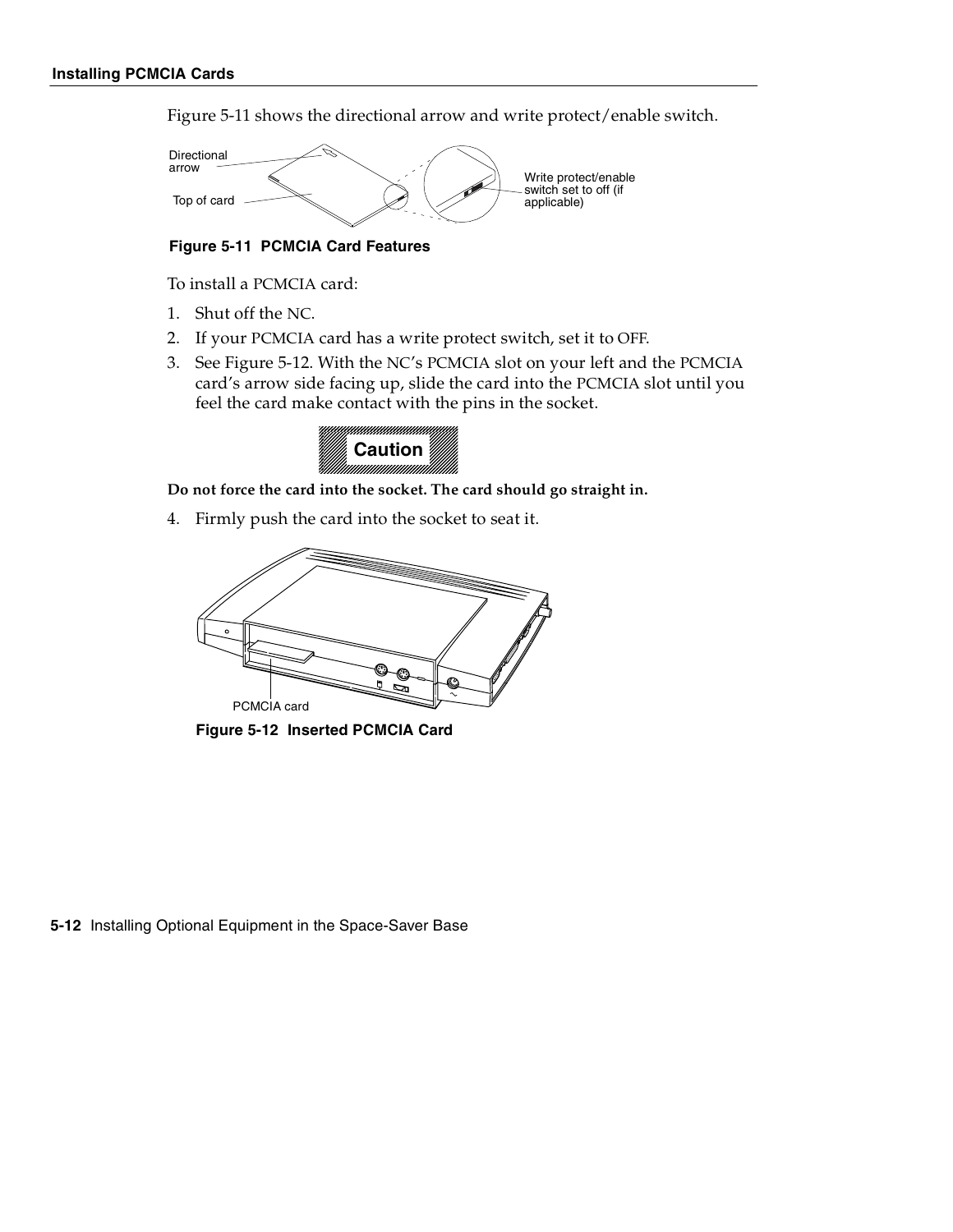# <span id="page-38-0"></span>**Installing the Power Y-Cable**

Use the optional power Y-cable in place of the monitor's line cord when you have a power transformer that requires its own line cord. Install the Y-cable, power transformer, and line cord as shown in [Figure 5-13.](#page-38-2)



<span id="page-38-2"></span>**Figure 5-13 Transformer, Y-Cable and Line Cord**

# <span id="page-38-1"></span>**Installing the Security Device and Mounting Bracket**

The security device and mounting bracket option includes all screws and an installation instruction sheet. Refer to that instruction sheet to install them.

Installing Optional Equipment in the Space-Saver Base **5-13**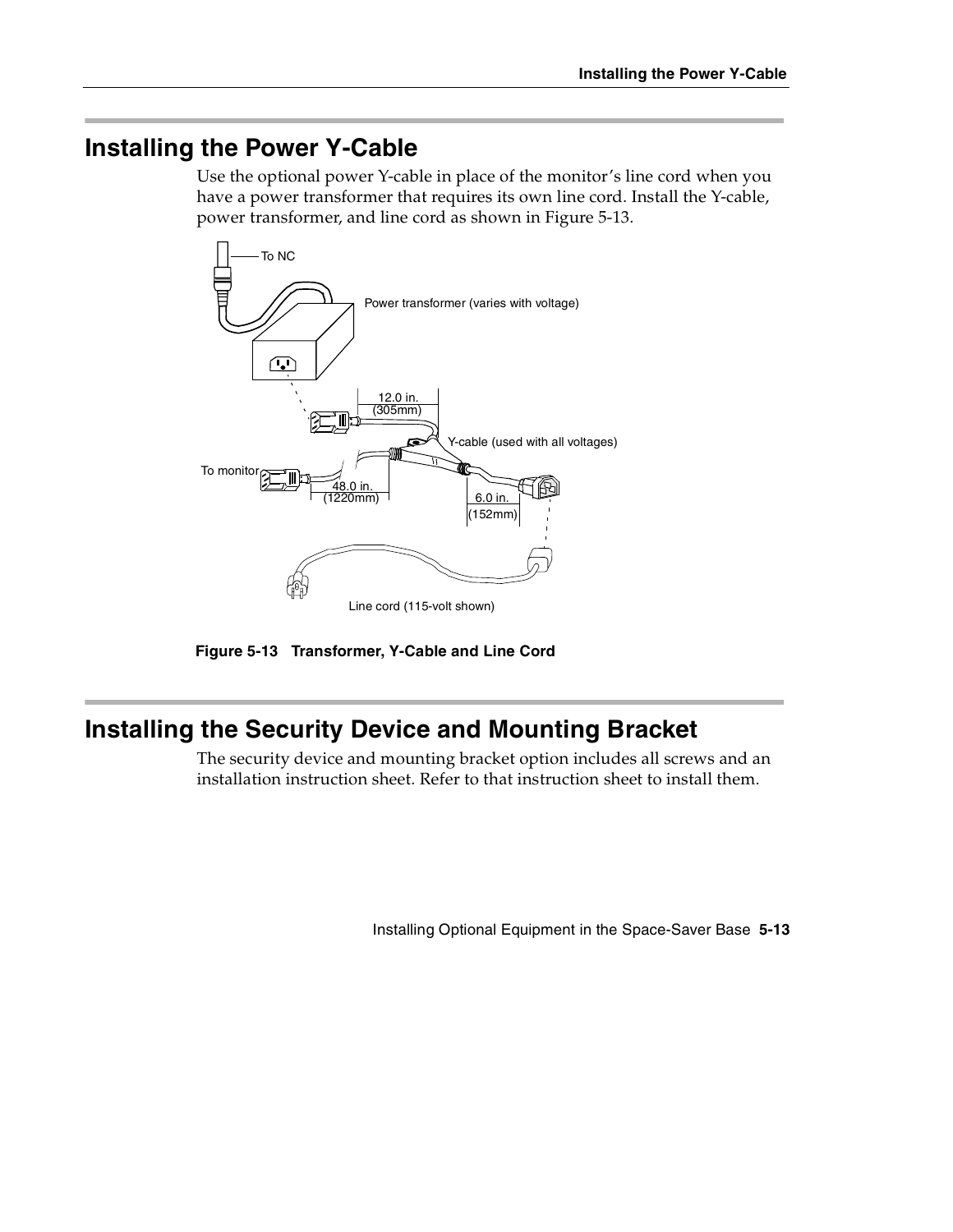**5-14** Installing Optional Equipment in the Space-Saver Base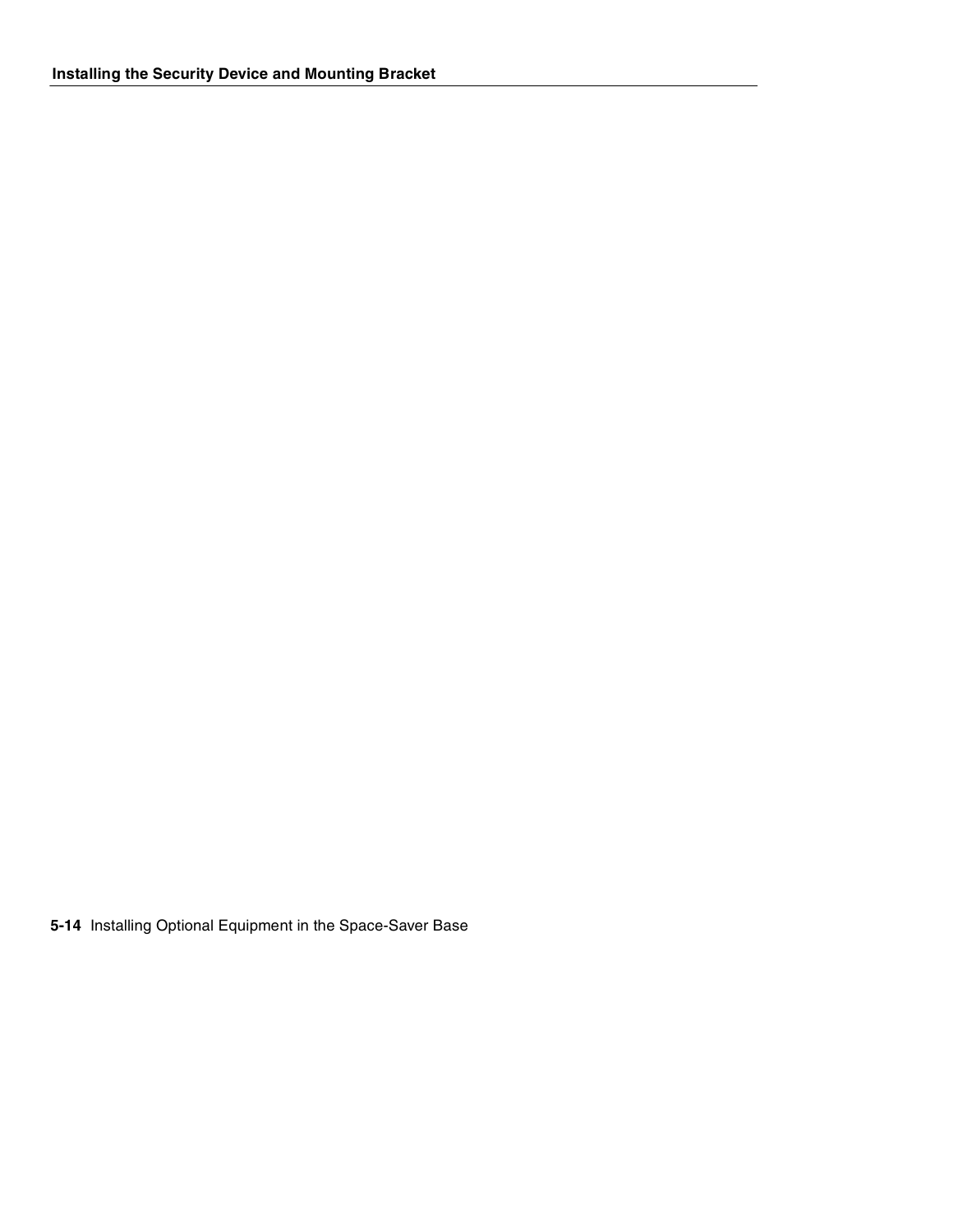# <span id="page-40-2"></span><span id="page-40-0"></span>**6 Installing Optional Equipment in the Monitor Support Base**

This section describes the installation of the Explora 400/450 optional equipment for the monitor support base. If you have the space-saver base, see ["Installing Optional Equipment in the Space-Saver Base" on page 5-1.](#page-26-2) The following optional equipment, shown in [Figure 6-1](#page-40-3), is available for the monitor support base.

If you are adding additional memory, do so before doing [Section 3, "Basic](#page-14-1)  [Installation," on page 3-1](#page-14-1).



<span id="page-40-3"></span>**Figure 6-1 Optional Equipment**

# <span id="page-40-1"></span>**Installing Additional Memory**

You can add memory to your unit at any time. You may purchase it from NCD or other vendors. Only SIMMs supplied by NCD are covered under NCD's warranty. Contact NCD Technical Support for information about approved vendors.

In the standard configuration, Explora 400 has 8 MB of fast-page mode memory and the Explora 450 has 8 MB of EDO memory. Adding more memory does not improve NC speed.

Installing Optional Equipment in the Monitor Support Base **6-1**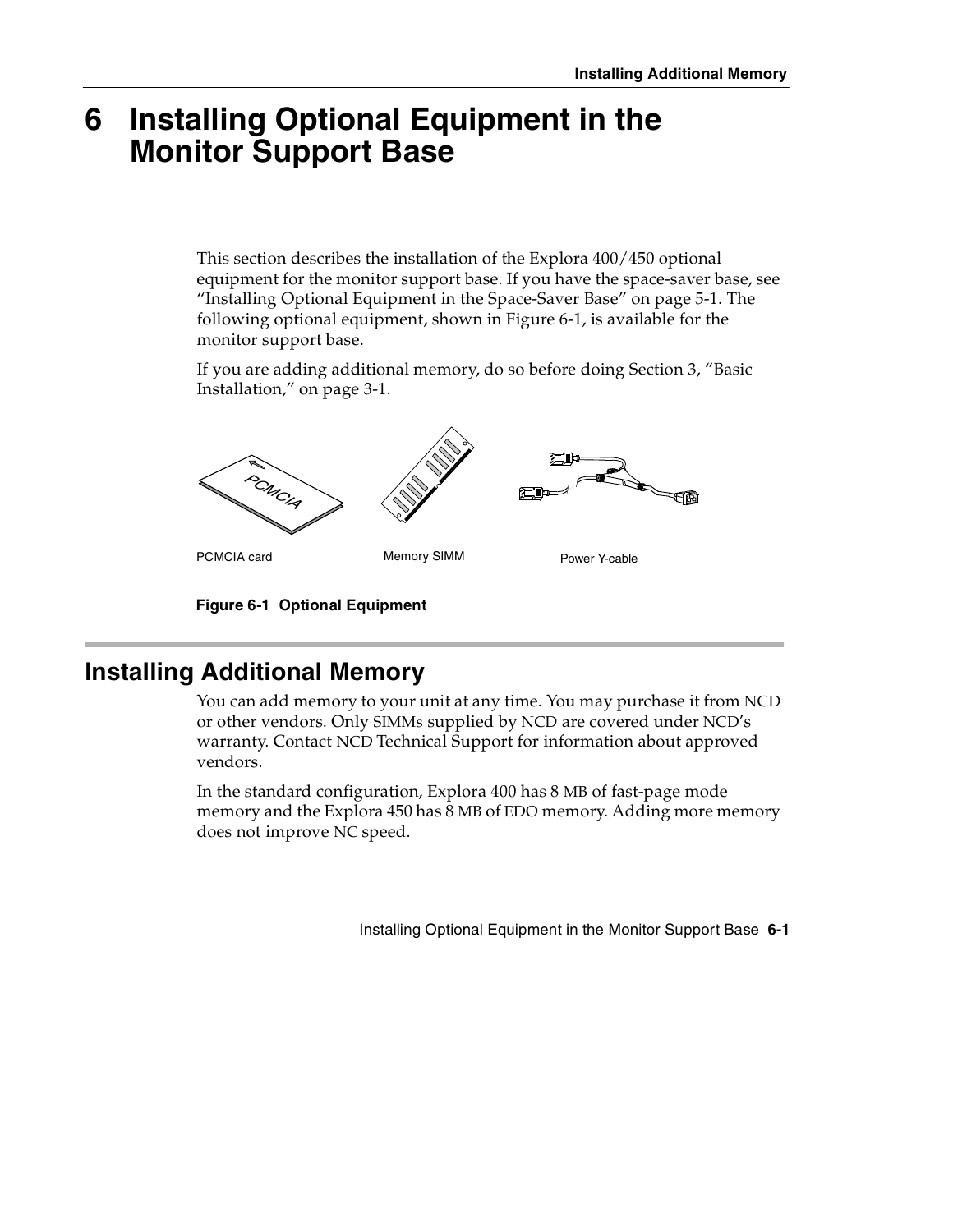Each application running on your NC and each open window requires memory. If the sum of all memory needed exceeds the installed memory, you get a message to close windows. To avoid this message, add memory to your NC.

Both the Explora 400 and Explora 450 have two SIMM slots. See [Table 6-1](#page-41-0) for the allowable configuration of the two slots and [Table 6-2 on page 6-3](#page-42-0) for a list of SIMM specifications.

The following rules apply:

- ❏ It makes no difference which slot is used as first slot and which is used as the second.
- ❏ For the Explora 400 only, you can intermix fast-page mode and EDO SIMMs. You will always get fast-page mode performance.
- ❏ For the Explora 450 only, you *must* install EDO SIMMs.

#### <span id="page-41-0"></span>**Table 6-1 Memory Configurations**

| <b>Total Memory</b><br>(MB) | <b>First</b><br>Slot (MB) | <b>Second</b><br>Slot (MB) | <b>Total Memory</b><br>(MB) | <b>First</b><br>Slot (MB) | <b>Second</b><br>Slot (MB) |
|-----------------------------|---------------------------|----------------------------|-----------------------------|---------------------------|----------------------------|
| $\overline{4}$              | $\overline{2}$            | $\overline{2}$             | 18                          | 16                        | $\overline{2}$             |
| $\overline{4}$              | $\overline{4}$            | $\boldsymbol{0}$           | 20                          | 16                        | $\overline{4}$             |
| 5                           | $\overline{4}$            | $\mathbf{1}$               | 24                          | 16                        | 8                          |
| 6                           | $\overline{4}$            | $\overline{2}$             | 32                          | 16                        | 16                         |
| 8                           | $\overline{4}$            | $\overline{4}$             | 32                          | 32                        | $\mathbf{0}$               |
| 8                           | 8                         | $\theta$                   | 33                          | 32                        | $\mathbf{1}$               |
| 9                           | 8                         | $\mathbf{1}$               | 34                          | 32                        | $\overline{2}$             |
| 10                          | 8                         | $\overline{2}$             | 36                          | 32                        | $\overline{4}$             |
| 12                          | 8                         | 4                          | 40                          | 32                        | 8                          |
| 16                          | 8                         | 8                          | 48                          | 32                        | 16                         |
| 16                          | 16                        | $\boldsymbol{0}$           | 64                          | 32                        | 32                         |
| 17                          | 16                        | $\mathbf{1}$               |                             |                           |                            |

#### **6-2** Installing Optional Equipment in the Monitor Support Base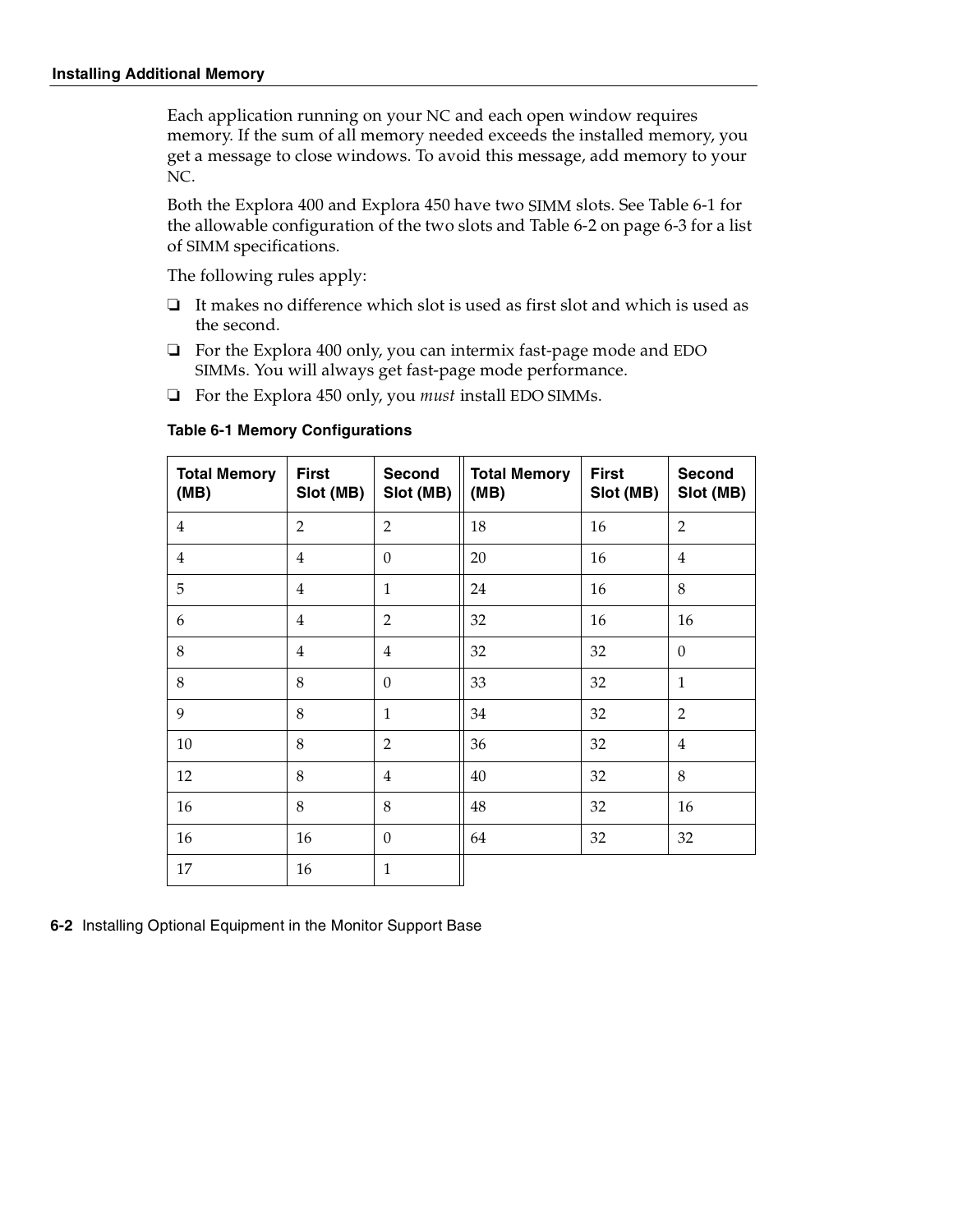| Speed            | Fast-page mode (Explora 400) or EDO (Explora 450). 60<br>nanoseconds (ns) or faster. (Lower ns ratings are faster.) 72-pin.                                                                                           |
|------------------|-----------------------------------------------------------------------------------------------------------------------------------------------------------------------------------------------------------------------|
| Profile          | Low profile (maximum 1.1 inches (28 mm) tall). Use tin-plated<br>SIMM contacts.                                                                                                                                       |
| <b>Thickness</b> | Board thickness of $0.047$ inches to $0.054$ inches $(0.050$ inches $(1.27)$<br>mm) nominal). Installing SIMMs that are out of specifications<br>might damage the SIMM slot or cause the NC to behave<br>erratically. |
| <b>Size</b>      | 32-bits wide.<br>1 MB (256Kx32 SIMM)<br>2 MB (512Kx32 SIMM)<br>4 MB (1Mx32 SIMM)<br>8 MB (2Mx32 SIMM)<br>16 MB (4Mx32 SIMM)<br>32 MB (8Mx32 SIMM)                                                                     |

#### <span id="page-42-0"></span>**Table 6-2 SIMM Specifications**



#### **If you do not feel confident performing the following procedure on your NC, send the NC to a qualified service center.**

Installing additional memory is a four-step procedure described in detail on the following pages:

- 1. Disassemble the NC. See ["Disassembling the Monitor Support Base" on](#page-43-0)  [page 6-4](#page-43-0).
- 2. Install the SIMM(s). See ["Installing SIMMs" on page 6-6.](#page-45-0)
- 3. Reassemble the NC. See ["Reassembling the Monitor Support Base" on](#page-49-0)  [page 6-10.](#page-49-0)
- 4. Test the memory after your NC is up and running. See ["Testing Memory"](#page-50-0) [on page 6-11](#page-50-0).

The only tool you need is a small flat-blade screwdriver.

Installing Optional Equipment in the Monitor Support Base **6-3**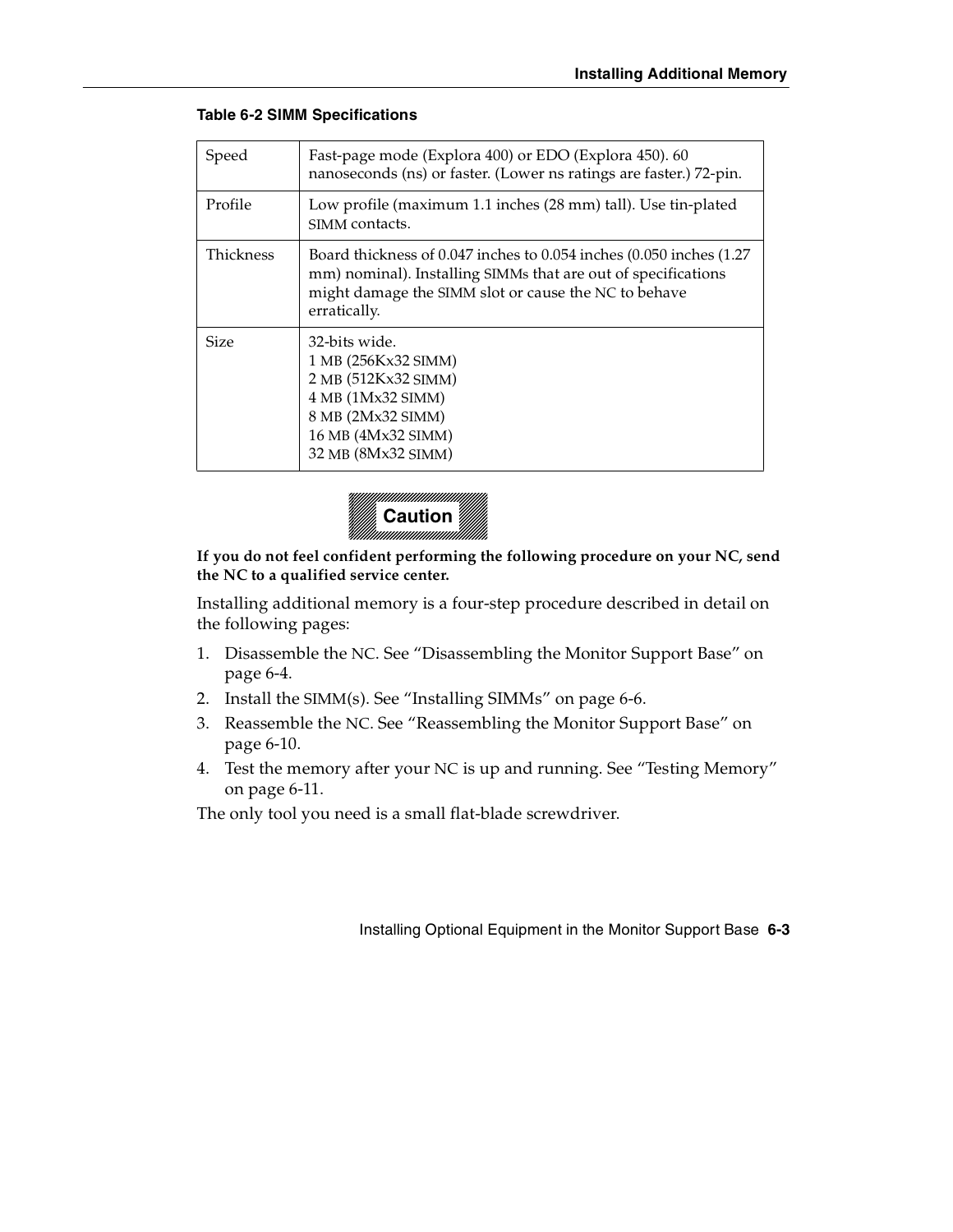# <span id="page-43-0"></span>**Disassembling the Monitor Support Base**

- 1. Remove all cables connected to the base. If a PCMCIA card is installed, remove it.
- 2. Place the base with the top up and the front facing you (preferably, on an anti-static mat).
- 3. Use your finger to release the clip on the front control panel and remove the panel. See [Figure 6-2.](#page-43-1)



**Figure 6-2 Removing the Front Control Panel**

<span id="page-43-1"></span>4. Use a small flat-blade screwdriver to release the two tabs located on the front of the NC, as shown in [Figure 6-3.](#page-44-0)

**6-4** Installing Optional Equipment in the Monitor Support Base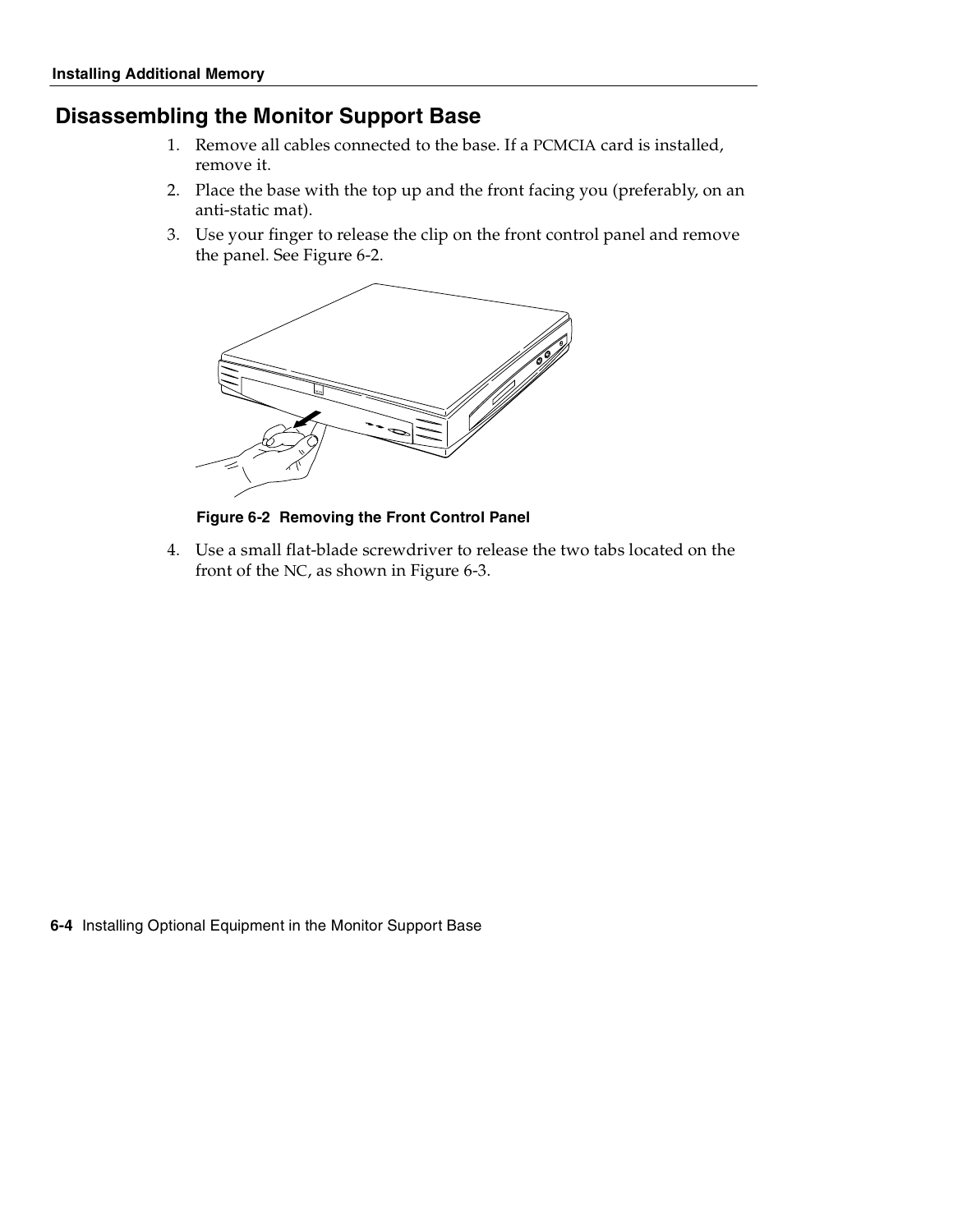

<span id="page-44-0"></span>5. Lift the top section up at the front so you can slide the top's tabs from the bottom section's slots to separate the cover from the bottom. See [Figure 6-4](#page-45-1).



**Lift the top section up at the front** *only until* **you can slide the top's tabs from the bottom section's slots. If you lift the top section too high, the tabs can break.**

Installing Optional Equipment in the Monitor Support Base **6-5**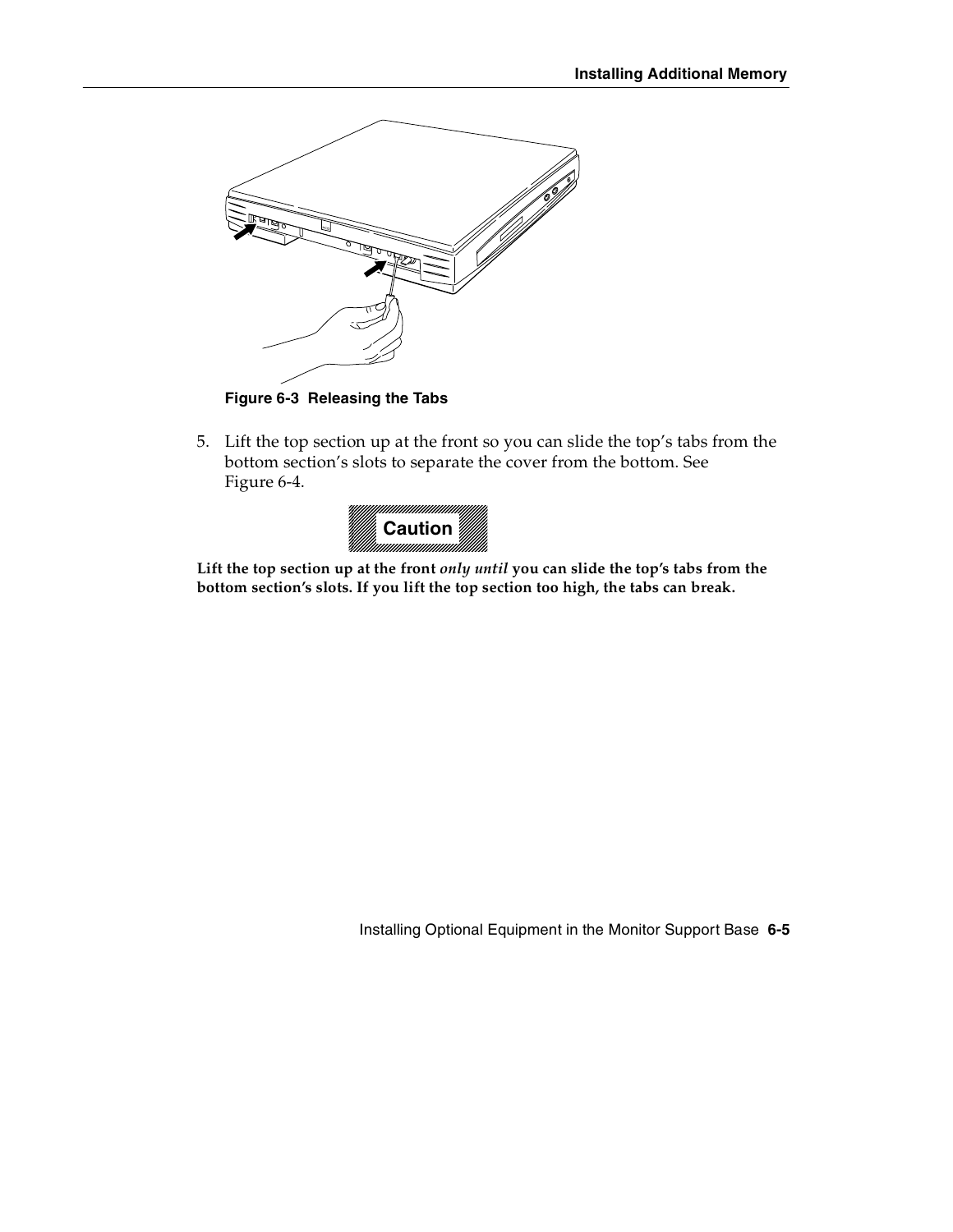

**Figure 6-4 Removing the Top Cover**

# <span id="page-45-1"></span><span id="page-45-0"></span>**Installing SIMMs**



**Electrostatic Discharge (ESD) can damage SIMMs and other components located on the logic board. Make sure you touch a suitable ground before handling any SIMM. If possible, set the NC on an anti-static mat and wear a grounding strap.**

**Always handle SIMMs** *only* **by the edges.**

**6-6** Installing Optional Equipment in the Monitor Support Base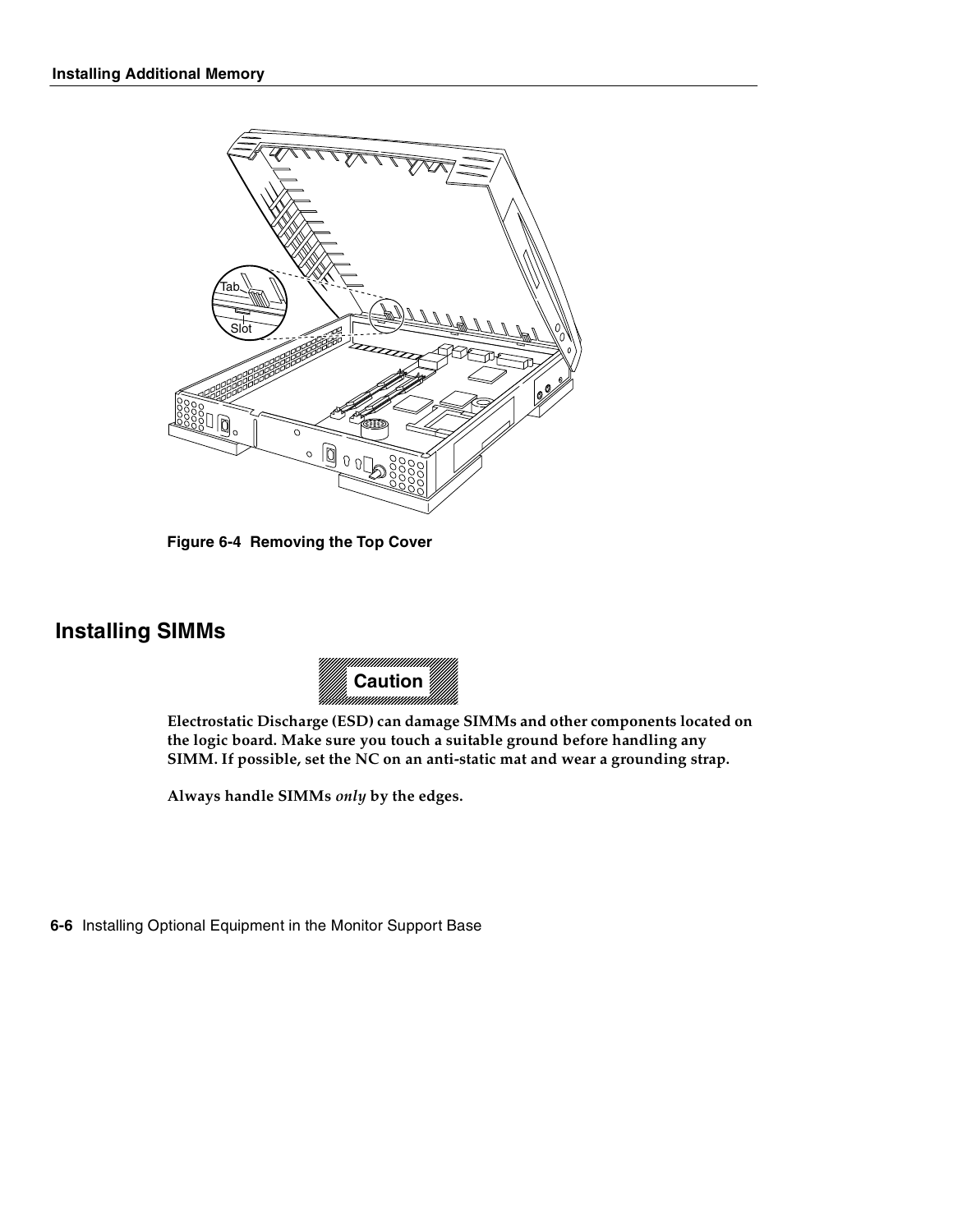Your NC already has a SIMM or SIMMs installed. The SIMM slots, located on the left side of the logic board, are labeled J9 and J10. (See [Figure 6-5](#page-46-0).) Observe the SIMM(s) currently in the slots and refer to [Table 6-1, "Memory](#page-41-0)  [Configurations," on page 6-2](#page-41-0) to determine your configuration. Decide what you want your new configuration to be. If you need to remove an existing SIMM, go to ["Removing SIMMs" on page 6-9](#page-48-0) and then return to this section for installation instructions.

<span id="page-46-0"></span>

**Figure 6-5 Location of the SIMM Slots**

Installing Optional Equipment in the Monitor Support Base **6-7**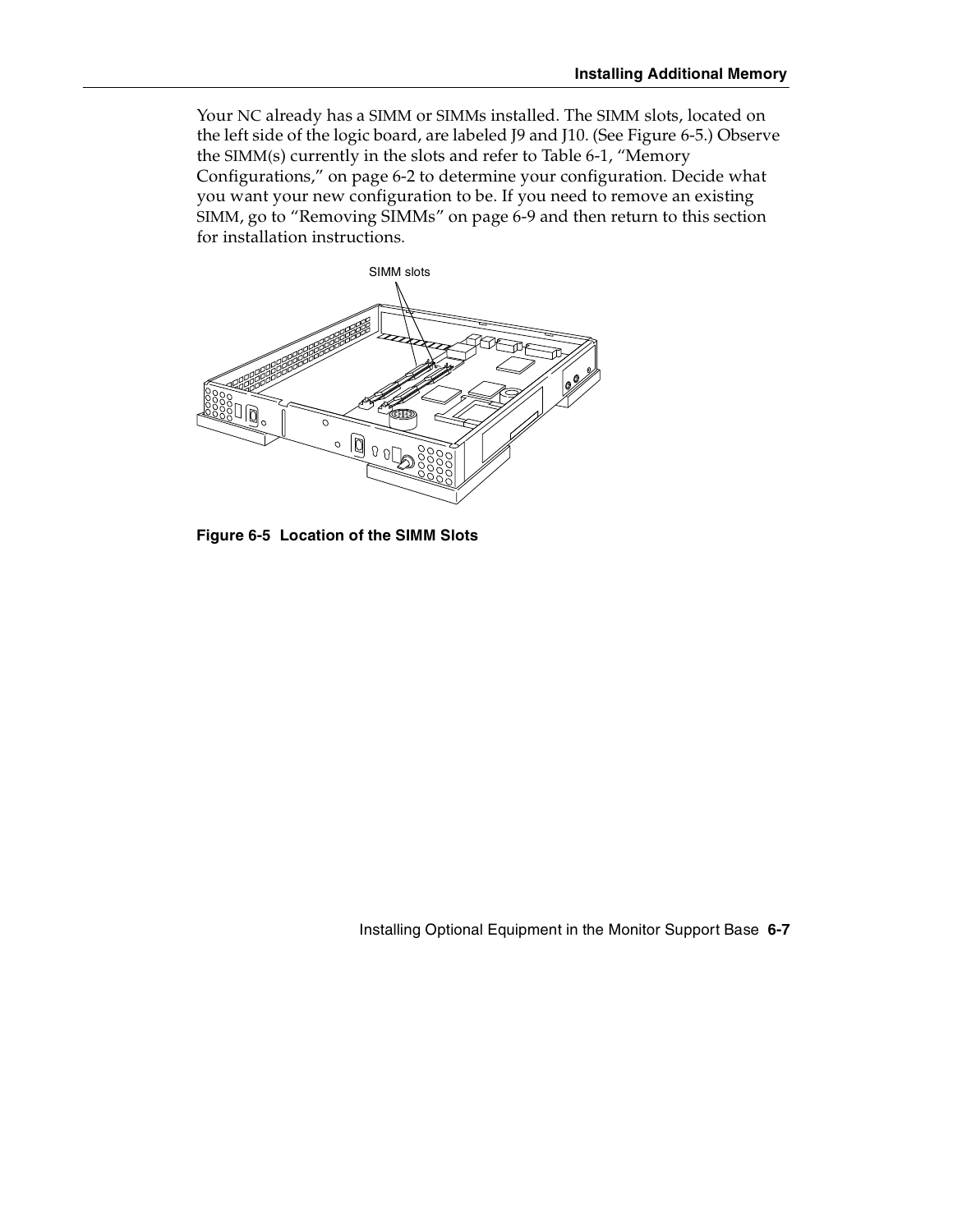To install the SIMM(s):

1. Orient the SIMM so that the notch is facing towards the back of the logic board. (See [Figure 6-6.](#page-47-0))



<span id="page-47-0"></span>**Figure 6-6 Orienting the SIMM** 

2. Insert the SIMM into the slot at about a 45-degree angle. (See [Figure 6-7](#page-47-1).)



**Figure 6-7 Inserting the SIMM**

<span id="page-47-1"></span>3. When you are certain the SIMM is inserted all the way, press down on both ends of the SIMM until it clicks into place. The SIMM should go past the metal tabs on each end of the slot.

The SIMM should lie at about a 25- to 30-degree angle in the slot.

**6-8** Installing Optional Equipment in the Monitor Support Base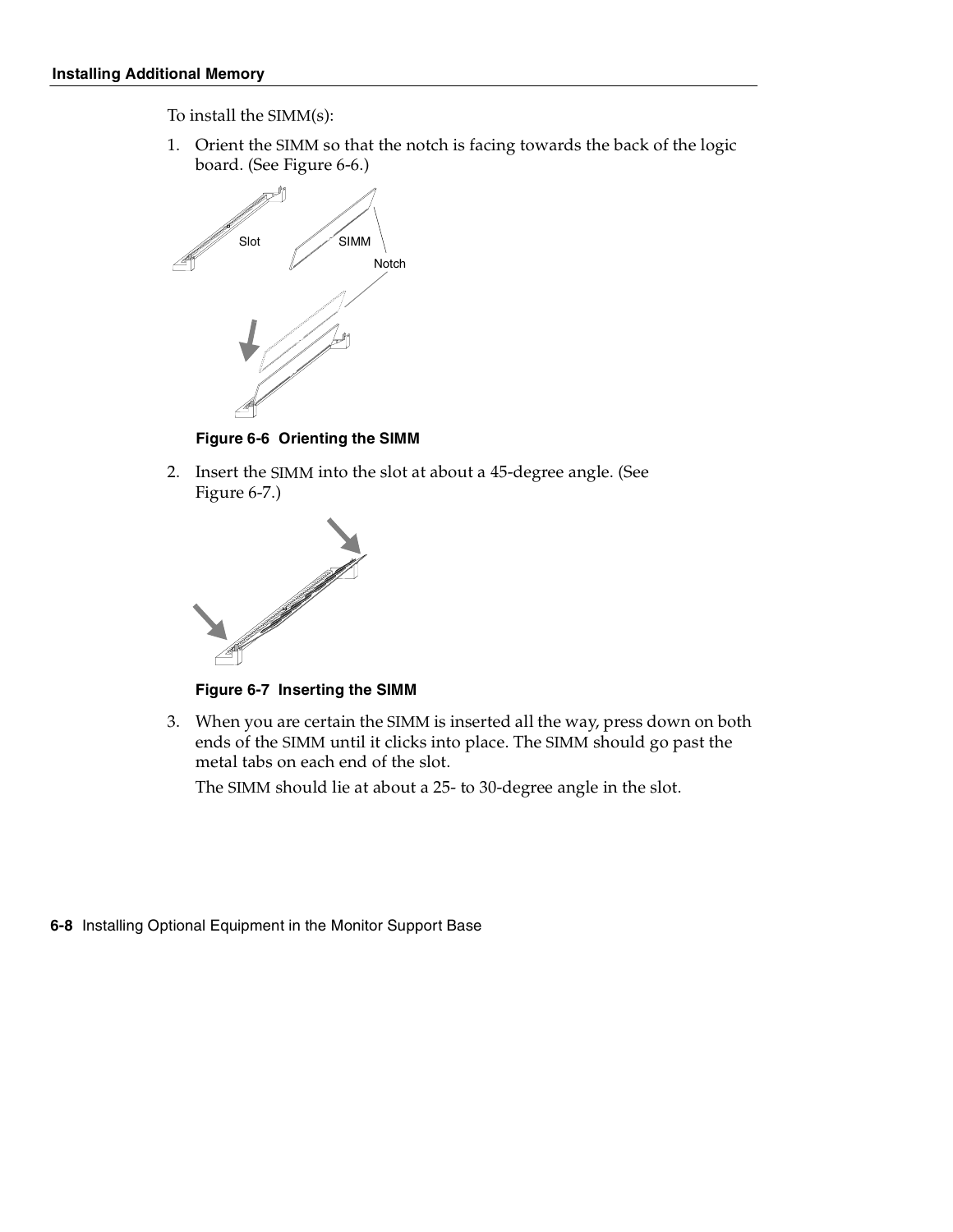# <span id="page-48-0"></span>**Removing SIMMs**

To remove a SIMM:

1. Use your two forefingers or your thumbs to pull back on the two metal tabs located on each end of the SIMM slot. (See [Figure 6-8.](#page-48-1))



<span id="page-48-1"></span>**Figure 6-8 Metal Tab Locations**

2. As you pull back on the tabs, the SIMM pops up past the metal tabs. (See [Figure 6-9](#page-48-2).)



<span id="page-48-2"></span>**Figure 6-9 Removing the SIMM**

3. Hold the SIMM on both ends and remove it from the slot.

Installing Optional Equipment in the Monitor Support Base **6-9**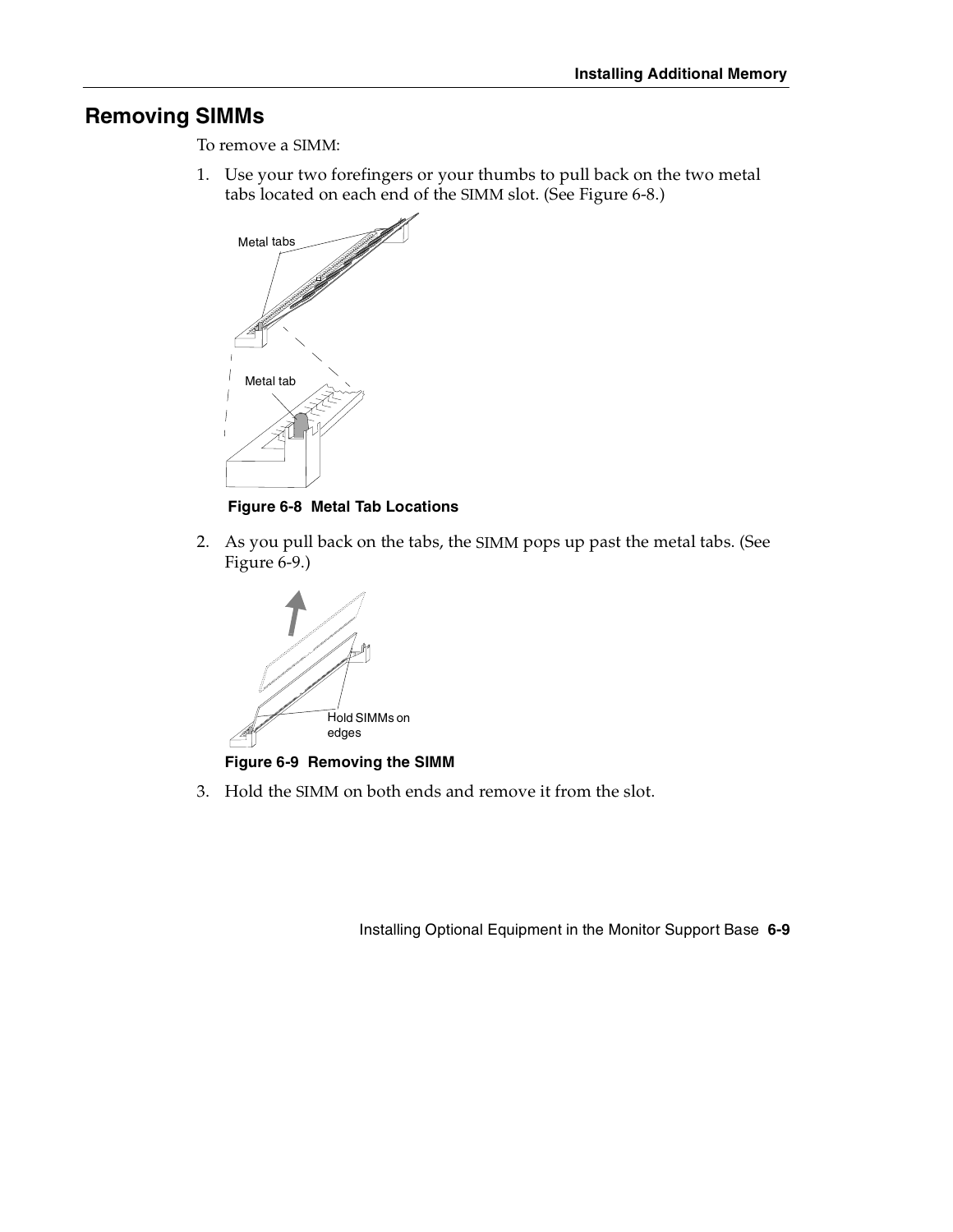# <span id="page-49-0"></span>**Reassembling the Monitor Support Base**

To reassemble the base, follow these steps:

1. Swing the back of the top section over the back edge of the bottom section and align the tabs on the top section with the slots on the bottom section, as shown in [Figure 6-10.](#page-49-1)



#### <span id="page-49-1"></span>**Figure 6-10 Placing the Top Cover on the Bottom Section**

- 2. Lower the front of the top section until the three tabs slide through the three slots on the bottom section.
- 3. Replace the front control panel.
- 4. Replace the PCMCIA card if appropriate. See ["Installing PCMCIA Cards"](#page-51-0) [on page 6-12.](#page-51-0)
- 5. Install the cabling. See [Section 3, "Basic Installation," on page 3-1](#page-14-1).
- 6. After the system is installed, perform the memory test. See ["Testing](#page-50-0)  [Memory" on page 6-11](#page-50-0).

**6-10** Installing Optional Equipment in the Monitor Support Base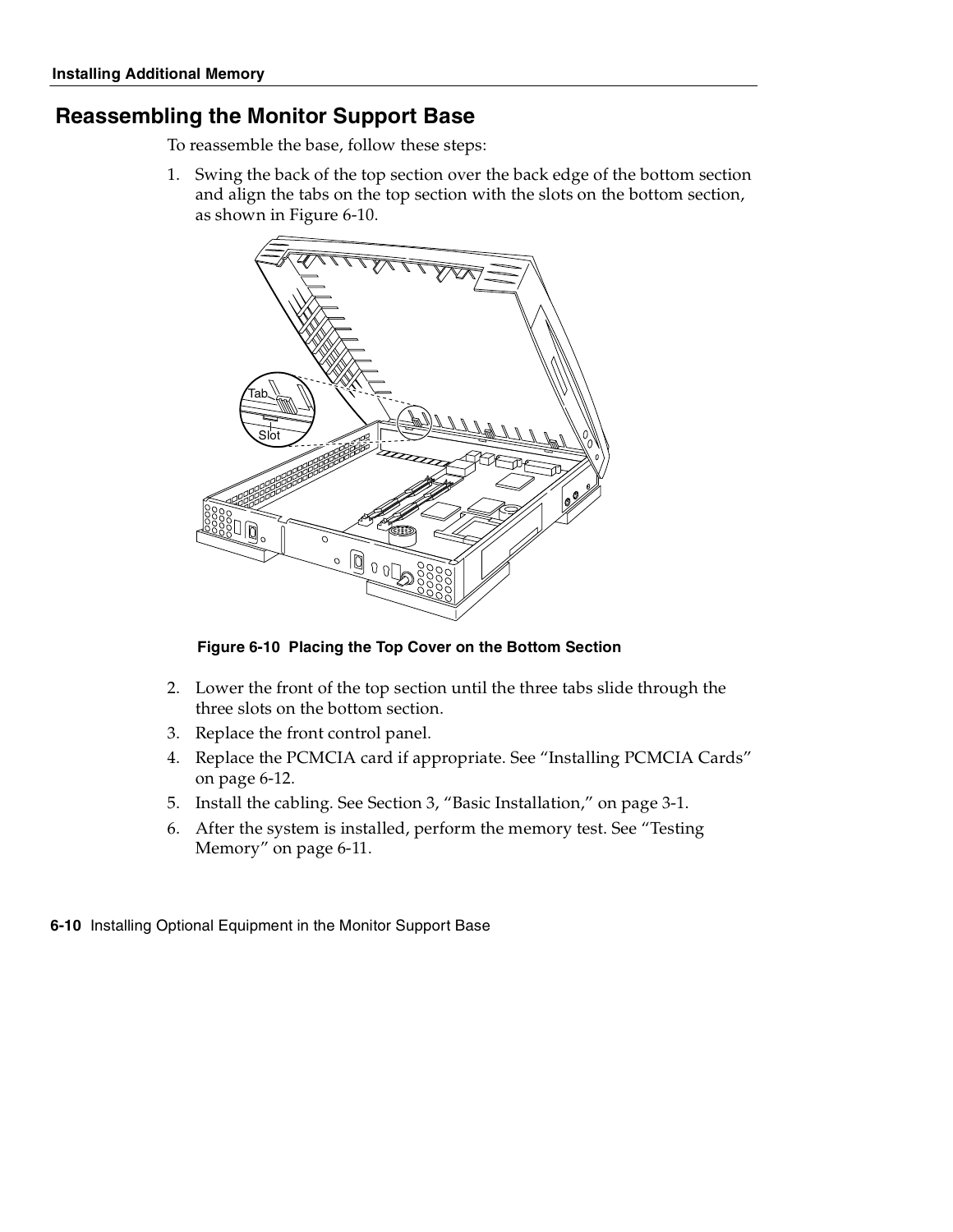# <span id="page-50-0"></span>**Testing Memory**

The NC must be installed before you can run the memory test. After installation, you can access the Boot Monitor to run the memory test.

#### **Accessing the Boot Monitor**

- 1. Turn on the system or reboot (if the system is already on).
- 2. After the Boot Monitor title and version number, messages similar to the following appear. Press the Escape key to interrupt the booting process.

```
Searching for IP address...
Using IP address IP address of terminal
Searching for subnet mask
Using subnet mask subnet mask
...........................(Press Escape to interrupt booting.)
\ddot{\phantom{1}}
```
## **Memory Test**

Run the memory test as follows:

1. Type a question mark and press the Return key to find the command for Extended Tests.

> **? <CR>**

2. Type the Extended Tests command and press the Return key.

```
> EX <CR>
```
3. Type the number associated with the Test Available Memory test and press the Return key.

Enter test number ? **Test-number <CR>**

4. Press the Return key to run the test once.

```
F Loop forever
E Loop until error
Q Main menu
<cr> Test once
Esc Abort testing
Enter choice? <CR>
```
If memory is good, a diagnostic code such as the following displays: Pass -00000001

Installing Optional Equipment in the Monitor Support Base **6-11**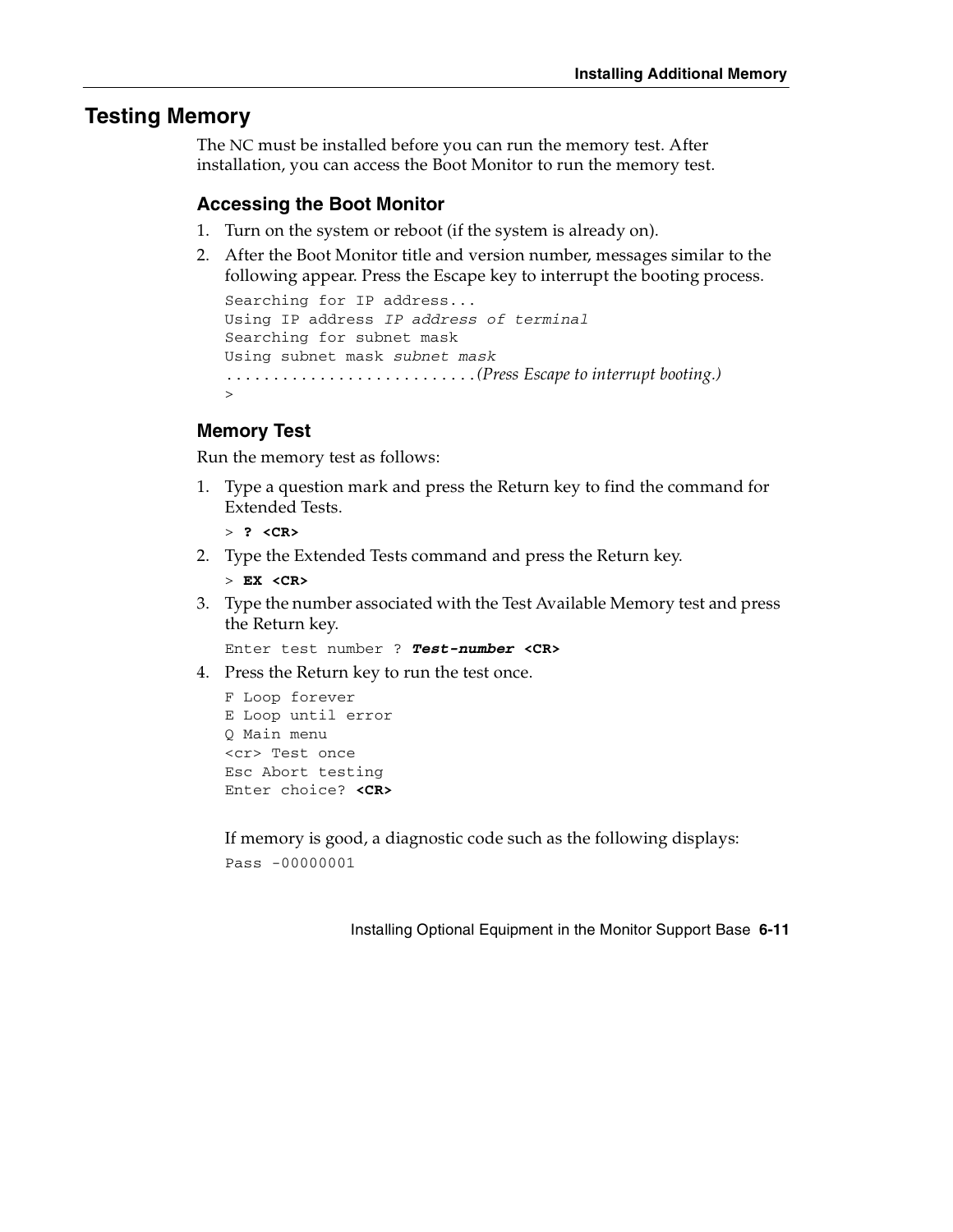If an error is detected, a message such as the following displays:

Expected bad component is JXX.

JXX indicates the slot number of a bad SIMM. If there are no errors, go to [Step 7.](#page-51-1) If errors are reported, continue with [Step 5.](#page-51-2)

- <span id="page-51-2"></span>5. Remove the bad SIMM from the slot indicated and rerun the memory test to confirm that the remaining memory is good.
- 6. Add a new SIMM and rerun the memory test to confirm that the newly installed SIMM is good.
- <span id="page-51-1"></span>7. Exit from the test and return to the Boot Monitor by typing:

Enter test type? **Q <CR>**

8. Reset the computer by typing:

**rs <CR>**

For information about the Boot Monitor commands, refer to NCDware software documentation.

# <span id="page-51-0"></span>**Installing PCMCIA Cards**

The PCMCIA cards are 68-pin credit card-size devices that fit into the base PCMCIA slot. You can order these cards directly from NCD or from other vendors.



**Do not insert or remove the PCMCIA card while the unit is running. Always turn off the computer first.** 

**Do not use a 12-volt PCMCIA card on Explora 400/450 NCs. Only 5-volt PCMCIA cards are supported.**

Most PCMCIA cards have an arrow on the top face side showing which direction you should insert them into the PCMCIA slot. The cards are keyed, so you cannot install them upside down.

The rear edge of the PCMCIA card might have a write protect/enable switch. If your card has this switch, it should be in the OFF position. If write protect is enabled, data cannot be written to the card and an error message appears if you try to do so.

**6-12** Installing Optional Equipment in the Monitor Support Base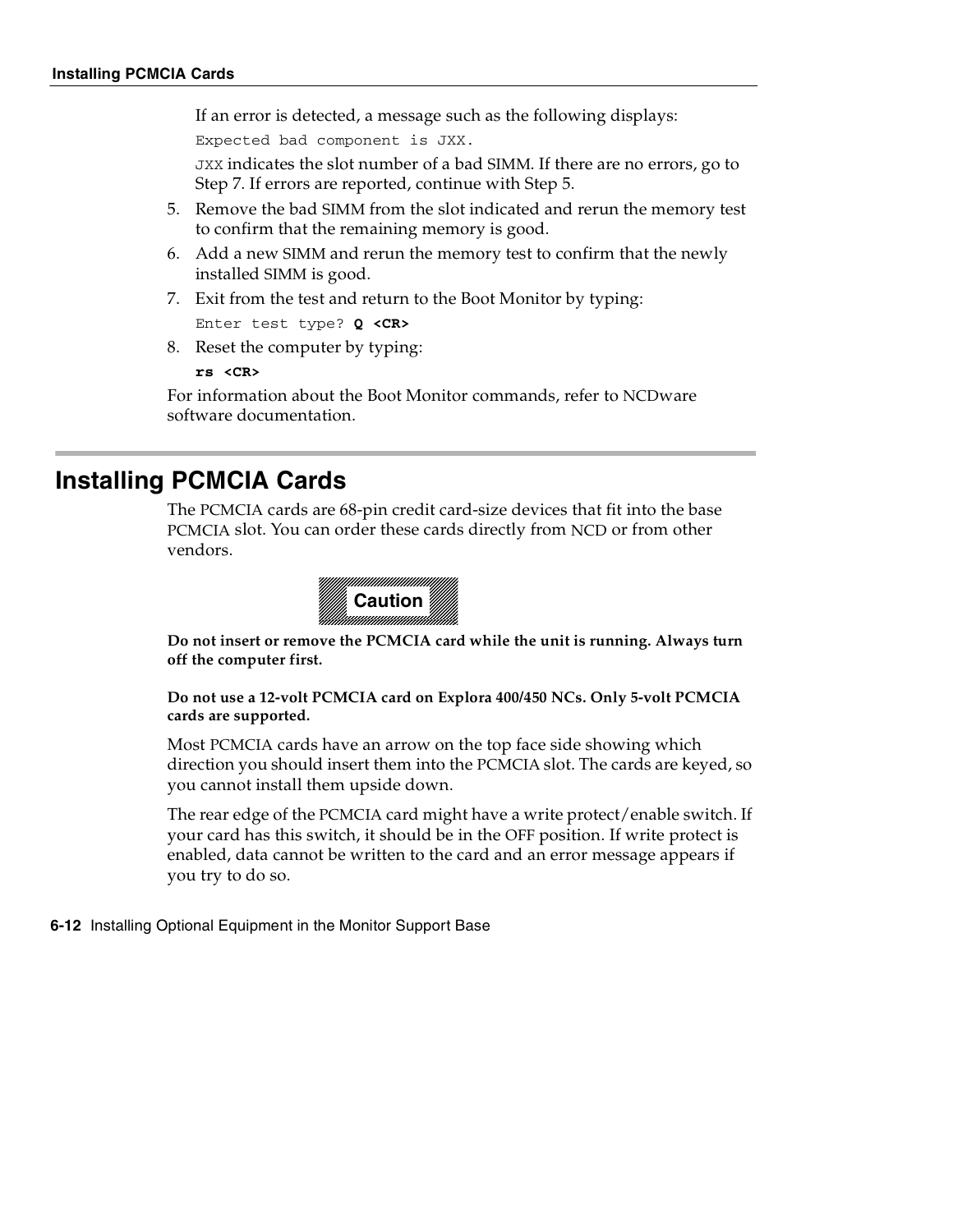[Figure 6-11](#page-52-0) shows the directional arrow and write protect/enable switch.



#### <span id="page-52-0"></span>**Figure 6-11 PCMCIA Card Features**

To install a PCMCIA card:

- 1. Shut off the NC.
- 2. If your PCMCIA card has a write protect switch, set it to OFF.
- 3. With the arrow side facing up, slide the card into the PCMCIA slot until you feel the card make contact with the pins in the socket.



## **Do not force the card into the socket. The card should go straight in.**

4. Firmly push the card into the socket to seat it. (See [Figure 6-12](#page-52-1).)



<span id="page-52-1"></span>**Figure 6-12 Inserted PCMCIA Card**

Installing Optional Equipment in the Monitor Support Base **6-13**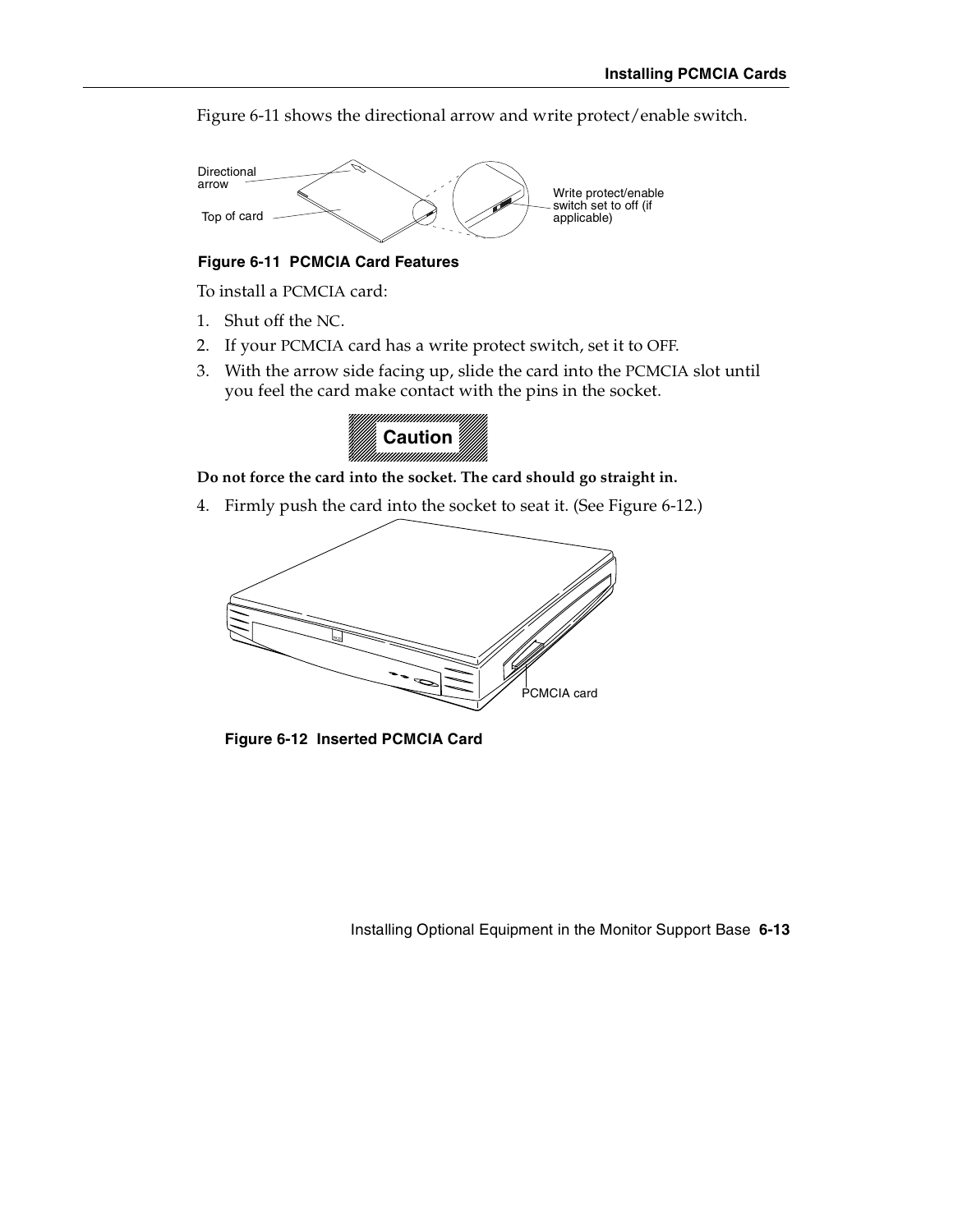# <span id="page-53-0"></span>**Installing the Power Y-Cable**

Use the optional power Y-cable in place of the monitor's line cord when you have a power transformer that requires its own line cord. Install the Y-cable, power transformer, and line cord as shown in [Figure 6-13.](#page-53-1)



<span id="page-53-1"></span>**Figure 6-13 Transformer, Y-Cable and Line Cord**

**6-14** Installing Optional Equipment in the Monitor Support Base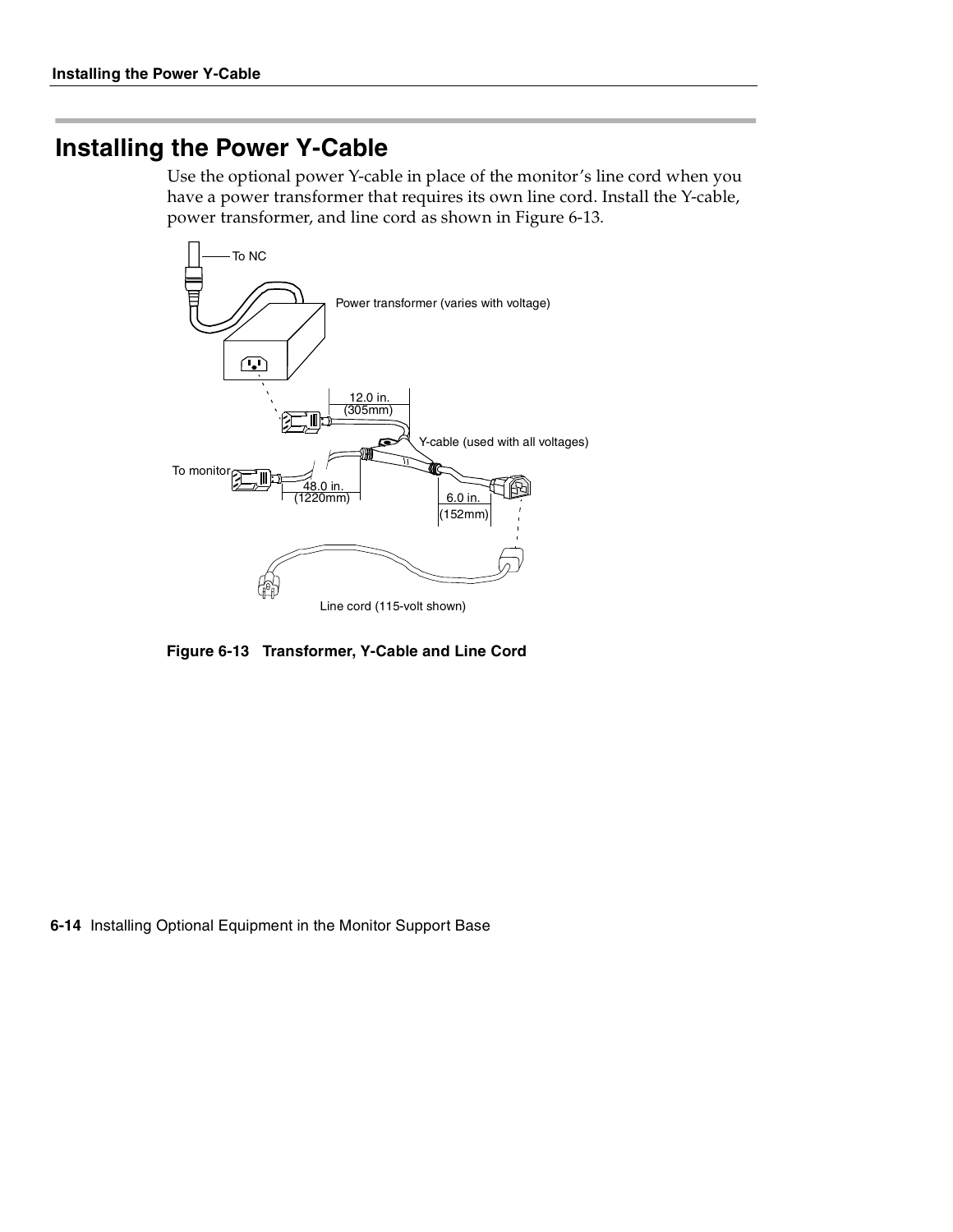# <span id="page-54-0"></span>**7 Specifications**

[Table 7-1](#page-54-1) contains Explora 400/450 specifications.

<span id="page-54-1"></span>

| Category        | <b>Topic</b>      | <b>Specification</b>                               |
|-----------------|-------------------|----------------------------------------------------|
| Hardware        | Microprocessor    |                                                    |
| architecture    | Explora 400       | PPC 403GA, 33 MHz                                  |
|                 | Explora 450       | PPC 403GCX, 66 MHz                                 |
|                 | Video Coprocessor | S3 TRIO64V2/DX (both models)                       |
|                 | <b>DRAM</b>       |                                                    |
|                 | Explora 400       | 8 MB fast-page mode                                |
|                 | Explora 450       | 8 MB EDO                                           |
|                 | <b>PROM</b>       | 512KB flash (both models)                          |
|                 | Memory upgrades   |                                                    |
|                 | Explora 400       | 2 SIMM slots<br>32-bit, 60ns, fast-page mode SIMMs |
|                 | Explora 450       | 2 SIMM slots<br>32-bit, 60ns, EDO SIMMs            |
|                 | <b>NVRAM</b>      | 512 Bytes (both models)                            |
|                 | Display memory    |                                                    |
|                 | Explora 400       | 1 MB                                               |
|                 | Explora 450       | 2 MB                                               |
| Display monitor | Resolution        |                                                    |
|                 | Explora 400       | 640x480, 800x600, 1024x768, 1152x900               |
|                 | Explora 450       | 640x480, 800x600, 1024x768,<br>1152x900, 1280x1024 |

Refresh rate  $\vert$  Up to 85 Hz

# **Table 7-1 Explora 400/450 Specifications**

Specifications **7-1**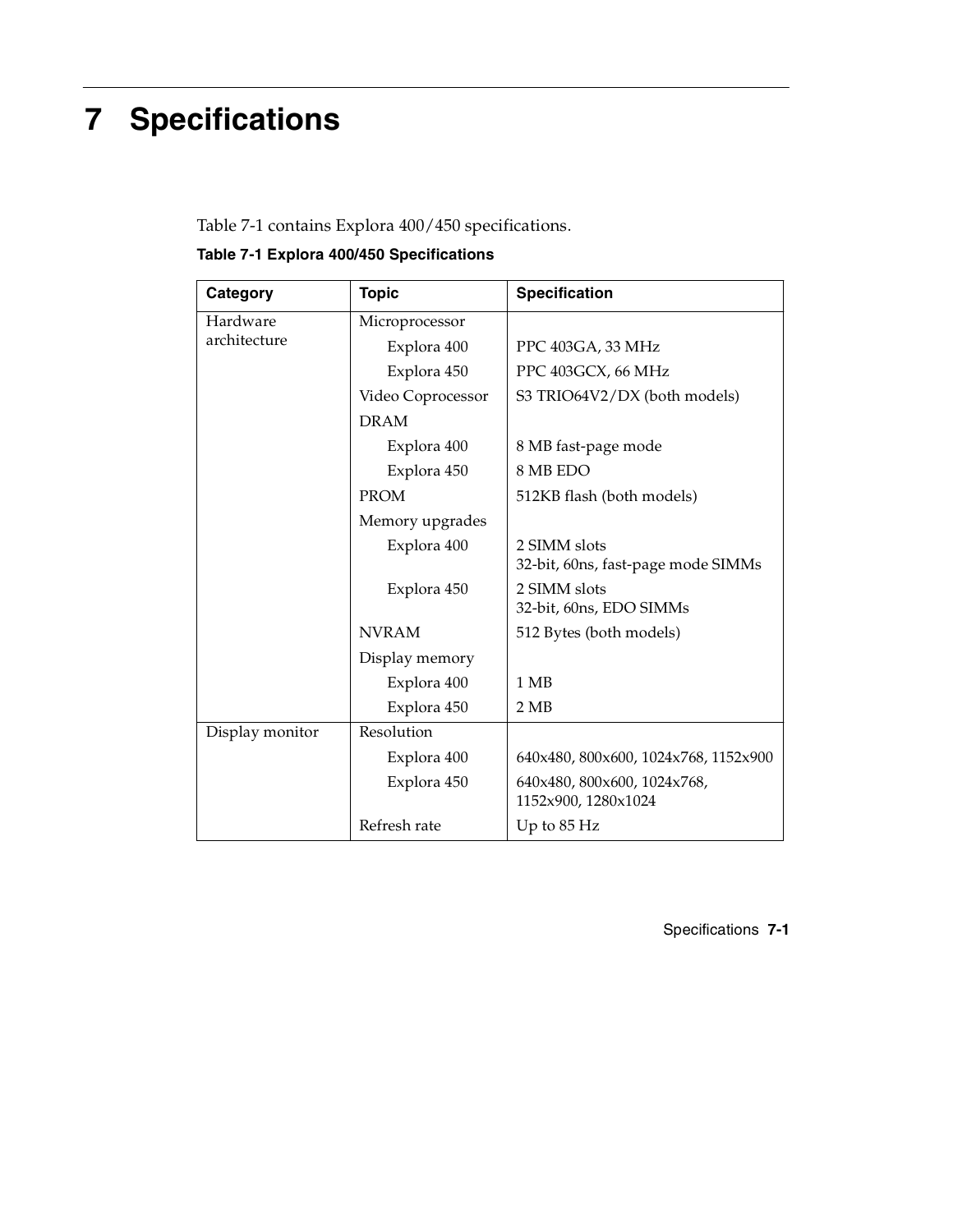| Category                   | <b>Topic</b>                   | <b>Specification</b>                                                                                                           |
|----------------------------|--------------------------------|--------------------------------------------------------------------------------------------------------------------------------|
| Power transformer          | AC voltage and<br>AC frequency |                                                                                                                                |
|                            | North America                  | 90-132 VAC, 60 Hz $(\pm 3$ Hz)                                                                                                 |
|                            | European/<br>Australian        | 180-265 VAC, 50 Hz (± 3 Hz)                                                                                                    |
|                            | Japanese                       | 85-110 VAC, 50 Hz (± 3 Hz)                                                                                                     |
| Power<br>consumption       |                                | 19 Watts (maximum)                                                                                                             |
| Environmental              | Temperature                    | $10^{\circ}$ C (50° F) to 40° C (104° F)                                                                                       |
| operating range            | Humidity                       | 10% to 90% non-condensing                                                                                                      |
|                            | Altitude                       | Up to 3,050 meters (10,000 feet)                                                                                               |
| Controls and<br>indicators | NC                             | Power switch, Power LED, Network<br>Activity, and Twisted-Pair Link<br>Indicator.                                              |
|                            | Keyboard                       | N-97K: Three configurable LEDs<br>(Unlabeled, Caps Lock, and Network<br>Activity)                                              |
|                            |                                | N-101M/N-101MPS/N-102/<br>Windows 95-compatible keyboards:<br>Three configurable LEDs (Num Lock,<br>Caps Lock and Scroll Lock) |
|                            |                                | N-108LK: Four configurable LEDs<br>(Hold Screen, Lock, Compose, and<br>Network Activity)                                       |
|                            |                                | N-123 Sun Type 5-compatible: Four<br>configurable LEDs (Caps Lock,<br>Compose, Scroll Lock, and Number<br>Lock)                |

# **Table 7-1 Explora 400/450 Specifications (Continued)**

**7-2** Specifications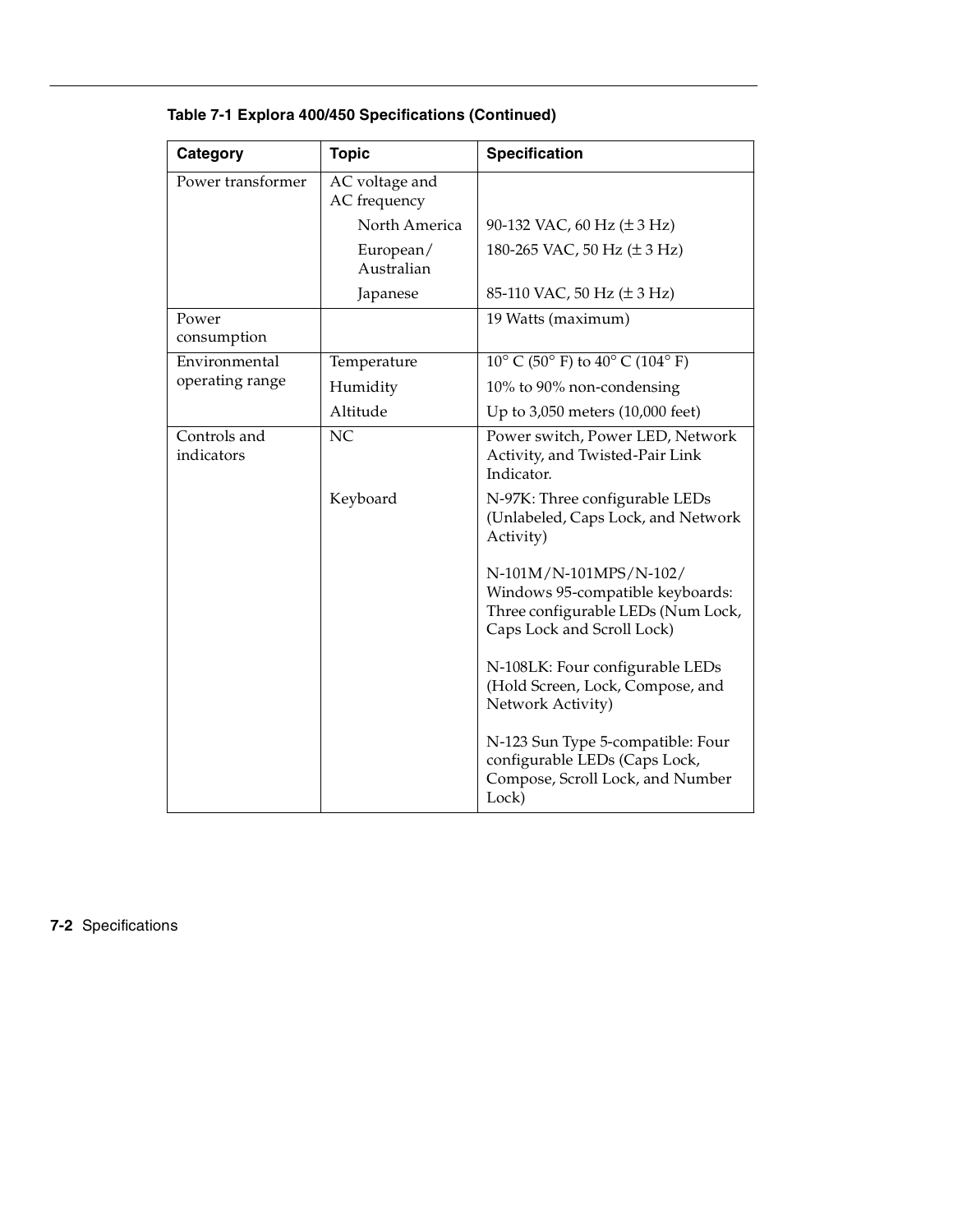| Category       | <b>Topic</b>  | <b>Specification</b>                                                                                                |
|----------------|---------------|---------------------------------------------------------------------------------------------------------------------|
| Input devices  | Keyboards     | 97-key UNIX style keyboard (N-97)                                                                                   |
|                |               | 97-key Kana keyboard (Japanese<br>characters) (N-97K)                                                               |
|                |               | 101-key PS/2 style keyboards<br>(N-101M, N-101MPS)                                                                  |
|                |               | Windows 95-compatible keyboards                                                                                     |
|                |               | 102-key international version (N-102)                                                                               |
|                |               | 108-key LK401-compatible keyboard<br>$(N-108LK)$                                                                    |
|                |               | N123 Sun Type 5-compatible<br>keyboard (N-123)                                                                      |
|                | Mouse         | Three-button, PS/2                                                                                                  |
| Communications | Ethernet      |                                                                                                                     |
|                | Explora 400   | Built-in 10BaseT twisted-pair<br>transceiver                                                                        |
|                | Explora 450   | (All) Built-in 10/100BaseTX twisted-<br>pair transceiver<br>(Option in place of audio output)<br>Thin coax Ethernet |
|                | Serial port   | RS-232 C up to 115.2 K baud                                                                                         |
|                | Parallel port | Connector: 25-pin<br>Data: bidirectional 8-bit parallel<br>Logic level: TTL level                                   |
|                | <b>PCMCIA</b> | Standard PCMCIA PC card Standard<br>Release 2.01, 68-pin connector                                                  |
|                | Audio         | Standard 1/8-inch stereo mini-jack                                                                                  |

# **Table 7-1 Explora 400/450 Specifications (Continued)**

Specifications **7-3**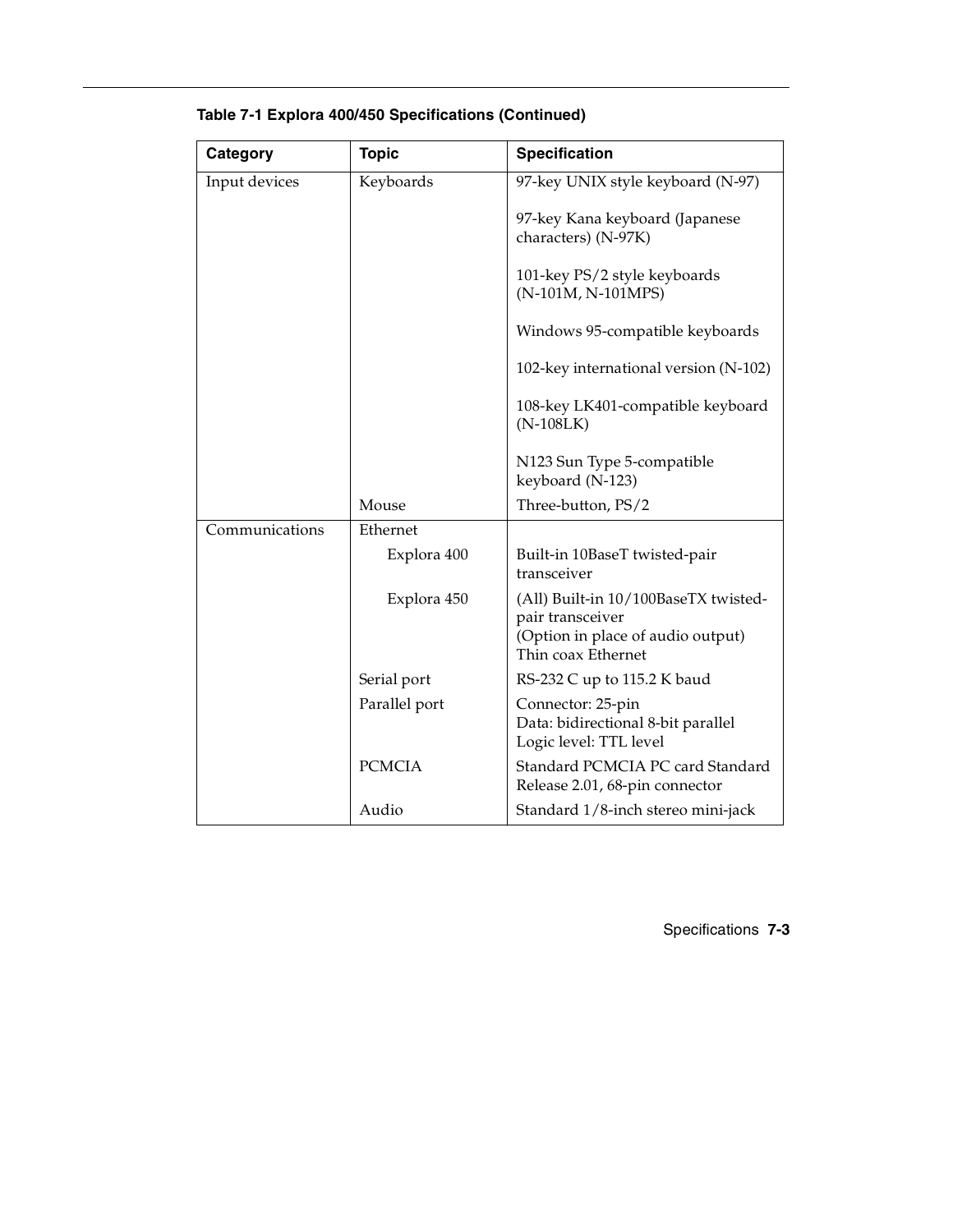| Category   | <b>Topic</b>        | <b>Specification</b>            |
|------------|---------------------|---------------------------------|
| Physical   | Space-saver base    |                                 |
| Dimensions | Height              | 1.9 inches $(4.8 \text{ cm})$   |
|            | Width               | 7.6 inches (19.3 cm)            |
|            | Depth               | 11.3 inches (28.7 cm)           |
|            | Weight              | 2.6 pounds $(1.2 \text{ kg})$   |
|            | Space-saver base in |                                 |
|            | stand               |                                 |
|            | Height              | 9.6 inches (24.4 cm)            |
|            | Width               | 5.5 inches (13.9 cm)            |
|            | Depth               | 11.3 inches (28.7 cm)           |
|            | Weight              | $2.8$ pounds $(1.3 \text{ kg})$ |
|            | Monitor support     |                                 |
|            | base                |                                 |
|            | Height              | $2.1$ inches $(5.3 \text{ cm})$ |
|            | Width               | 12.8 inches (32.5 cm)           |
|            | Depth               | 13.2 inches (33.5 cm)           |
|            | Weight              | 5.5 pounds (2.5 kg)             |

# **Table 7-1 Explora 400/450 Specifications (Continued)**

**7-4** Specifications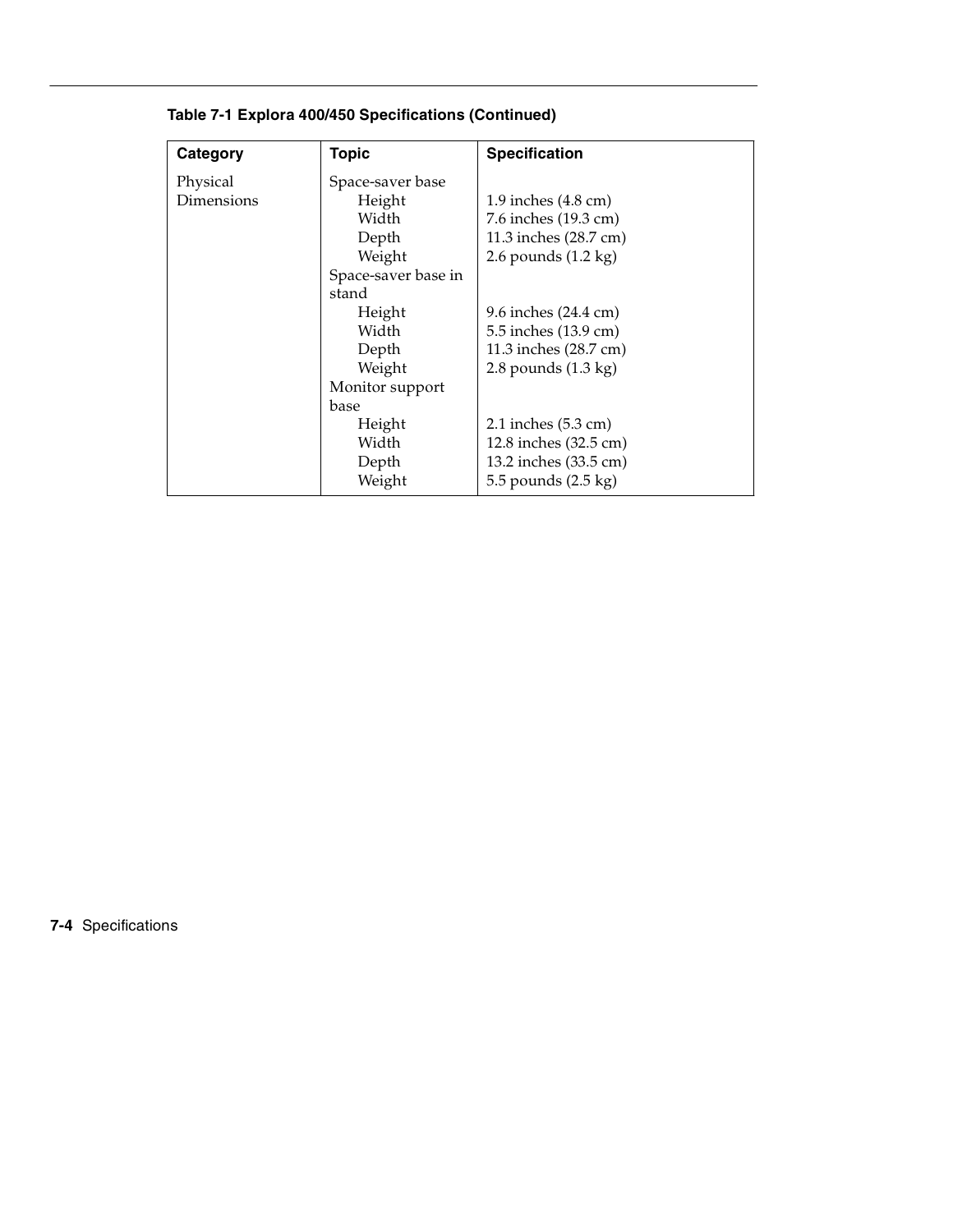# <span id="page-58-0"></span>**8 Troubleshooting**

NCD network computers have four major components:

❏ Base

- ❏ Monitor
- ❏ Keyboard
- ❏ Mouse

If found to be faulty, the base or monitor must be returned for repair. The mouse, or keyboard are replaceable.

# <span id="page-58-1"></span>**Isolating Faulty Components**

One of the best ways of tracking down hardware problems is to swap components among compatible NCs. Swapping components lets you determine which component is faulty.

For example, if a keyboard appears to be faulty, turn off the NC, disconnect the keyboard, and connect a keyboard from another NCD NC. If the second keyboard works, you know that the problem is with the first keyboard and not with another component, such as the base.

# <span id="page-58-2"></span>**Mouse Troubleshooting**

Most mouse problems are caused by a dirty ball or a loose connection between the mouse cable and the base. If you have problems using your mouse:

- 1. Check the mouse cable connector. Make sure it is firmly connected to the base's mouse connector.
- 2. Remove the ball from the mouse. Clean the ball and its socket, and reassemble the mouse.
- 3. Clean your mouse pad or the area of the desk where your mouse sits.

Troubleshooting **8-1**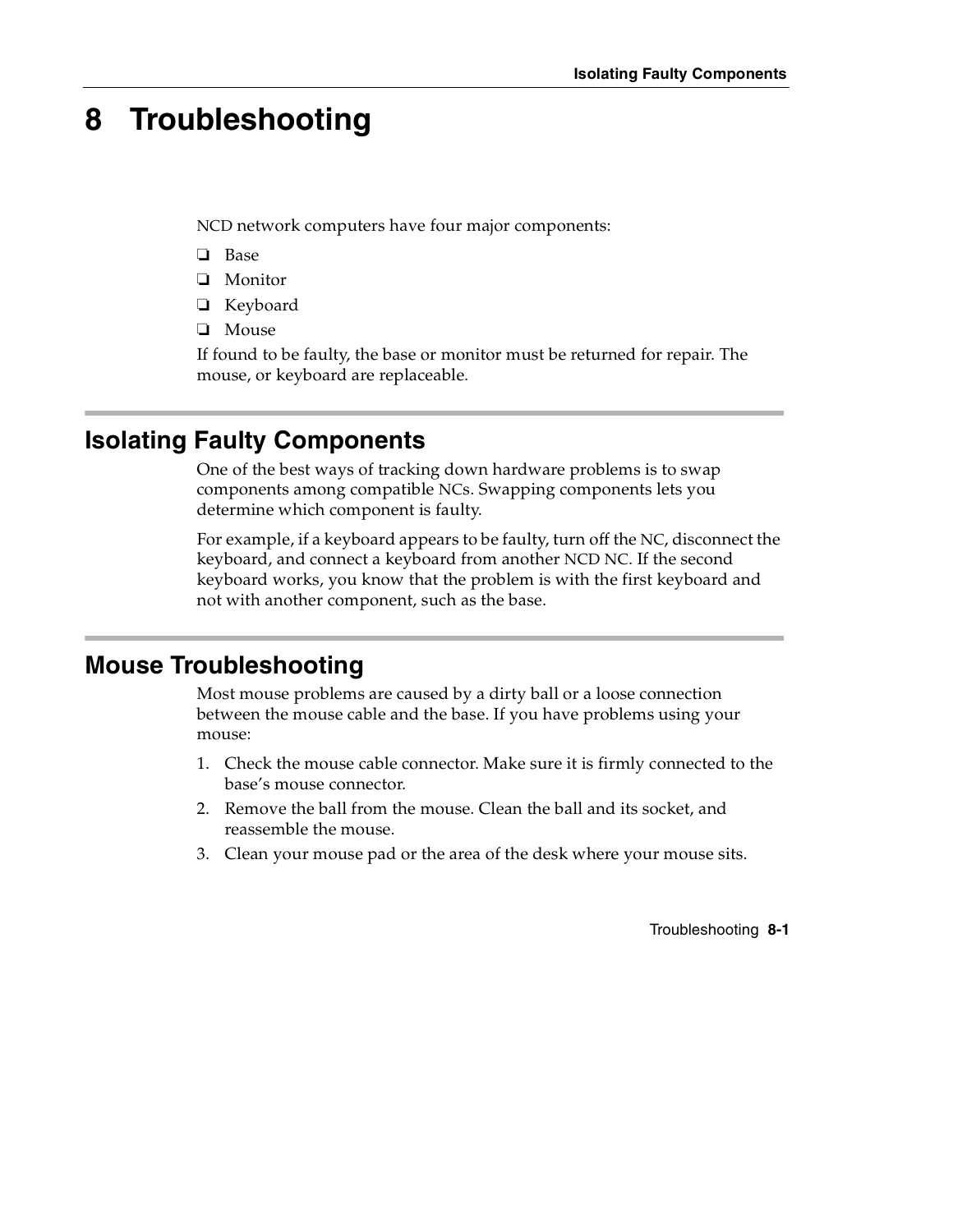# <span id="page-59-0"></span>**Monitor Troubleshooting**

Generally, if the monitor is out of focus, too bright, or too dark, adjust the monitor's brightness and contrast knobs. Each monitor model has its own set of controls. Check the monitor operating booklet for more information about your monitor.

# <span id="page-59-1"></span>**Base Troubleshooting**

A flashing power indicator indicates there is a hardware problem in the base.

If you find you must return a base for repair, send it in the same configuration as when it failed.

# <span id="page-59-2"></span>**In Case of Trouble**

If you encounter difficulties, either contact your local NCD representative or:

- ❏ Phone NCD Technical Support at (650) 691-7445
- ❏ Send a FAX to NCD Technical Support at (650) 903-7426
- ❏ Send e-mail to NCD Technical Support at **support@ncd.com**
- ❏ See NCD's home page at **http://www.ncd.com**

Regardless of the method you use to report the problem to NCD, you must have the following information ready:

- ❏ Your name and title
- ❏ Company or organization
- ❏ Phone number
- ❏ E-mail address
- ❏ Billing address
- ❏ Shipping address

**8-2** Troubleshooting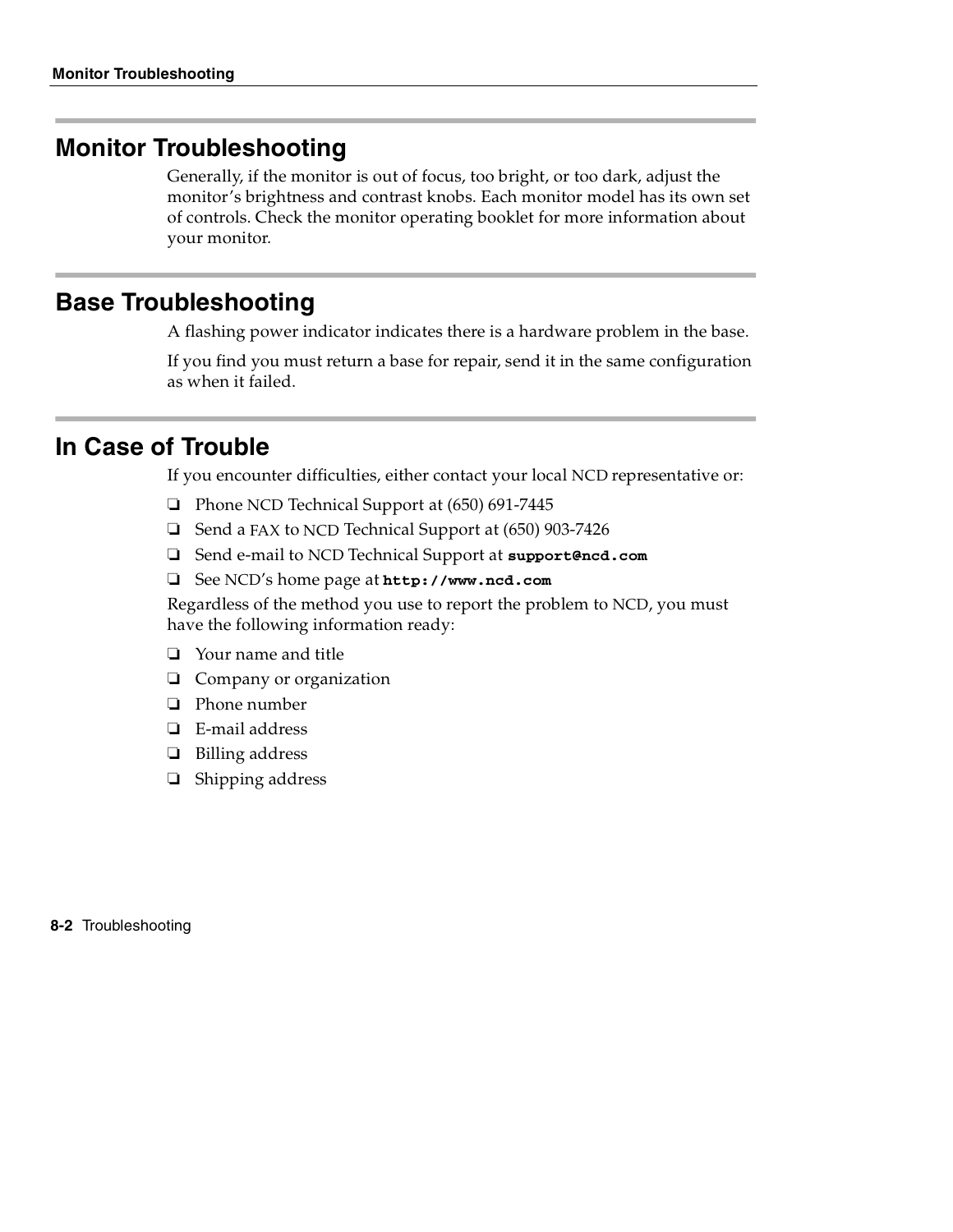- ❏ For each hardware item:
	- Serial number
	- Description of the problem
	- Type of warranty (Standard, Express, Extended, Express Exchange, Out-of-Warranty)

# <span id="page-60-0"></span>**Returning Components**

If you have to return a component, follow these steps.

- 1. Gather the information listed in ["In Case of Trouble" on page 8-2](#page-59-2) and contact NCD Technical Support to obtain a Return Material Authorization (RMA) number.
- 2. Once you have obtained an RMA number, package the component for return.

If you would rather not pack the component yourself, NCD recommends that you take it to a commercial packing and shipping company.

3. Mark each return package with the assigned RMA number and address each package as shown below to avoid problems or delays:

Customer Service Network Computing Devices 350 North Bernardo Avenue Mountain View, CA 94043 RMA number

**Note** Equipment returned without an RMA number is subject to delays or might be returned to the sender.

## <span id="page-60-1"></span>**Ethernet Address of Replacement Bases**

If a base is replaced, its Ethernet address is different on the replacement base. You must change system files that contain Ethernet addresses.

## <span id="page-60-2"></span>**Comments on the Booklet**

You can send comments, suggestions, or questions about this booklet to the NCD Technical Publications Department by Internet e-mail. Write to **techpubs@ncd.com**.

Troubleshooting **8-3**